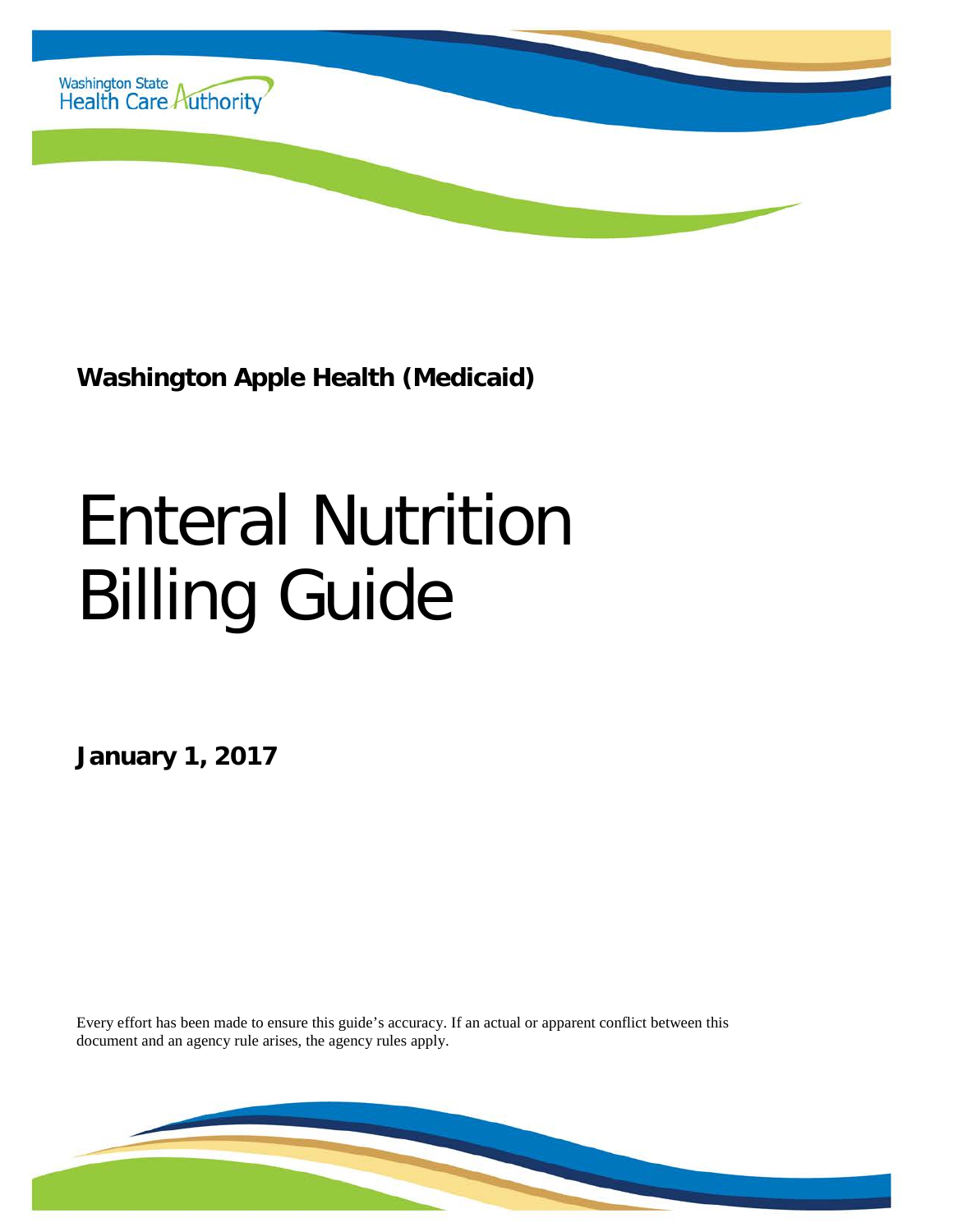# <span id="page-1-1"></span>**About this guide**[∗](#page-1-0)

This publication takes effect January 1, 2017, and supersedes earlier guides to this program.

HCA is committed to providing equal access to our services. If you need an accommodation or require documents in another format, please call 1-800-562-3022. People who have hearing or speech disabilities, please call 711 for relay services.

Washington Apple Health means the public health insurance programs for eligible Washington residents. Washington Apple Health is the name used in Washington State for Medicaid, the children's health insurance program (CHIP), and stateonly funded health care programs. Washington Apple Health is administered by the Washington State Health Care Authority.

| <b>Subject</b>                                                                                                     | <b>Change</b>                                                                                        | <b>Reason for Change</b> |
|--------------------------------------------------------------------------------------------------------------------|------------------------------------------------------------------------------------------------------|--------------------------|
| <b>Where can I</b><br>download agency<br>forms?                                                                    | Added a new section to help providers more<br>easily find the agency's forms on the new web<br>page. | Clarification            |
| <b>Fee-for-service</b><br>clients with other<br>primary health<br>insurance to be<br>enrolled into<br>managed care | Added a new section regarding additional<br>changes for some fee-for-service clients.                | Policy change            |

### <span id="page-1-2"></span>**What has changed?**

 $\overline{a}$ 

<span id="page-1-0"></span><sup>∗</sup> This publication is a billing instruction.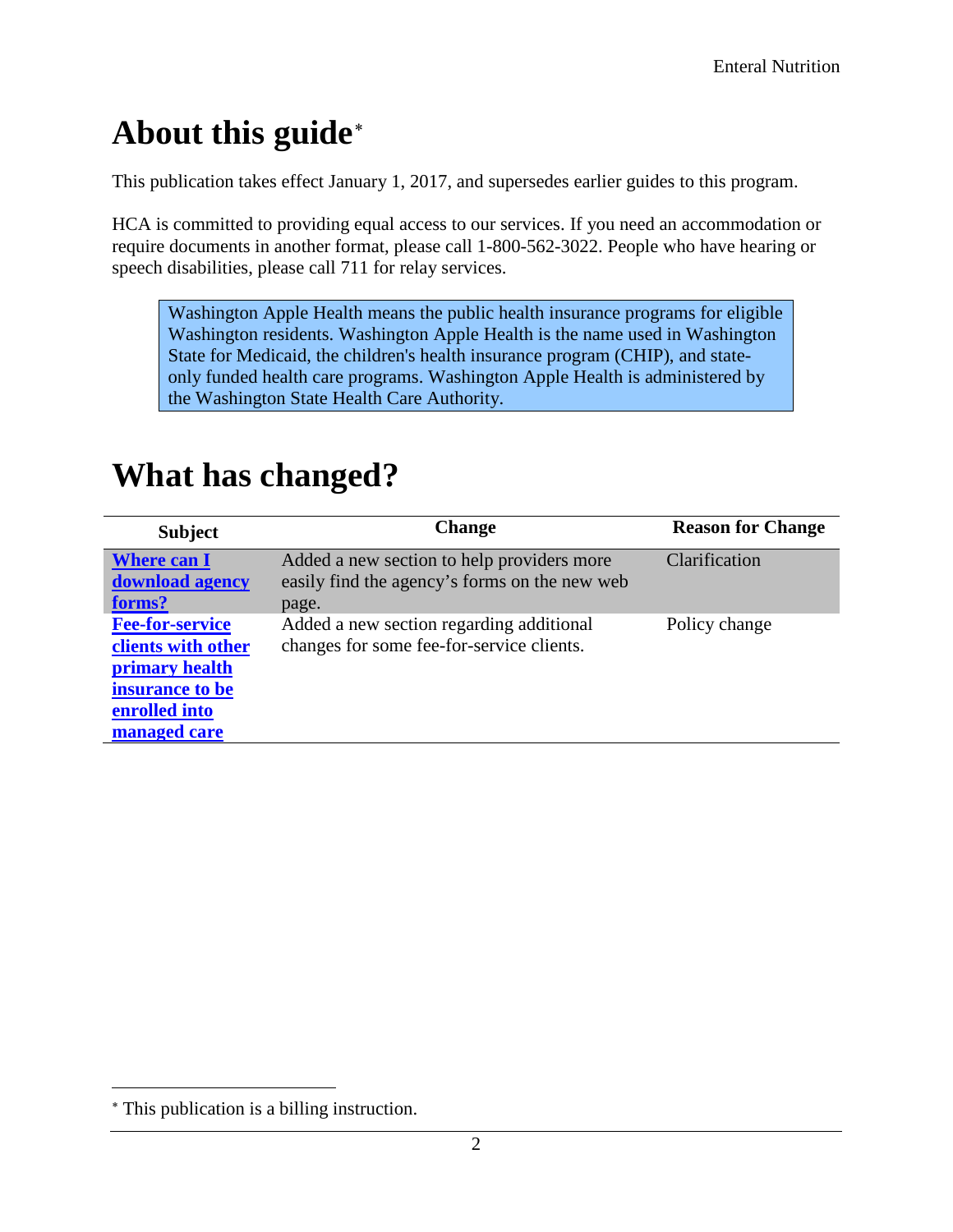# <span id="page-2-1"></span>**How can I get agency provider documents?**

To access provider alerts, go to the agency's [provider alerts](http://www.hca.wa.gov/node/316) web page.

To access provider documents, go to the agency's [provider billing guides and fee schedules](http://www.hca.wa.gov/node/301) web page.

## <span id="page-2-0"></span>**Where can I download agency forms?**

To download an agency provider form, go to HCA's Billers and providers web page, select [Forms & publications.](http://www.hca.wa.gov/billers-providers/forms-and-publications) Type the HCA form number into the **Search box** as shown below (Example: 13-835).

| Washington State<br>Health Care Authority |           |                           |                                                | Q Search <b>P</b> Home<br>About HCA    | <b>Contact HCA</b>          |
|-------------------------------------------|-----------|---------------------------|------------------------------------------------|----------------------------------------|-----------------------------|
| <b>Billers and providers</b>              |           |                           |                                                |                                        | ProviderOne                 |
|                                           |           |                           | <b>Forms &amp; publications</b><br><b>News</b> | <b>Electronic Health Records (EHR)</b> | <b>Contact Us</b>           |
| Forms & publications                      |           |                           |                                                |                                        |                             |
| Q                                         | $-Arry -$ | $\checkmark$<br>$-Arry -$ | Y                                              |                                        | Sort by Name $(A-Z)$ $\vee$ |
| Search                                    |           |                           |                                                |                                        |                             |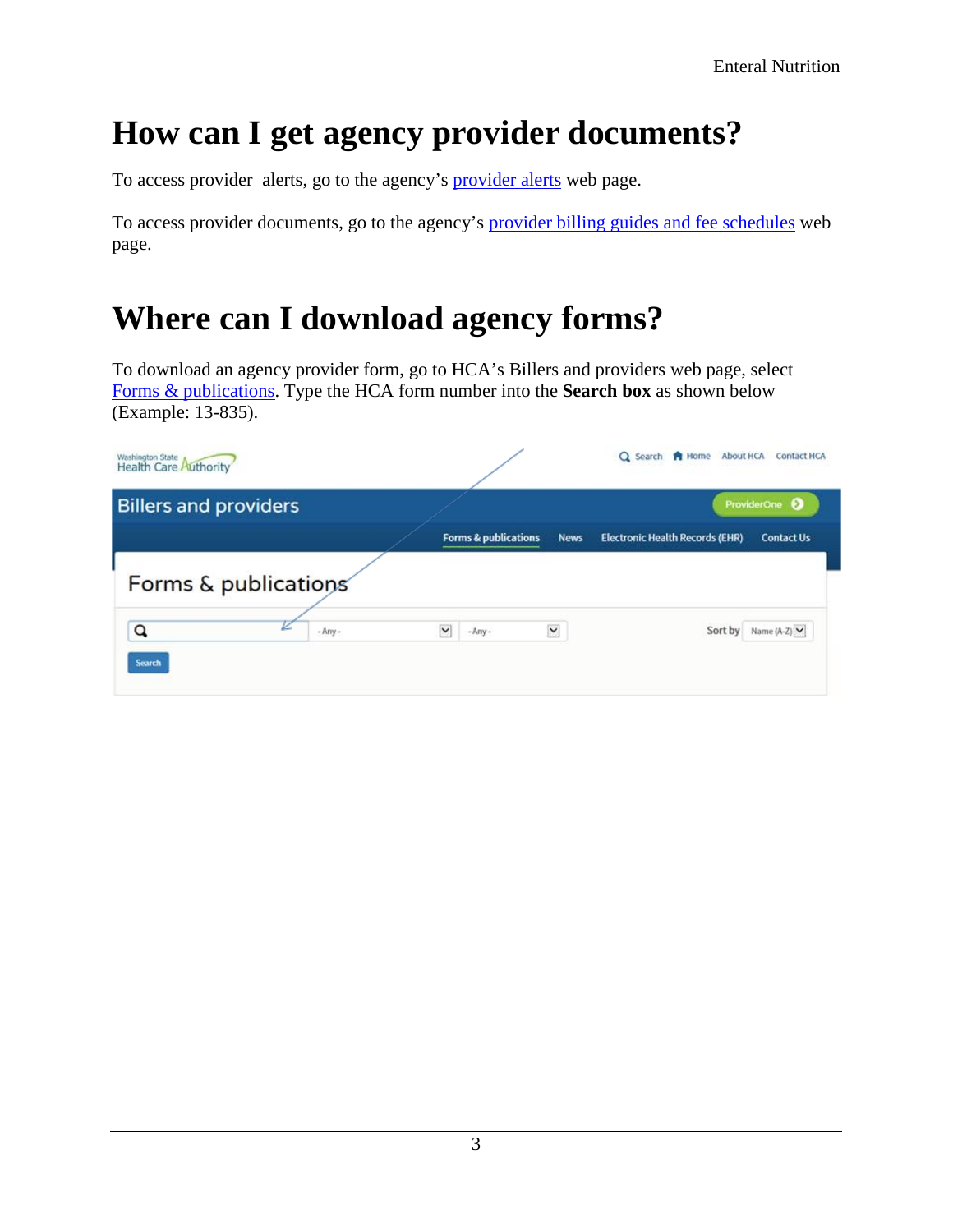$\sqrt{\phantom{a}}$ 

| <b>Table of Contents</b>                                                              |  |
|---------------------------------------------------------------------------------------|--|
|                                                                                       |  |
|                                                                                       |  |
|                                                                                       |  |
|                                                                                       |  |
|                                                                                       |  |
|                                                                                       |  |
|                                                                                       |  |
|                                                                                       |  |
|                                                                                       |  |
|                                                                                       |  |
| How do clients receive enteral nutrition products, equipment, and related supplies    |  |
|                                                                                       |  |
|                                                                                       |  |
|                                                                                       |  |
|                                                                                       |  |
|                                                                                       |  |
|                                                                                       |  |
| Effective January 1, 2017, some fee-for-service clients who have other primary health |  |
|                                                                                       |  |
|                                                                                       |  |
|                                                                                       |  |
|                                                                                       |  |
|                                                                                       |  |
|                                                                                       |  |
|                                                                                       |  |
| AHCC complex mental health and substance use disorder services  15                    |  |
|                                                                                       |  |
|                                                                                       |  |
|                                                                                       |  |
| Are providers required to notify clients of their rights (advance directives)?17      |  |
| What records specific to the agency's Enteral Nutrition Program must be kept? 18      |  |
|                                                                                       |  |
|                                                                                       |  |
|                                                                                       |  |
|                                                                                       |  |
|                                                                                       |  |
| What are the clinical criteria for a client to receive covered orally administered    |  |

**Alert!** This **Table of Contents** is automated. Click on a page number to go directly to the page.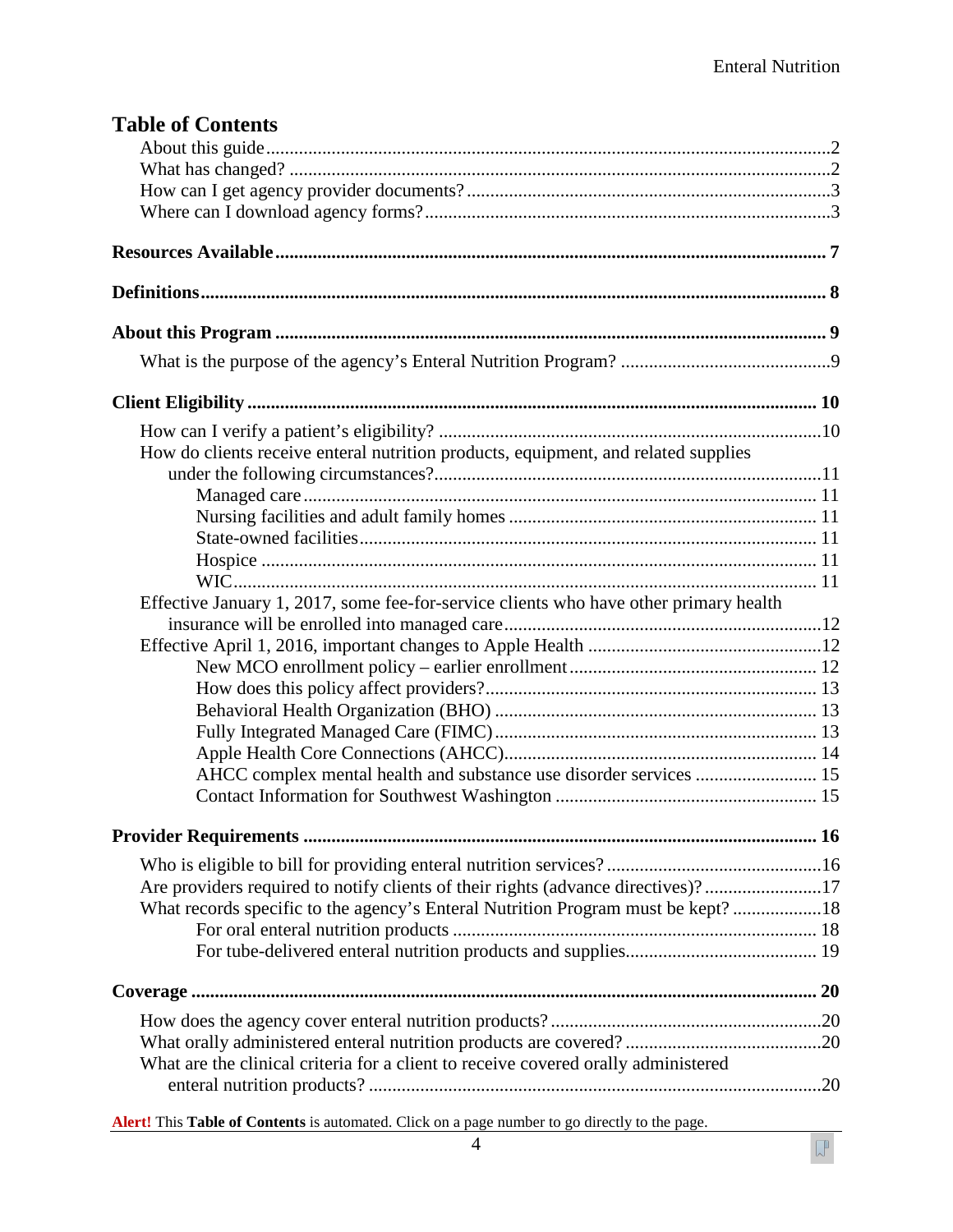$\sqrt{\phantom{a}}$ 

| How does a provider request prior authorization for an orally administered enteral    |  |
|---------------------------------------------------------------------------------------|--|
|                                                                                       |  |
|                                                                                       |  |
|                                                                                       |  |
| What are the clinical criteria for a client to receive covered tube-delivered enteral |  |
|                                                                                       |  |
| Are there limitations to how the agency pays for tube-delivered enteral nutrition     |  |
|                                                                                       |  |
| What does the agency require when requesting enteral nutrition products for WIC       |  |
|                                                                                       |  |
|                                                                                       |  |
|                                                                                       |  |
| Does the agency pay for oral enteral nutrition products for clients who are receiving |  |
|                                                                                       |  |
| When does the agency pay for enteral nutrition products used in combination with      |  |
|                                                                                       |  |
|                                                                                       |  |
|                                                                                       |  |
|                                                                                       |  |
|                                                                                       |  |
|                                                                                       |  |
|                                                                                       |  |
|                                                                                       |  |
|                                                                                       |  |
|                                                                                       |  |
|                                                                                       |  |
|                                                                                       |  |
| How is HCPCS code B9998 submitted to the agency for miscellaneous enteral             |  |
|                                                                                       |  |
|                                                                                       |  |
|                                                                                       |  |
|                                                                                       |  |
|                                                                                       |  |
|                                                                                       |  |
|                                                                                       |  |
|                                                                                       |  |
|                                                                                       |  |
|                                                                                       |  |
|                                                                                       |  |
|                                                                                       |  |
|                                                                                       |  |

**Alert!** This **Table of Contents** is automated. Click on a page number to go directly to the page.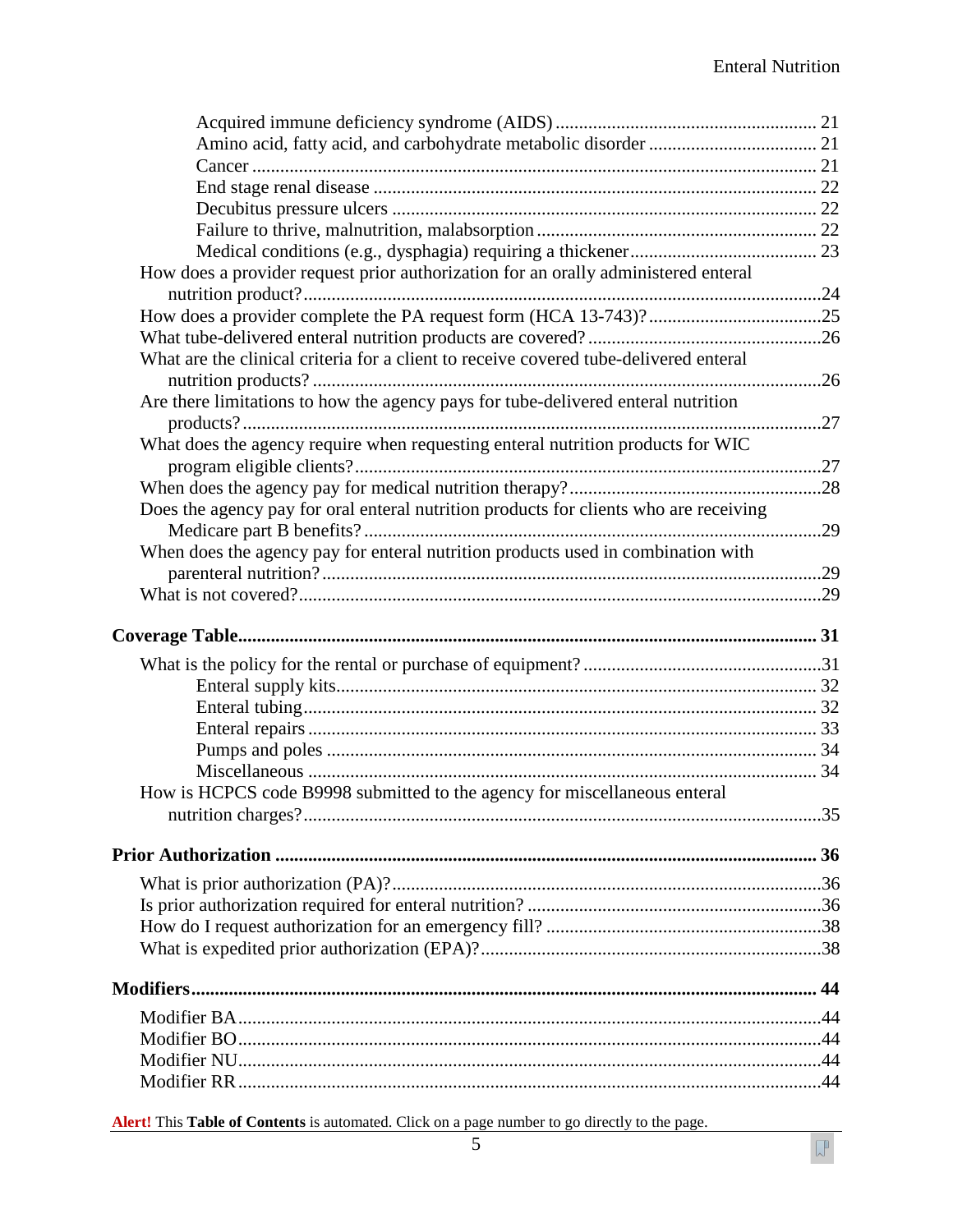$\sqrt{\phantom{a}}$ 

Alert! This Table of Contents is automated. Click on a page number to go directly to the page.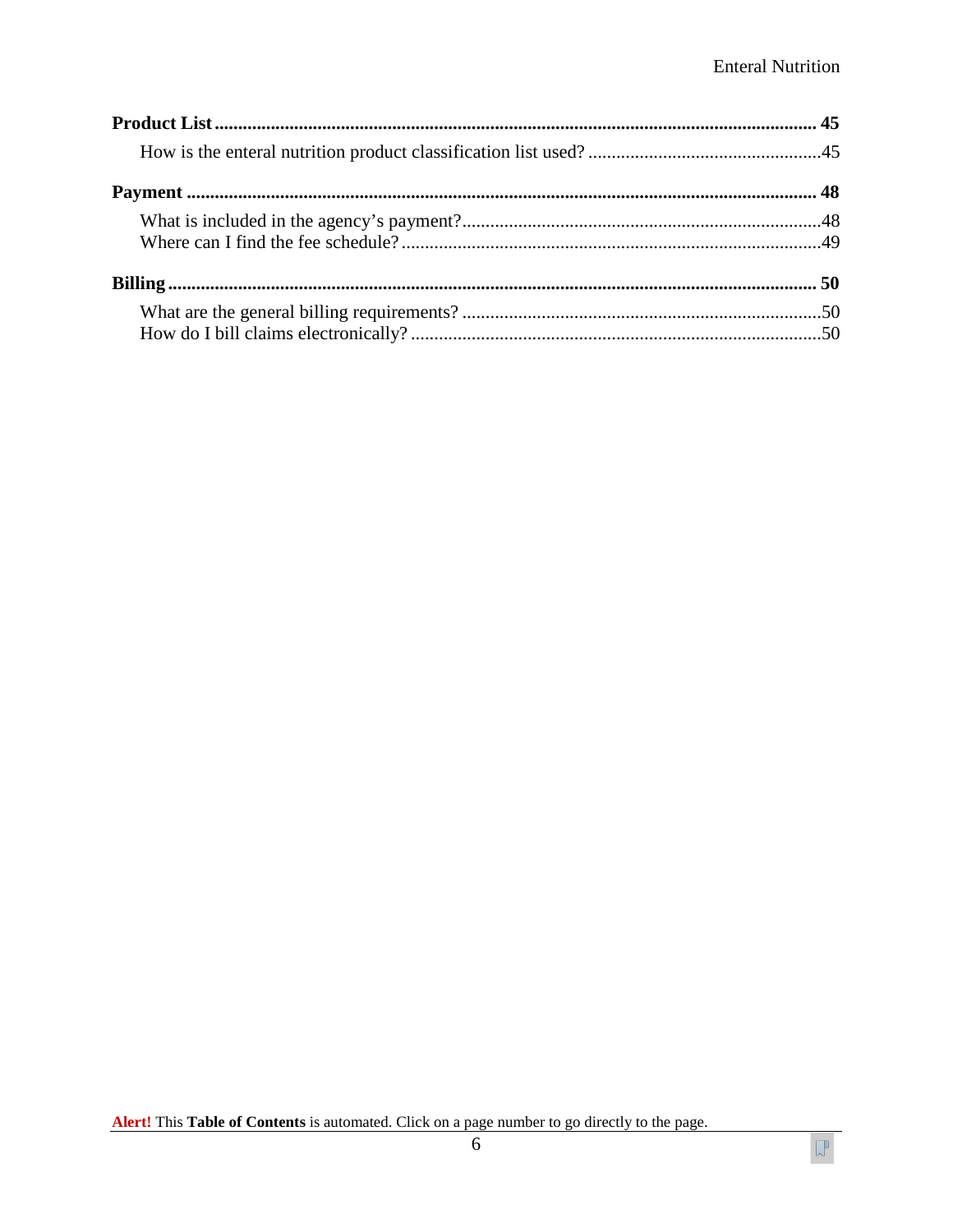# **Resources Available**

<span id="page-6-0"></span>

| <b>Topic</b>                                                                                                                                        | <b>Contact Information</b>                                                                                                                                                                                                                                                                                                                                                                                            |  |  |  |
|-----------------------------------------------------------------------------------------------------------------------------------------------------|-----------------------------------------------------------------------------------------------------------------------------------------------------------------------------------------------------------------------------------------------------------------------------------------------------------------------------------------------------------------------------------------------------------------------|--|--|--|
| Becoming a provider or<br>submitting a change of address or<br>ownership                                                                            |                                                                                                                                                                                                                                                                                                                                                                                                                       |  |  |  |
| Finding out about payments,<br>denials, claims processing, or<br>agency-contracted managed care<br>organizations<br>Finding agency documents (e.g., | See the agency's <b>Resources Available</b> web page.                                                                                                                                                                                                                                                                                                                                                                 |  |  |  |
| billing guides, and fee schedules)<br>Private insurance or third-party<br>liability, other than agency-<br>contracted managed care                  |                                                                                                                                                                                                                                                                                                                                                                                                                       |  |  |  |
| Obtaining prior authorization                                                                                                                       | For all written requests, fax a General Information for<br>Authorization form (HCA 13-835), as well as an Oral<br><b>Enteral Nutrition Worksheet Prior Authorization Request</b><br>form (HCA 13-743) to the Enteral Nutrition Program<br>Manager at (866) 668-1214. Both forms must be completely<br>filled out and typed. See Where can I download agency<br>forms?                                                 |  |  |  |
| Obtaining a limitation extension                                                                                                                    | For all written requests, fax a General Information for<br>Authorization form (HCA 13-835), as well as a Justification<br>for Use of B9998 Miscellaneous Enteral Nutrition HCPCS<br>Procedure Code and Limitation Extension Request form<br>(HCA 13-745) to the Enteral Nutrition Program Manager at<br>(866) 668-1214. Both forms must be completely filled out<br>and typed. See Where can I download agency forms? |  |  |  |
| Finding the nearest Women,<br>Infants, and Children (WIC)<br>clinic                                                                                 | To find the nearest WIC clinic, call (800) 841-1410.                                                                                                                                                                                                                                                                                                                                                                  |  |  |  |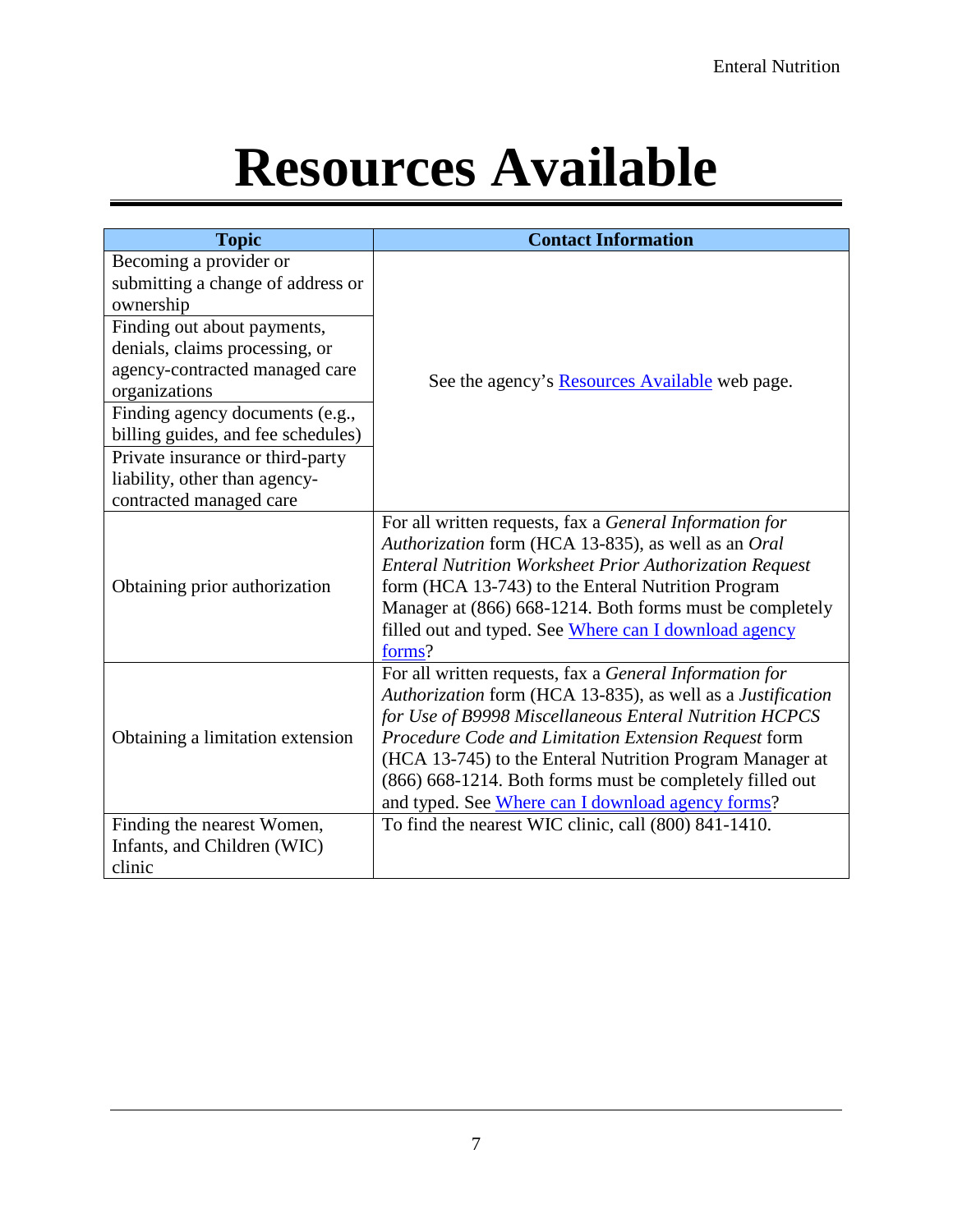# **Definitions**

<span id="page-7-0"></span>This section defines terms and abbreviations, including acronyms, used in this billing guide. Refer to [Chapter 182-500 WAC](http://app.leg.wa.gov/wac/default.aspx?cite=182-500) for a complete list of definitions for Washington Apple Health.

**Body mass index (BMI)** – A number that shows body weight relative to height, and is calculated using inches and pounds, or meters and kilograms. [\(WAC 182-554-200\)](http://app.leg.wa.gov/WAC/default.aspx?cite=182-554-200)

**Enteral nutrition –** The use of medically necessary nutrition products alone, or in combination with traditional food, when a client is unable to consume enough traditional food to meet nutritional requirements. Enteral nutrition solutions can be given orally or via feeding tubes. (WAC 182-554-200)

**Enteral nutrition equipment** – Durable medical feeding pumps and intravenous (IV) poles used in conjunction with nutrition supplies to dispense formula to a client. (WAC 182-554-200)

**Enteral nutrition supplies** – The supplies (such as nasogastric, gastrostomy and jejunostomy tubes) necessary to allow nutritional support via the alimentary canal or any route connected to the gastrointestinal system.

**Medical nutrition therapy** – Face-to-face interactions between a certified registered dietician and a client or the client's guardian for the purpose of evaluating the client's nutrition and making recommendations regarding the client's nutrition status or treatment.

**Orally administered enteral nutrition** 

**products** – Enteral nutrition products that a client consumes orally for nutritional support.

**Rental** – A monthly or daily rental fee paid for equipment.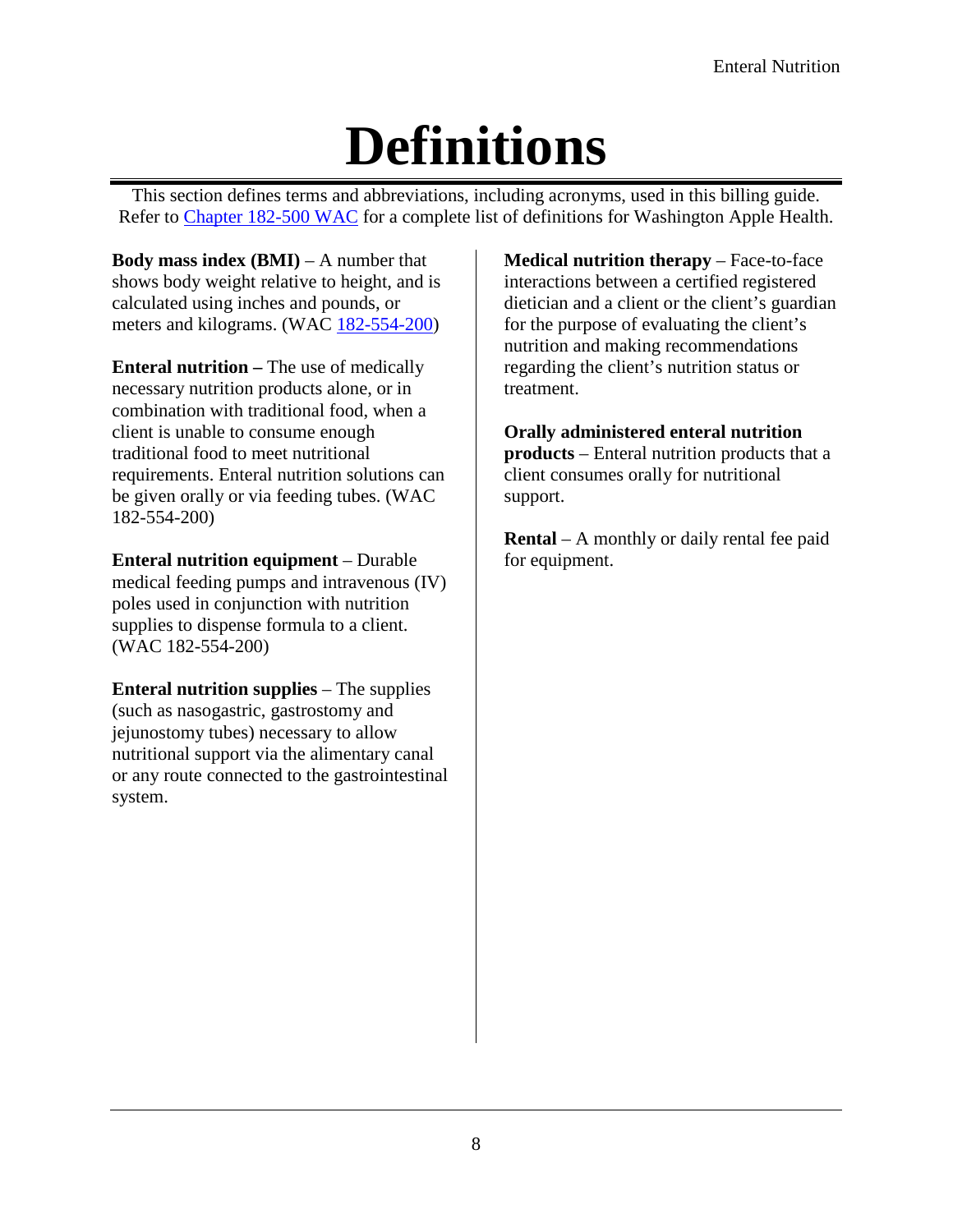# **About this Program**

#### <span id="page-8-0"></span>**[\(WAC 182-554-100\)](http://app.leg.wa.gov/WAC/default.aspx?cite=182-554-100)**

## <span id="page-8-1"></span>**What is the purpose of the agency's Enteral Nutrition Program?**

The Health Care Authority's (the agency's) Enteral Nutrition Program covers products, equipment, and related supplies that provide medically necessary enteral nutrition to eligible children and tube-fed adults.

- The agency **pays** for tube-delivered products and supplies for eligible children and adults.
- The agency **pays** for oral and tube-delivered enteral nutrition for eligible children age 20 and younger.
- The agency **does not** pay for oral enteral nutrition products for adults age 21 and older.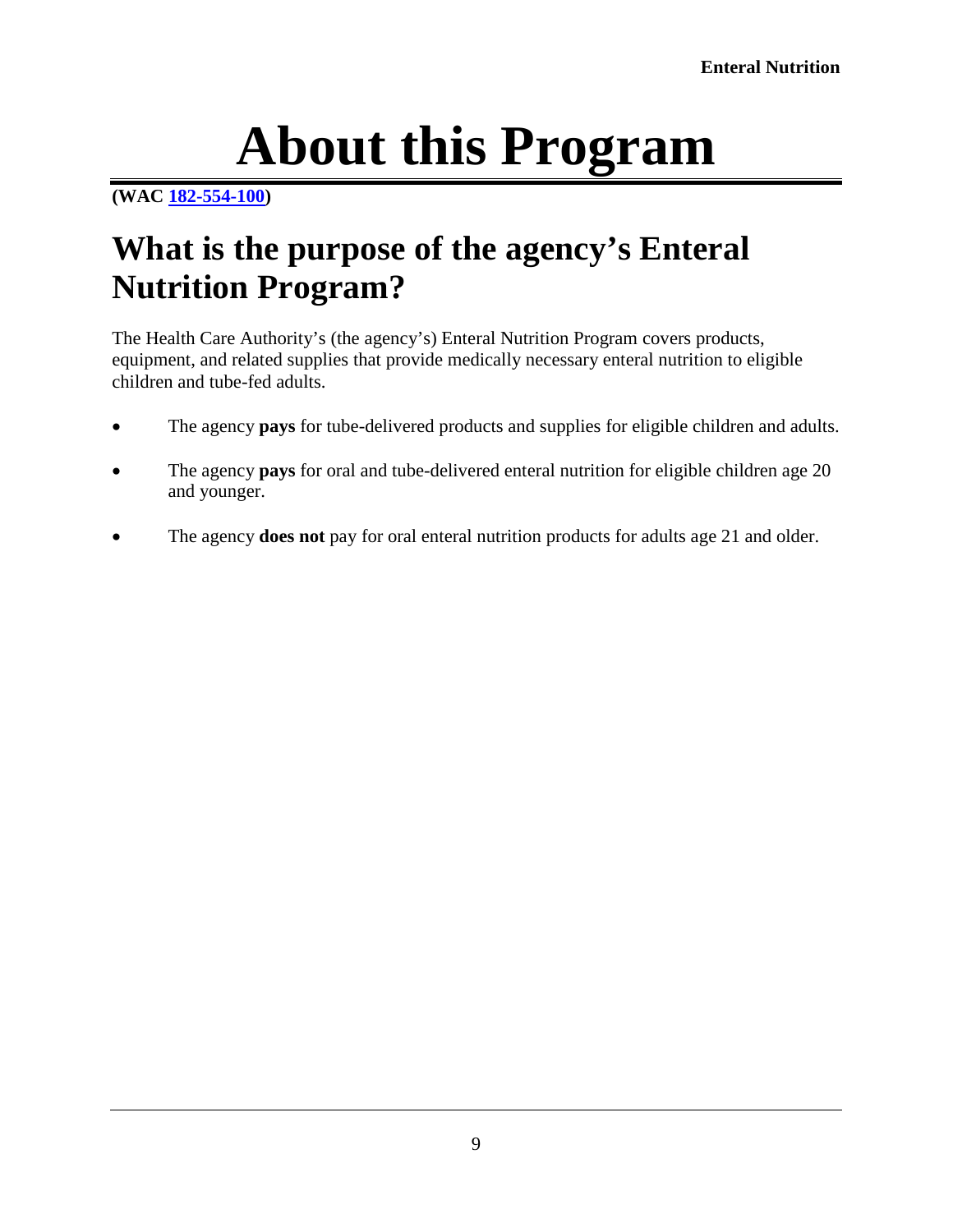# **Client Eligibility**

#### <span id="page-9-0"></span>**[\(WAC 182-554-300\)](http://app.leg.wa.gov/WAC/default.aspx?cite=182-554-300)**

## <span id="page-9-1"></span>**How can I verify a patient's eligibility?**

Providers must verify that a patient has Washington Apple Health coverage for the date of service, and that the client's benefit package covers the applicable service. This helps prevent delivering a service the agency will not pay for.

Verifying eligibility is a two-step process:

**Step 1. Verify the patient's eligibility for Washington Apple Health.** For detailed instructions on verifying a patient's eligibility for Washington Apple Health, see the *Client Eligibility, Benefit Packages, and Coverage Limits* section in the agency's current [ProviderOne Billing and Resource Guide.](http://www.hca.wa.gov/node/311)

If the patient is eligible for Washington Apple Health, proceed to **Step 2**.

**Step 2. Verify service coverage under the Washington Apple Health client's benefit package.** To determine if the requested service is a covered benefit under the Washington Apple Health client's benefit package, see the agency's [Program Benefit](http://www.hca.wa.gov/node/2391)  [Packages and Scope of Services](http://www.hca.wa.gov/node/2391) web page.

**Note:** Patients who wish to apply for Washington Apple Health can do so in one of the following ways:

- 1. By visiting the Washington Healthplanfinder's website at: [www.wahealthplanfinder.org](http://www.wahealthplanfinder.org/)
- 2. By calling the Customer Support Center toll-free at: 855-WAFINDER (855-923-4633) or 855-627-9604 (TTY)
- 3. By mailing the application to: Washington Healthplanfinder PO Box 946 Olympia, WA 98507

In-person application assistance is also available. To get information about inperson application assistance available in their area, people may visit [www.wahealthplanfinder.org](http://www.wahealthplanfinder.org/) or call the Customer Support Center.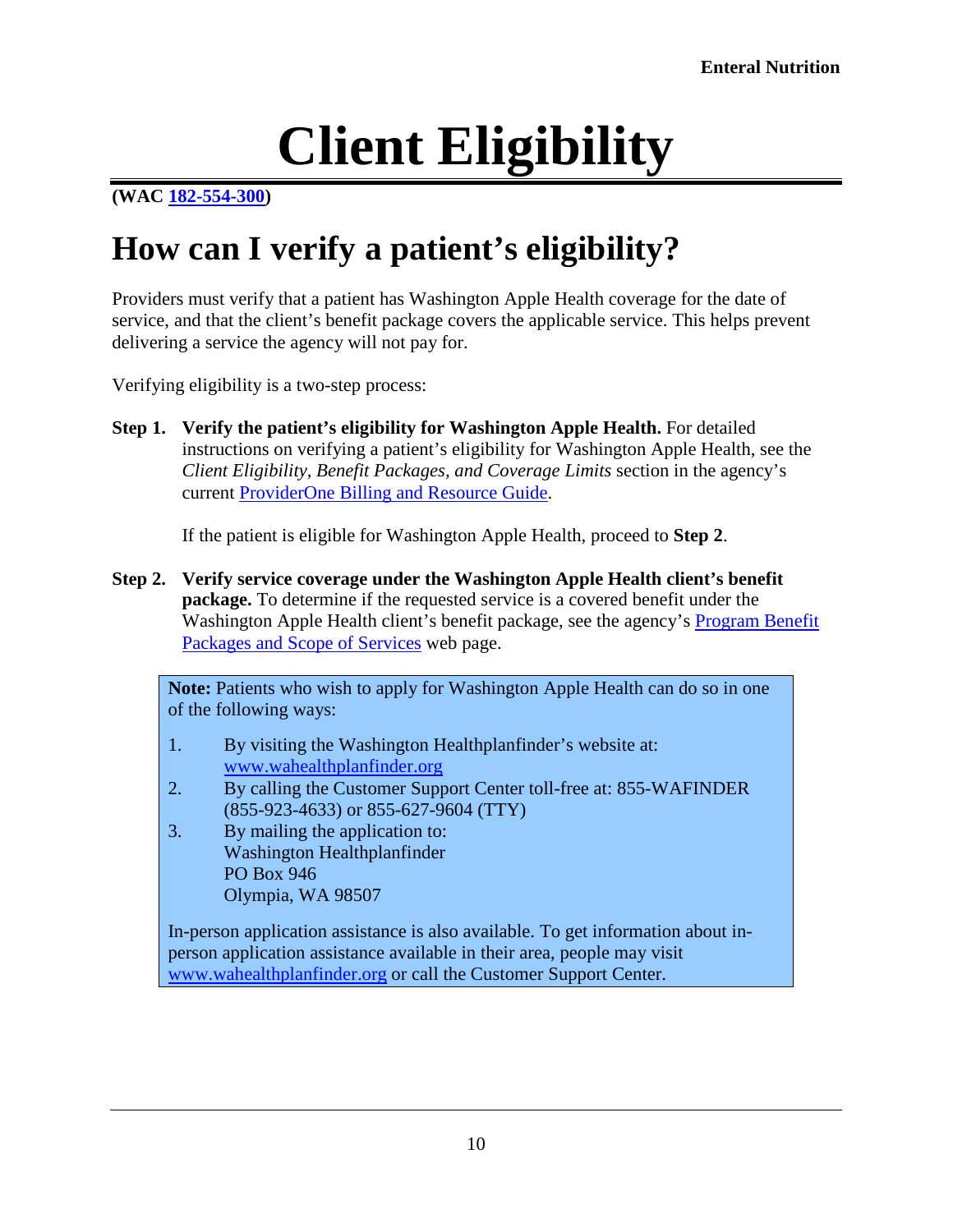# <span id="page-10-1"></span>**How do clients receive enteral nutrition products, equipment, and related supplies under the following circumstances?**

(WAC [182-554-300\)](http://app.leg.wa.gov/WAC/default.aspx?cite=182-554-300)

#### <span id="page-10-2"></span>**Managed care**

Clients who are enrolled in an agency-contracted managed care organization (MCO) must arrange for enteral nutrition products, equipment, and related supplies directly through an agency-contracted MCO. Managed care enrollment will be displayed on the client benefit inquiry screen.

#### <span id="page-10-3"></span>**Nursing facilities and adult family homes**

Clients are not eligible for oral enteral nutrition products if they reside in a nursing facility, adult family home, assisted living facility, boarding home, or any other residence where the provision of food is included in the daily rate. (WAC [182-554-300\(](http://app.leg.wa.gov/WAC/default.aspx?cite=182-554-300)4)). As appropriate, the provision of nutrition is the responsibility of the facility. (See chapters [388-76,](http://app.leg.wa.gov/WAC/default.aspx?cite=388-76) [388-97,](http://app.leg.wa.gov/WAC/default.aspx?cite=388-97) and [388-78A](http://app.leg.wa.gov/WAC/default.aspx?cite=388-78A) WAC).

#### <span id="page-10-4"></span>**State-owned facilities**

For clients who reside in a state-owned facility (i.e., state school, developmental disabilities facility, mental health facility, Western State Hospital, and Eastern State Hospital), enteral nutrition products, equipment, and related supplies are the responsibilities of the state-owned facility.

#### <span id="page-10-5"></span>**Hospice**

Clients who have elected to use and are eligible to receive the agency's hospice benefit must arrange for enteral nutrition products, equipment, and related supplies directly through their hospice provider.

#### <span id="page-10-6"></span>**WIC**

Children who qualify for supplemental nutrition from the Women, Infants, and Children (WIC) program must receive supplemental nutrition directly from that program unless the client meets the limited circumstances in WAC  $182-554-500(1)(d)$ .

<span id="page-10-0"></span>**Note:** See the [Scope of Categories of Healthcare Services Table](http://www.hca.wa.gov/node/2391) web page for an up-to-date listing of benefit packages.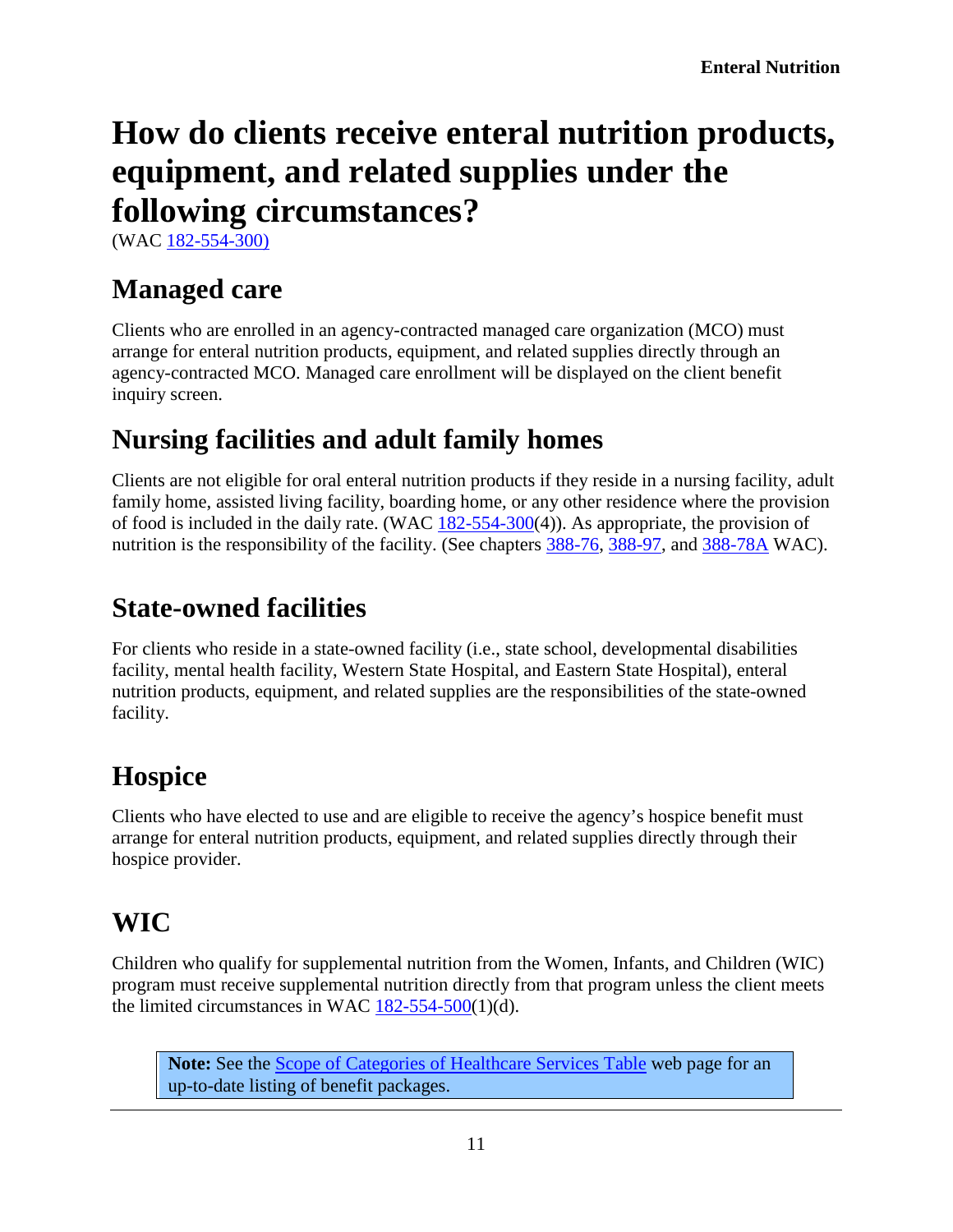# <span id="page-11-0"></span>**Effective January 1, 2017, some fee-for-service clients who have other primary health insurance will be enrolled into managed care**

On January 1, 2017, the agency enrolled some fee-for-service Apple Health clients who have other primary health insurance into an agency-contracted managed care organization (MCO).

This change did not affect all fee-for-service Apple Health clients who have other primary health insurance. The agency continues to cover some clients under the fee-for-service Apple Health program, such as dual-eligible clients whose primary insurance is Medicare.

For additional information, see the agency's [Managed Care](http://www.hca.wa.gov/billers-providers/programs-and-services/managed-care) web site, under Providers and Billers.

# <span id="page-11-1"></span>**Effective April 1, 2016, important changes to Apple Health**

#### **These changes are important to all providers because they may affect who will pay for services.**

Providers serving any Apple Health client should always check eligibility and confirm plan enrollment by asking to see the client's Services Card and/or using the ProviderOne Managed Care Benefit Information Inquiry functionality (HIPAA transaction 270). The response (HIPAA transaction 271) will provide the current managed care organization (MCO), fee-for-service, and Behavioral Health Organization (BHO) information. See the Southwest Washington Provider Fact Sheet on the agency's [Regional Resources](http://www.hca.wa.gov/node/3111) web page.

#### <span id="page-11-2"></span>**New MCO enrollment policy – earlier enrollment**

**Beginning April 1, 2016,** Washington Apple Health (Medicaid) implemented a new managed care enrollment policy placing clients into an agency-contracted MCO **the same month** they are determined eligible for managed care as a new or renewing client. This policy eliminates a person being placed temporarily in fee-for-service while they are waiting to be enrolled in an MCO or reconnected with a prior MCO.

• **New clients** are those initially applying for benefits or those with changes in their existing eligibility program that consequently make them eligible for Apple Health Managed Care.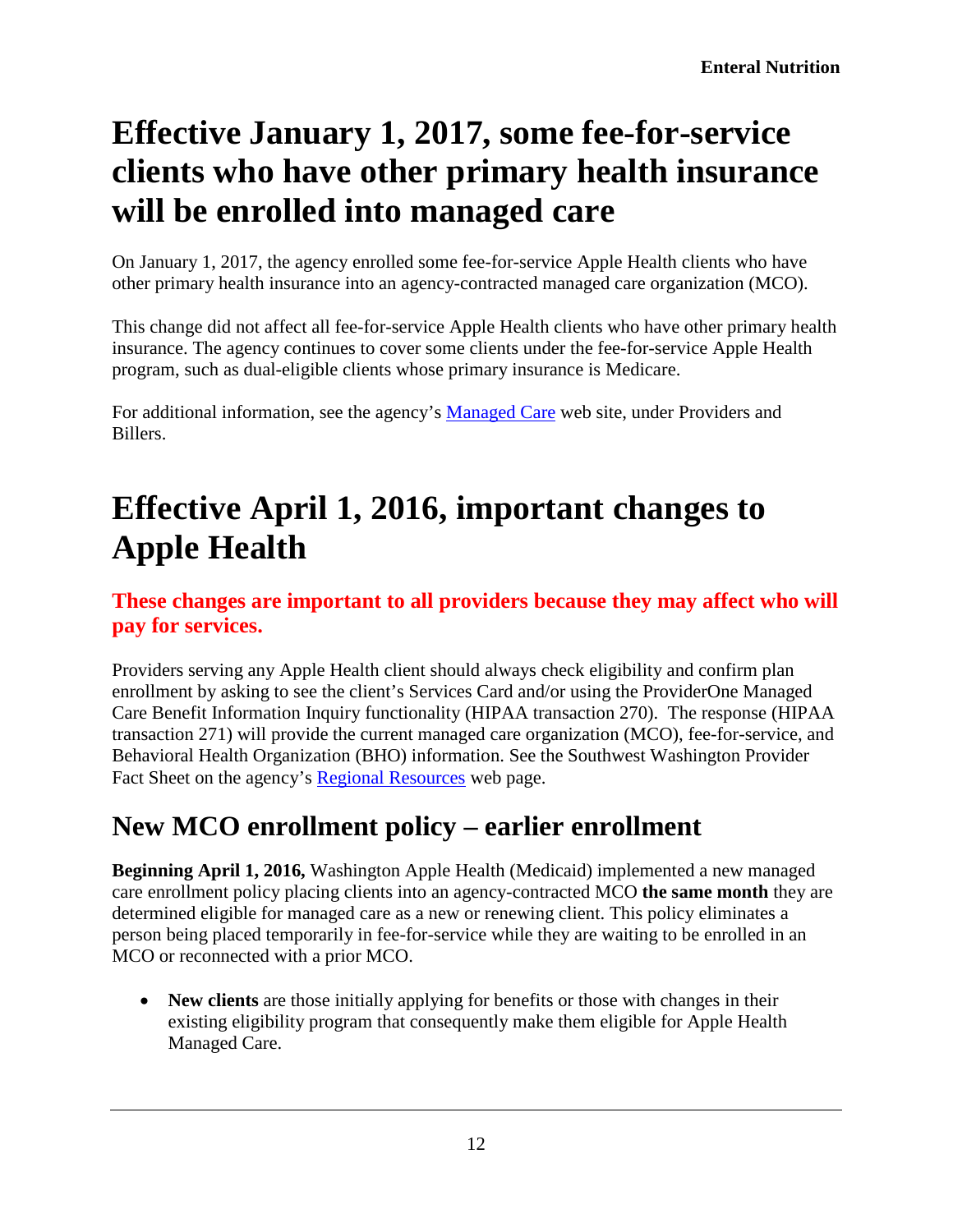• **Renewing clients** are those who have been enrolled with an MCO but have had a break in enrollment and have subsequently renewed their eligibility.

Clients currently in fee-for-service or currently enrolled in an MCO are not affected by this change. Clients in fee-for-service who have a change in the program they are eligible for may be enrolled into Apple Health Managed Care depending on the program. In those cases, this enrollment policy will apply.

#### <span id="page-12-0"></span>**How does this policy affect providers?**

- Providers must check eligibility and know when a client is enrolled and with which MCO. For help with enrolling, clients can refer to the Washington Healthplanfinder's **[Get Help Enrolling](http://www.wahbexchange.org/new-customers/application-support/customer-support-network/)** page.
- MCOs have retroactive authorization and notification policies in place. The provider must know the MCO's requirements and be compliant with the MCO's new policies.

#### <span id="page-12-1"></span>**Behavioral Health Organization (BHO)**

The Department of Social and Health Services (DSHS) manages the contracts for behavioral health (mental health and substance use disorder (SUD)) services for nine of the Regional Service Areas (RSA) in the state, excluding Clark and Skamania counties in the Southwest Washington (SW WA) Region. BHOs will replace the Regional Support Networks (RSNs). Inpatient mental health services continue to be provided as described in the inpatient section of the [Mental Health Services Billing Guide.](https://www.hca.wa.gov/billers-providers/claims-and-billing/professional-rates-and-billing-guides#collapse_35_accordion) BHOs use the [Access to Care Standards \(ACS\) f](https://www.dshs.wa.gov/bha/division-behavioral-health-and-recovery/access-care-standards-acs-and-icd-information)or mental health conditions and [American Society of Addiction Medicine \(ASAM\)](http://www.asam.org/quality-practice/guidelines-and-consensus-documents/the-asam-criteria/about) criteria for SUD conditions to determine client's appropriateness for this level of care.

### <span id="page-12-2"></span>**Fully Integrated Managed Care (FIMC)**

Clark and Skamania Counties, also known as SW WA region, is the first region in Washington State to implement the FIMC system. This means that physical health services, all levels of mental health services, and drug and alcohol treatment are coordinated through one managed care plan. Neither the RSN nor the BHO will provide behavioral health services in these counties.

Clients must choose to enroll in either Community Health Plan of Washington (CHPW) or Molina Healthcare of Washington (MHW). If they do not choose, they are auto-enrolled into one of the two plans. Each plan is responsible for providing integrated services that include inpatient and outpatient behavioral health services, including all SUD services, inpatient mental health and all levels of outpatient mental health services, as well as providing its own provider credentialing, prior authorization requirements and billing requirements.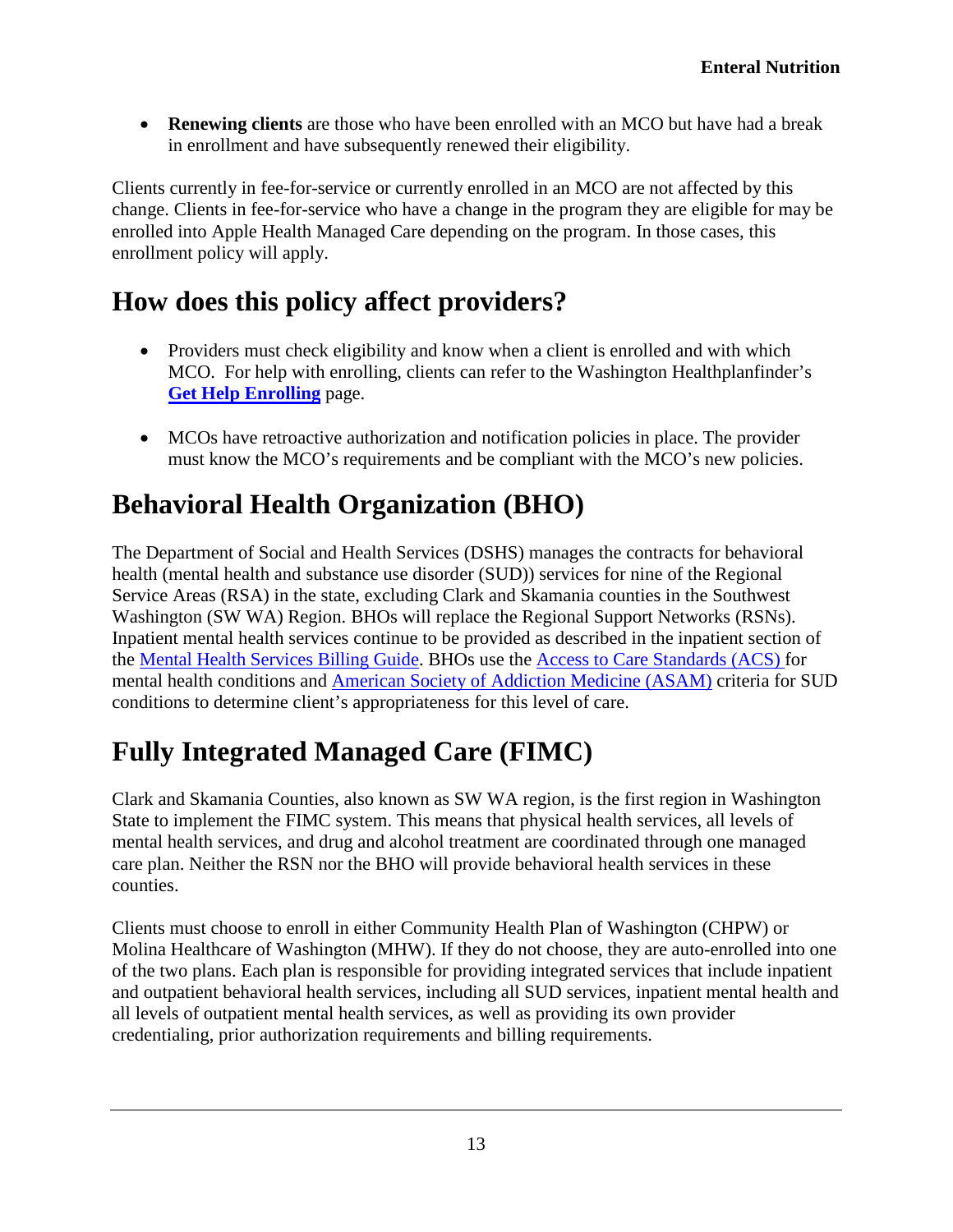Beacon Health Options provides mental health crisis services to the entire population in Southwest Washington. This includes inpatient mental health services that fall under the Involuntary Treatment Act for individuals who are not eligible for or enrolled in Medicaid, and short-term substance use disorder (SUD) crisis services in the SW WA region. Within their available funding, Beacon has the discretion to provide outpatient or voluntary inpatient mental health services for individuals who are not eligible for Medicaid. Beacon Health Options is also responsible for managing voluntary psychiatric inpatient hospital admissions for non-Medicaid clients.

In the SW WA region some clients are not enrolled in CHPW or Molina for FIMC, but will remain in Apple Health fee-for-service managed by the agency. These clients include:

- Dual eligible Medicare/Medicaid
- American Indian/Alaska Native (AI/AN)
- Medically needy
- Clients who have met their spenddown
- Noncitizen pregnant women
- Individuals in Institutions for Mental Diseases (IMD)
- Long-term care residents who are currently in fee-for-service
- Clients who have coverage with another carrier

Since there is no BHO (RSN) in these counties, Medicaid fee-for-service clients receive complex behavioral health services through the Behavioral Health Services Only (BHSO) program managed by MHW and CHPW in SW WA region. These clients choose from CHPW or MHW for behavioral health services offered with the BHSO or will be auto-enrolled into one of the two plans. A [BHSO fact sheet i](http://www.hca.wa.gov/assets/BHSO_fact_sheet.pdf)s available online.

#### <span id="page-13-0"></span>**Apple Health Core Connections (AHCC)**

Coordinated Care of Washington (CCW) will provide all physical health care (medical) benefits, lower-intensity outpatient mental health benefits, and care coordination for all Washington State foster care enrollees. These clients include:

- Children and youth under the age of 21 who are in foster care
- Children and youth under the age of 21 who are receiving adoption support
- Young adults age 18 to 26 years old who age out of foster care on or after their  $18<sup>th</sup>$ birthday

American Indian/Alaska Native (AI/AN) children will not be auto-enrolled, but may opt into CCW. All other eligible clients will be auto-enrolled.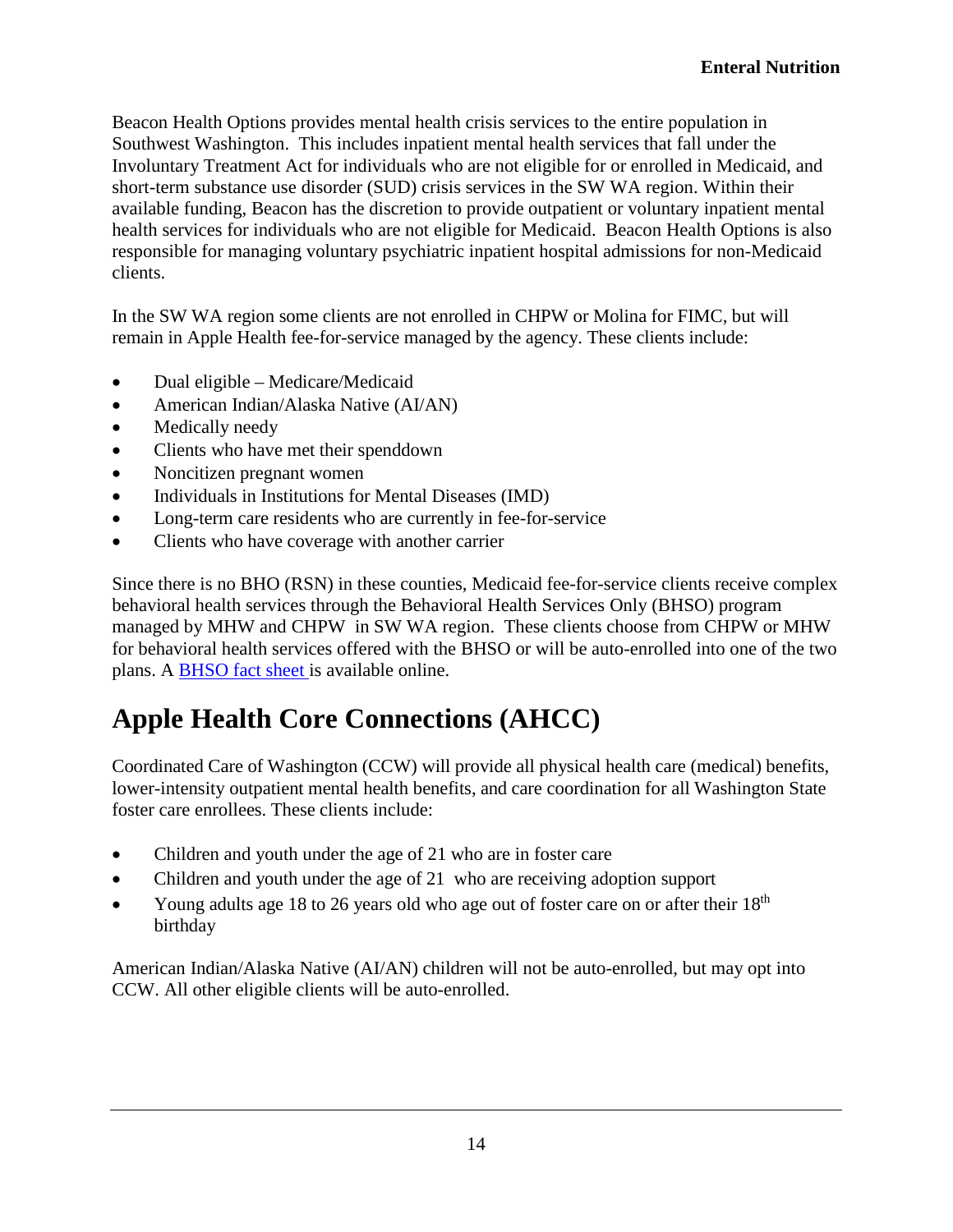#### <span id="page-14-0"></span>**AHCC complex mental health and substance use disorder services**

AHCC clients who live in Skamania or Clark County receive complex behavioral health benefits through the Behavioral Health Services Only (BHSO) program in the SW WA region. These clients will choose between CHPW or MHW for behavioral health services, or they will be autoenrolled into one of the two plans. CHPW and MHW will use the BHO Access to Care Standards to support determining appropriate level of care, and whether the services should be provided by the BHSO program or CCW.

AHCC clients who live outside Skamania or Clark County will receive complex mental health and substance use disorder services from the BHO and managed by DSHS.

#### <span id="page-14-1"></span>**Contact Information for Southwest Washington**

**Beginning on April 1, 2016,** there will not be an RSN/BHO in Clark and Skamania counties. Providers and clients must call the agency-contracted MCO for questions, or call Beacon Health Options for questions related to an individual who is not eligible for or enrolled in Medicaid.

If a provider does not know which MCO a client is enrolled in, this information can located by looking up the patient assignment in ProviderOne.

To contact Molina, Community Health Plan of Washington, or Beacon Health Options, please call:



| <b>COMMUNITY HEALTH PLAN</b> | Community Health Plan of<br>Washington<br>1-866-418-1009 |
|------------------------------|----------------------------------------------------------|
|                              |                                                          |
| <b>Beacon Health Options</b> | <b>Beacon Health Options</b>                             |

1-855-228-6502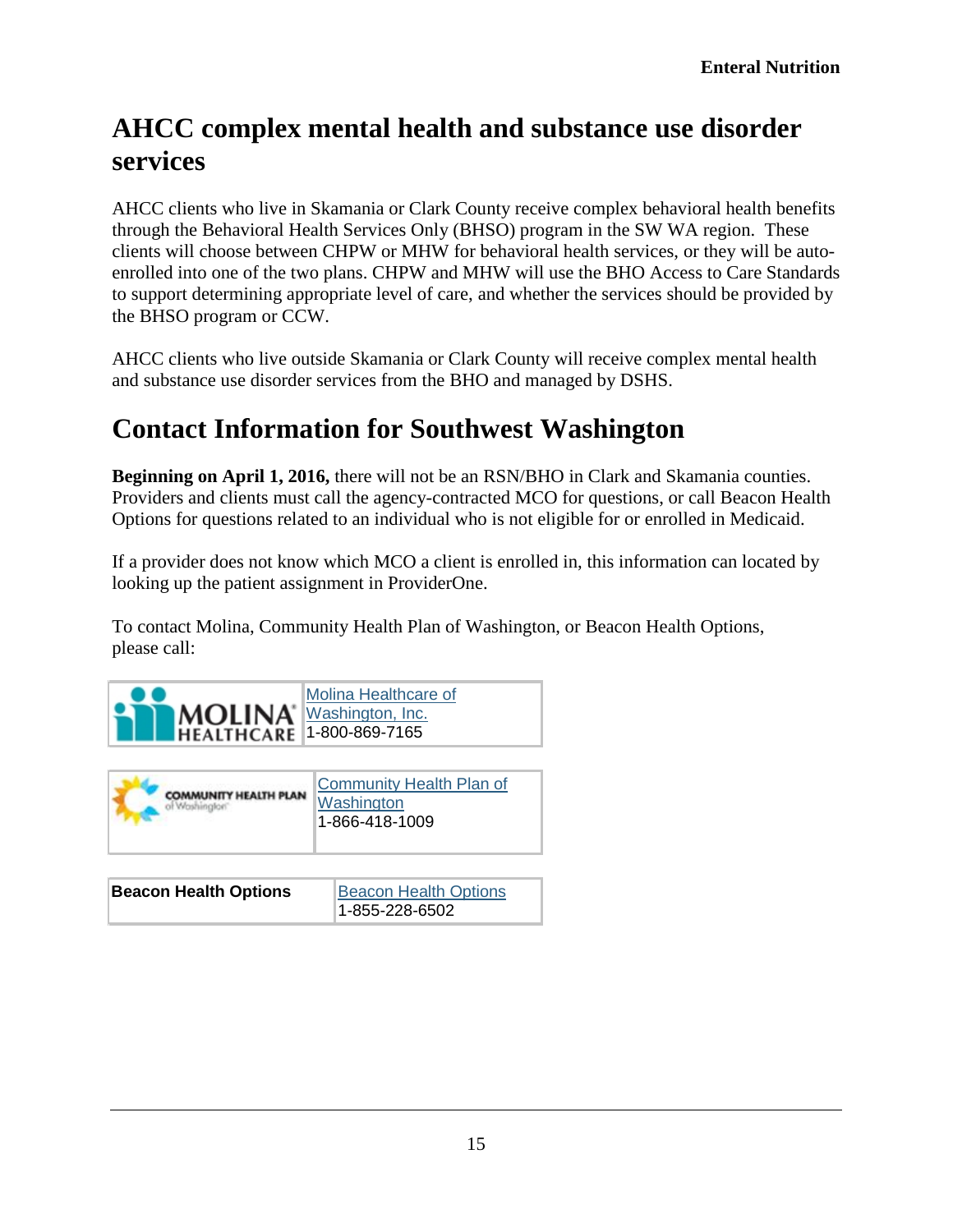# **Provider Requirements**

#### <span id="page-15-0"></span>**[\(WAC 182-554-400\)](http://app.leg.wa.gov/WAC/default.aspx?cite=182-554-400)**

# <span id="page-15-1"></span>**Who is eligible to bill for providing enteral nutrition services?**

The following providers are eligible to enroll/contract with the agency to provide orally administered enteral nutrition products and tube-delivered enteral nutrition products, equipment, and related supplies:

- Pharmacy providers
- Durable medical equipment (DME) providers

To receive payment for orally administered enteral nutrition products and tube-delivered enteral nutrition products, equipment and related supplies, a provider must meet all the requirements in Chapters [182-501](http://app.leg.wa.gov/WAC/default.aspx?cite=182-501) and [182-502](http://app.leg.wa.gov/WAC/default.aspx?cite=182-502) WAC. Providers must:

- Provide only services that are within the scope of the provider's license.
- Obtain prior authorization from the agency, if required, before:
	- $\checkmark$  Delivery to the client.
	- Billing the agency.
- Deliver enteral nutritional products in quantities sufficient to meet the client's authorized needs, not to exceed a one-month supply.
- Confirm with the client or the client's caregiver that the next month's delivery of authorized orally administered enteral nutrition products is necessary and document the confirmation in the client's file. The agency does not pay for automatic periodic delivery of products.
- Furnish clients with new or used equipment that includes full manufacturer and dealer warranties for at least one year.
- Notify the client's physician if the client has indicated the product is not being used as prescribed and document the notification in the client's file.

**Note:** The agency does not pay for automatic periodic delivery of products.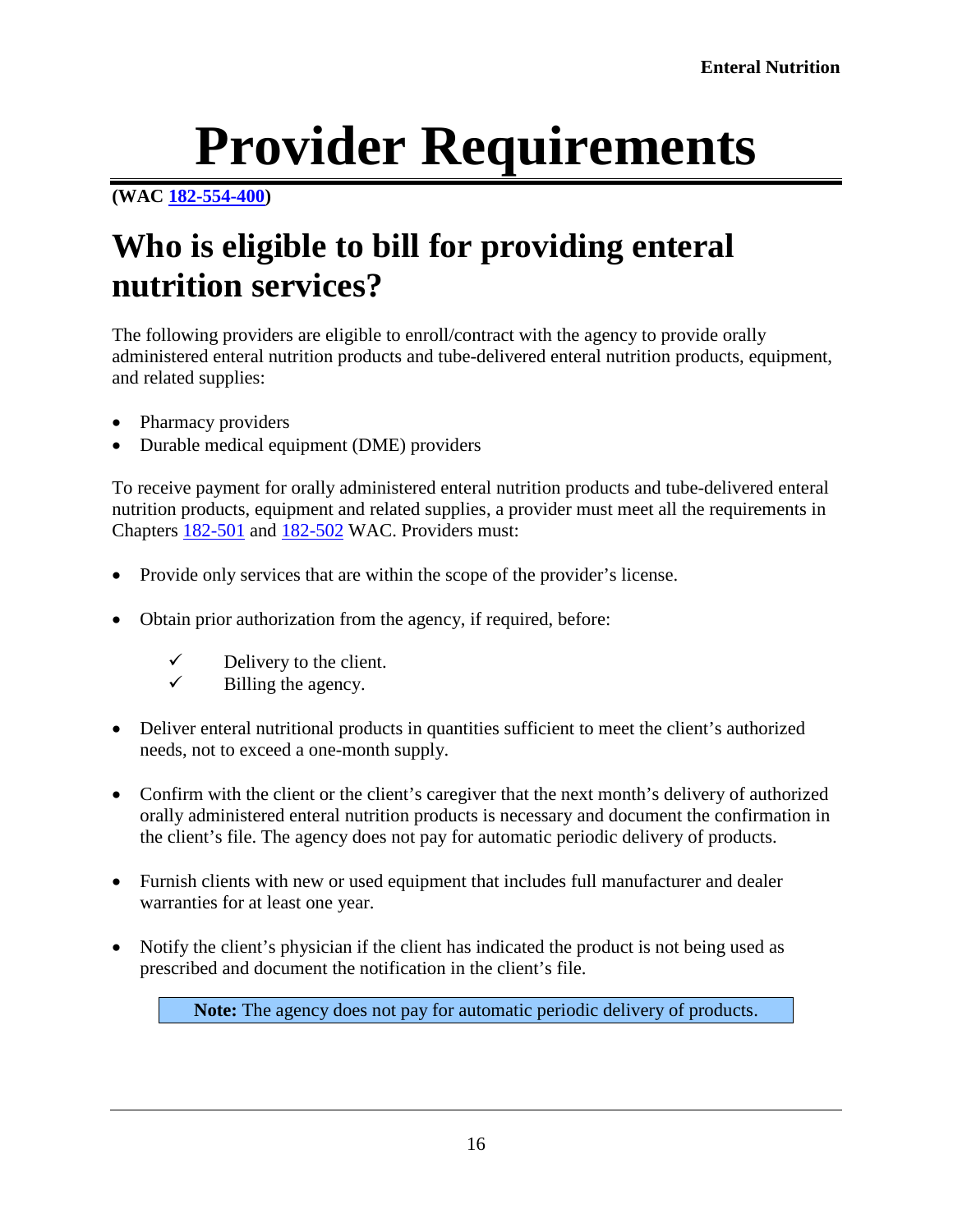# <span id="page-16-0"></span>**Are providers required to notify clients of their rights (advance directives)?**

**[\(42 CFR, Subpart I\)](http://www.gpo.gov/fdsys/browse/collectionCfr.action?collectionCode=CFR&searchPath=Title+42%2FChapter+I&oldPath=Title+42&isCollapsed=true&selectedYearFrom=2012&ycord=1352)**

Yes. All Medicare-Medicaid certified hospitals, nursing facilities, home health agencies, personal care service agencies, hospices, and managed health care organizations are federally mandated to give **all adult clients** written information about their rights, under state law, to make their own health care decisions.

Clients have the right to:

- Accept or refuse medical treatment.
- Make decisions concerning their own medical care.
- Formulate an advance directive for their health care, such as a living will or durable power of attorney.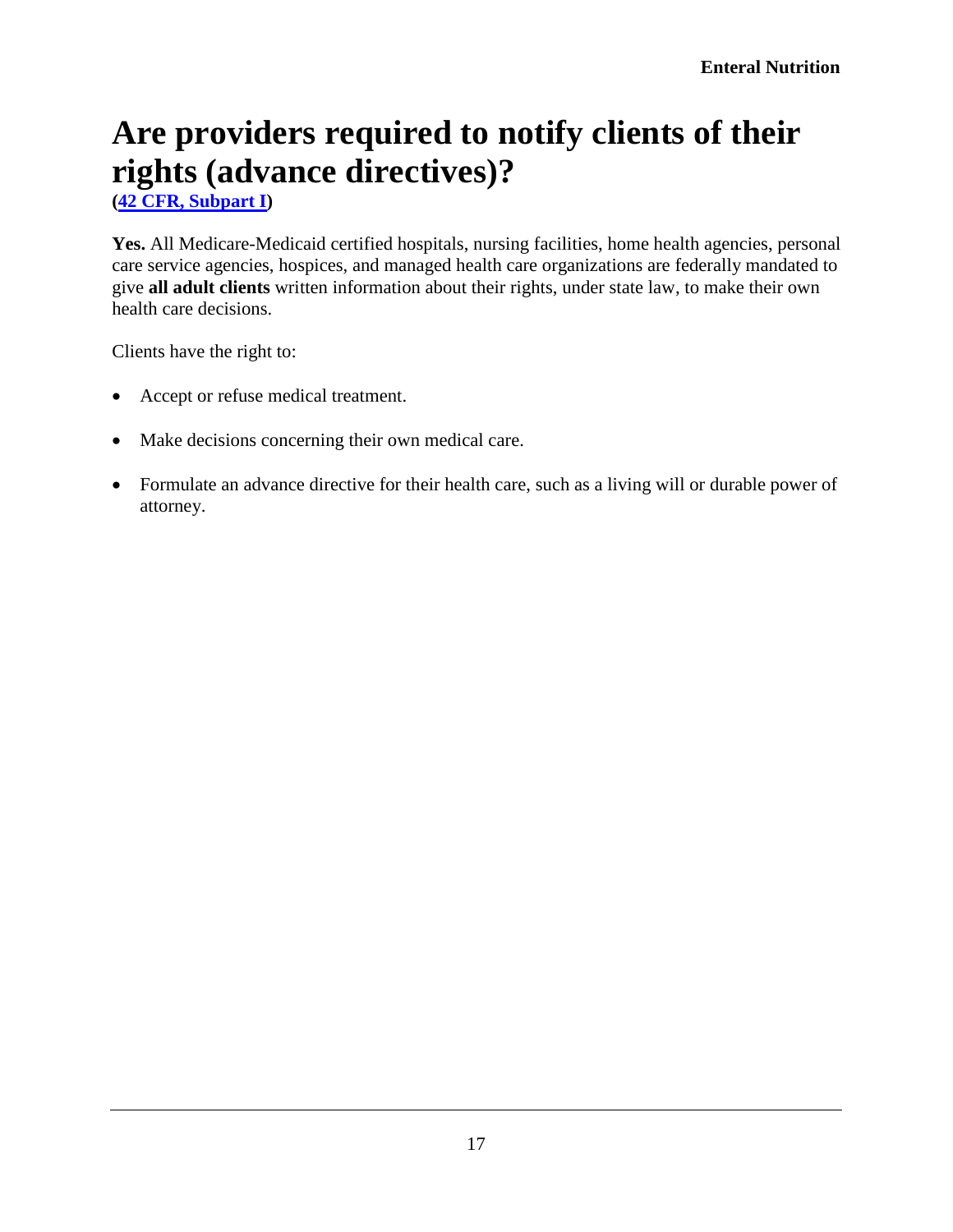## <span id="page-17-0"></span>**What records specific to the agency's Enteral Nutrition Program must be kept?**

**(WAC [182-554-400,](http://app.leg.wa.gov/WAC/default.aspx?cite=182-554-400) [182-554-500,](http://app.leg.wa.gov/WAC/default.aspx?cite=182-554-500) [182-554-600,](http://app.leg.wa.gov/WAC/default.aspx?cite=182-554-600) and [182-554-700\)](http://app.leg.wa.gov/WAC/default.aspx?cite=182-554-700)**

Providers must keep legible, accurate, and complete charts in the client's records to justify the medical necessity of the items provided.

#### <span id="page-17-1"></span>**For oral enteral nutrition products**

#### **Medical vendors or pharmacies must keep the following in their files:**

- A copy of one of the following completed forms:
	- The *Oral Enteral Nutrition Worksheet Prior Authorization Request* form (HCA 13-743) with the authorization number provided by the agency (the prescription is a part of the form), see [Where can I download agency forms?](#page-2-0)
- A copy of the WIC denial for clients age 4 and younger, which must state all of the following:
	- $\checkmark$  The client is not eligible for WIC program services.
	- $\checkmark$  The client is eligible for WIC program services, but nutrition needs exceed the WIC program's maximum per calendar month allotment.
	- $\checkmark$  The WIC program cannot provide the prescribed product.
- A copy of the dietician evaluation for clients age 20 and younger who are on an eligible program

#### **Prescribers must keep the following in the client's file:**

- A copy of one of the following completed forms:
	- The *Oral Enteral Nutrition Worksheet Prior Authorization Request* form (HCA 13-743, see [Where can I download agency forms?](#page-2-0))
	- The *Oral Enteral Nutrition Worksheet Expedited Prior Authorization Request* form (HCA 13-761)
- Specific, detailed documentation of reasons why trials of traditional foods did not meet the nutritional needs of the client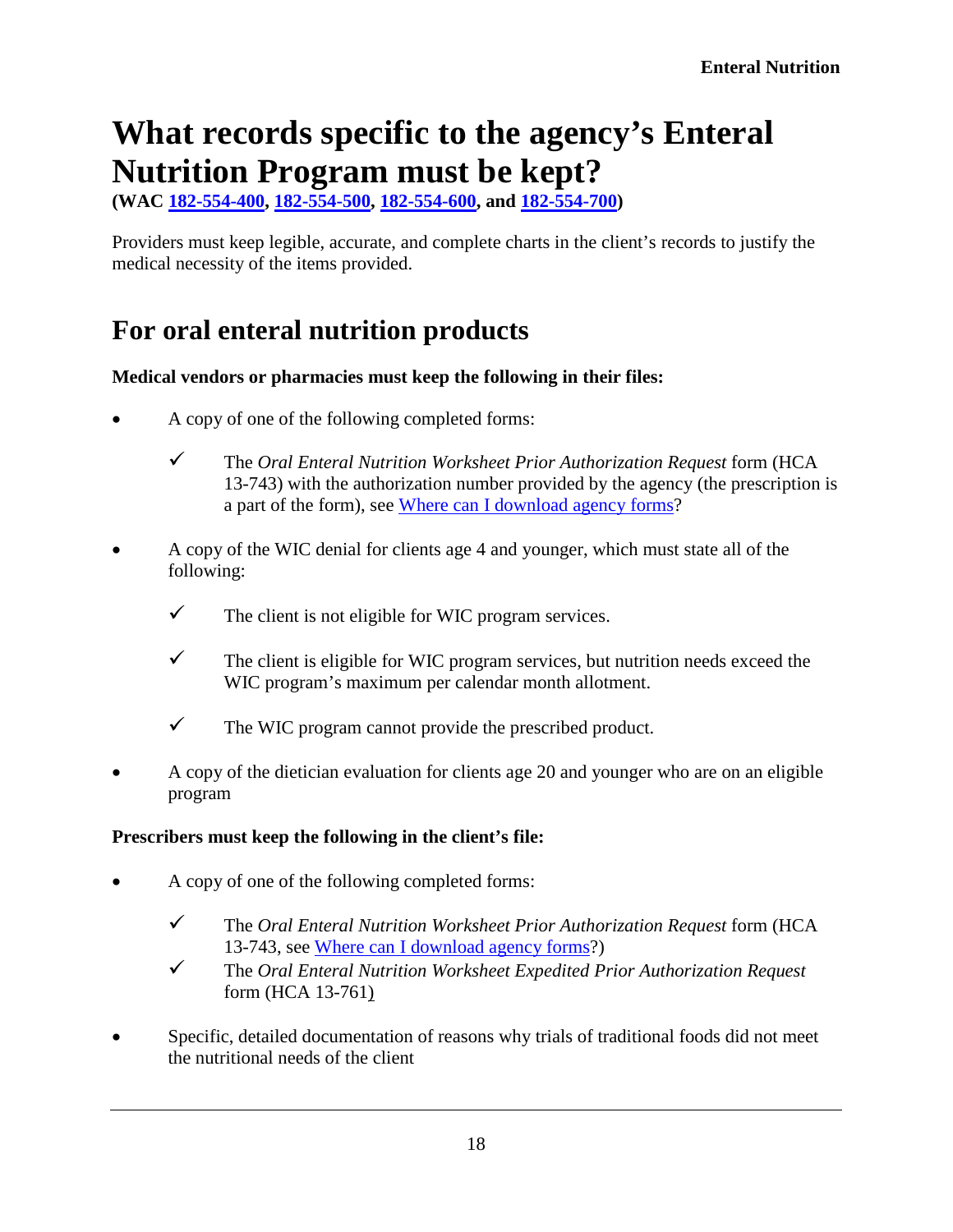- A copy of the dietician evaluation for clients age 20 and younger who are on an eligible program
- Specific, detailed documentation that the WIC products have been tried and failed or that they are contraindicated when the client is eligible for the WIC program but the product being ordered is not on the WIC product list

#### <span id="page-18-0"></span>**For tube-delivered enteral nutrition products and supplies**

#### **Medical vendors or pharmacies must keep the following in the client's file:**

- A copy of the prescription which is signed and dated by the prescriber and lists the client's medical condition and the exact daily caloric amount of medically necessary enteral nutrition product
- A copy of the WIC denial for clients age 4 and younger, which must state all of the following:
	- $\checkmark$  The client is not eligible for WIC program services.
	- $\checkmark$  The client is eligible for WIC program services, but nutrition needs exceed the WIC program's maximum per calendar month allotment.
	- $\checkmark$  The WIC program cannot provide the prescribed product.
- A copy of the dietician evaluation for clients age 20 and younger who are on an eligible program

#### **Prescribers must keep the following in their files:**

A copy of the dietician evaluation, for clients age 20 and younger who are enrolled in an eligible agency program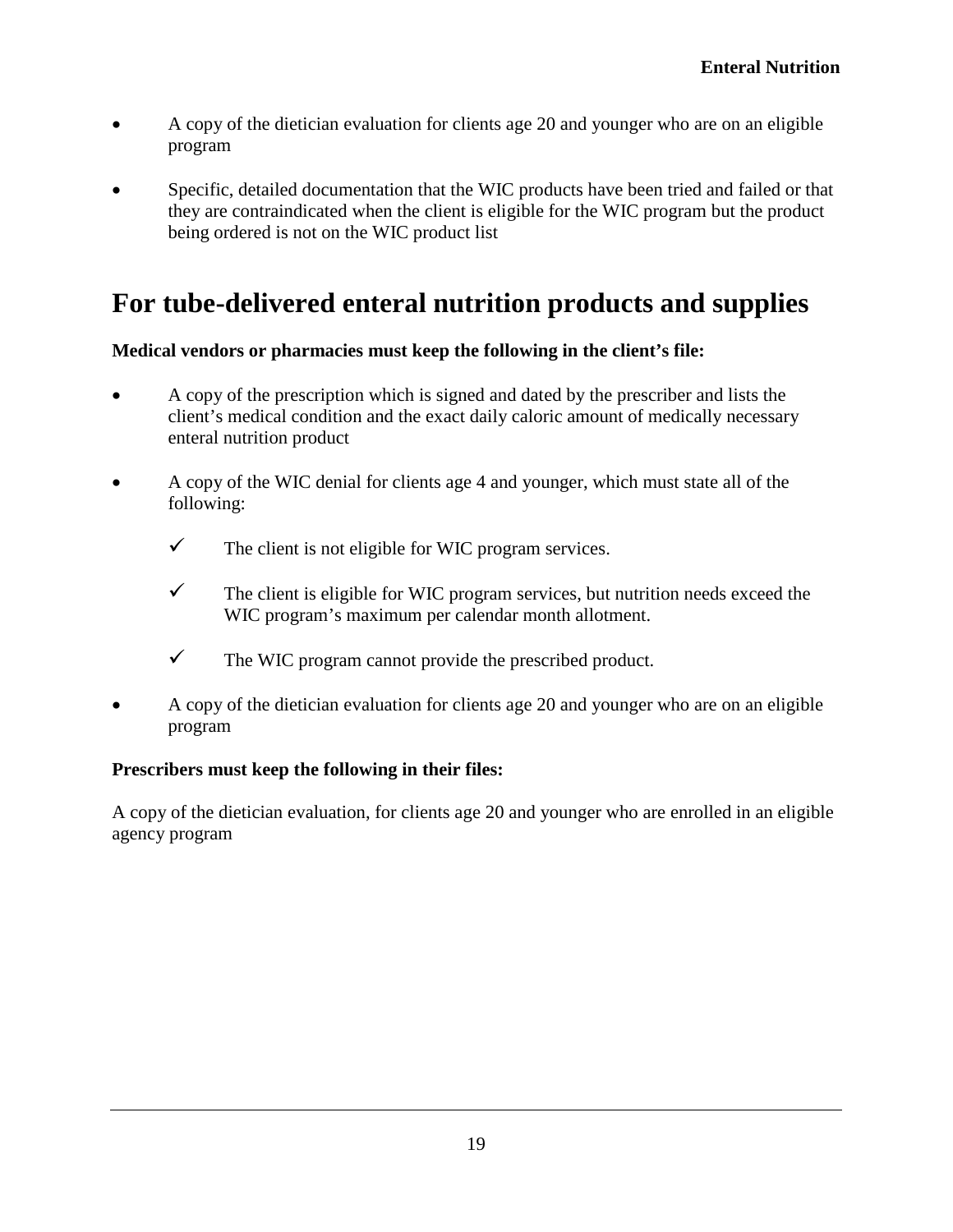# **Coverage**

#### <span id="page-19-0"></span>**[\(WAC 182-554-500\)](http://app.leg.wa.gov/WAC/default.aspx?cite=182-554-500)**

### <span id="page-19-1"></span>**How does the agency cover enteral nutrition products?**

The agency covers orally administered enteral nutrition products for clients age 20 and younger. See [What orally administered enteral nutrition products are covered?](#page-19-2)

The agency covers tube-delivered enteral nutrition products for any eligible client, regardless of age. See [What tube-delivered enteral nutrition products are covered?](#page-24-1)

## <span id="page-19-2"></span>**What orally administered enteral nutrition products are covered?**

The agency covers orally administered enteral nutrition products for **clients age 20 and younger** as follows:

- The client's nutritional needs cannot be met using traditional foods, baby foods, and other regular grocery products that can be pulverized or blenderized and used to meet the client's caloric and nutritional needs.
- The client is able to manage their feedings independently or who has a caregiver who can manage the feedings.
- The client meets one of the clinical criteria under WAC 182-554-500. See What are the [clinical criteria for a client to receive covered orally administered enteral nutrition products?](#page-19-3)

## <span id="page-19-3"></span>**What are the clinical criteria for a client to receive covered orally administered enteral nutrition products?**

To receive covered orally administered enteral nutrition products, a client must meet the clinical criteria for one of the following conditions.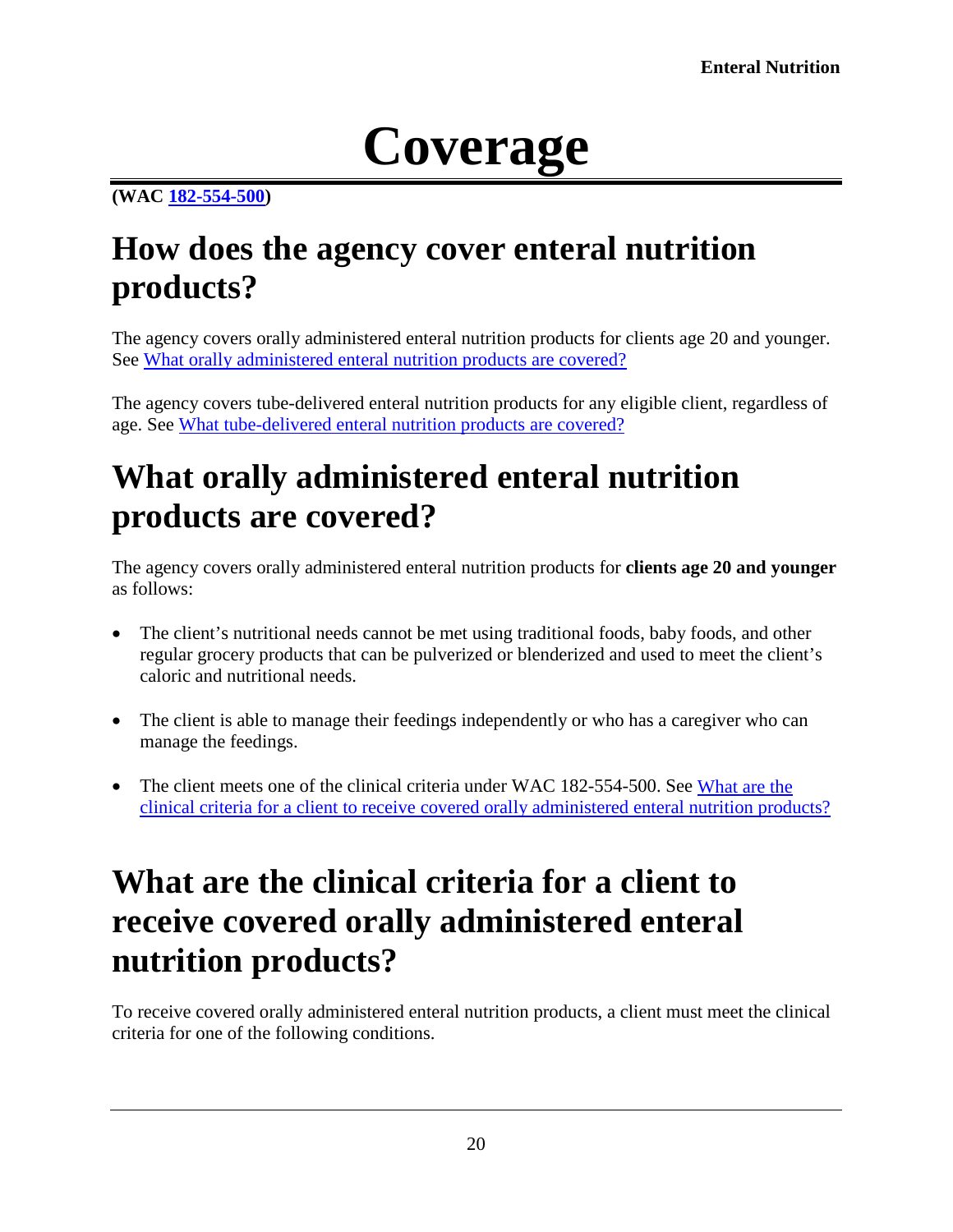#### <span id="page-20-0"></span>**Acquired immune deficiency syndrome (AIDS)**

The client must meet one of the following clinical criteria. The client must:

- Be in a wasting state.
- Have either:
	- $\checkmark$  A BMI of less than or equal to 25, or
	- An unintentional or unexplained weight loss of 5 percent in 1 month,  $7.5$ percent in 3 months, or 10 percent in 6 months.
- Have a weight-for-length less than or equal to the 5th percentile if the client is age 3 or younger.
- Have a body mass index (BMI) of either:
	- Less than or equal to the 5th percentile if the client is age 4 through 17.<br>
	Less than or equal to 18.5 if the client is age 18 through 20
	- Less than or equal to 18.5 if the client is age 18 through 20.

**Note:** The provider must obtain prior authorization (PA) to receive payment.

#### <span id="page-20-1"></span>**Amino acid, fatty acid, and carbohydrate metabolic disorder**

The client must require, for medical necessity, a specialized nutrition product.

**Note:** The provider must follow the agency's expedited prior authorization (EPA) process to receive payment.

#### <span id="page-20-2"></span>**Cancer**

The client must be receiving chemotherapy, radiation therapy, or post-therapy treatment.

**Note:** The provider must follow the agency's expedited prior authorization (EPA) process to receive payment.

**Note:** The agency pays for orally administered enteral nutrition products to a maximum of 3 months following the completion of chemotherapy or radiation therapy.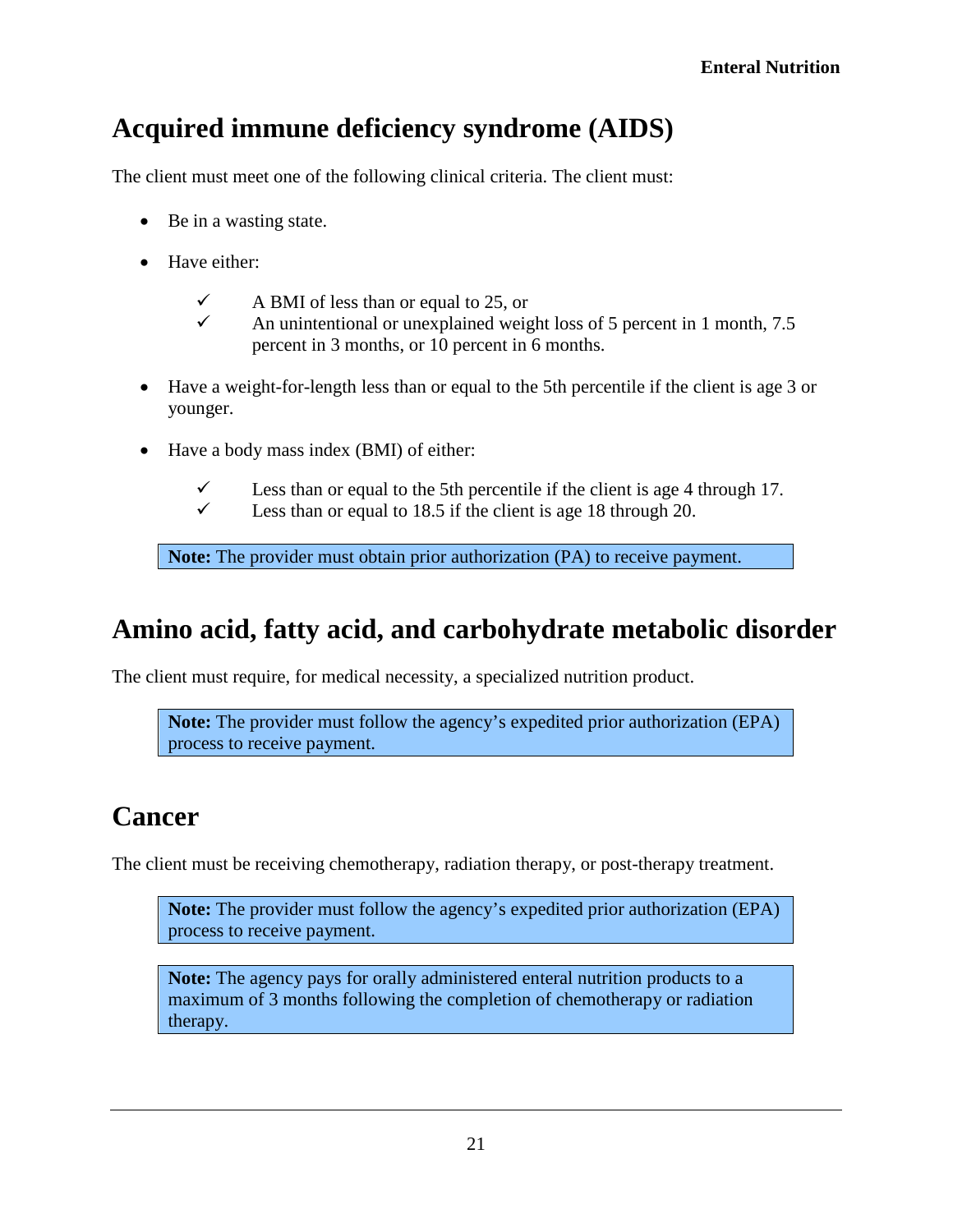#### <span id="page-21-0"></span>**End stage renal disease**

The client must be receiving dialysis and be on a fluid restrictive diet to use nutrition bars.

**Note:** The provider must follow the agency's expedited prior authorization (EPA) process to receive payment.

#### <span id="page-21-1"></span>**Decubitus pressure ulcers**

The client must have stage 3 or greater decubitus pressure ulcers and an albumin level of 3.2 or below.

**Note:** The provider must follow the agency's expedited prior authorization (EPA) process **to receive a maximum of 3 month's payment**.

#### <span id="page-21-2"></span>**Failure to thrive, malnutrition, malabsorption**

The client's condition must be the result of a stated primary diagnosed disease. The client must meet one of the following clinical criteria. The client must have:

- A disease or medical condition that is organic in nature and not due to cognitive, emotional, or psychological impairment.
- A weight-for-length less than or equal to the 5th percentile if the client is age 2 or younger.
- A BMI of one of the following:
	- Less than or equal to the 5th percentile if the client is age 3 through 17.
	- $\checkmark$  Less than or equal to 18.5, an albumin level of 3.5 or below, and a cholesterol level of 160 or below if the client is age 18 through 20.
	- $\checkmark$  Less than or equal to 25, and an unintentional or unexplained weight loss of:
		- $\triangleright$  5 percent in 1 month.
		- $\geq 7.5$  percent in 3 months.
		- $\geq 10$  percent in 6 months.

**Note:** The provider must obtain prior authorization (PA) to receive payment.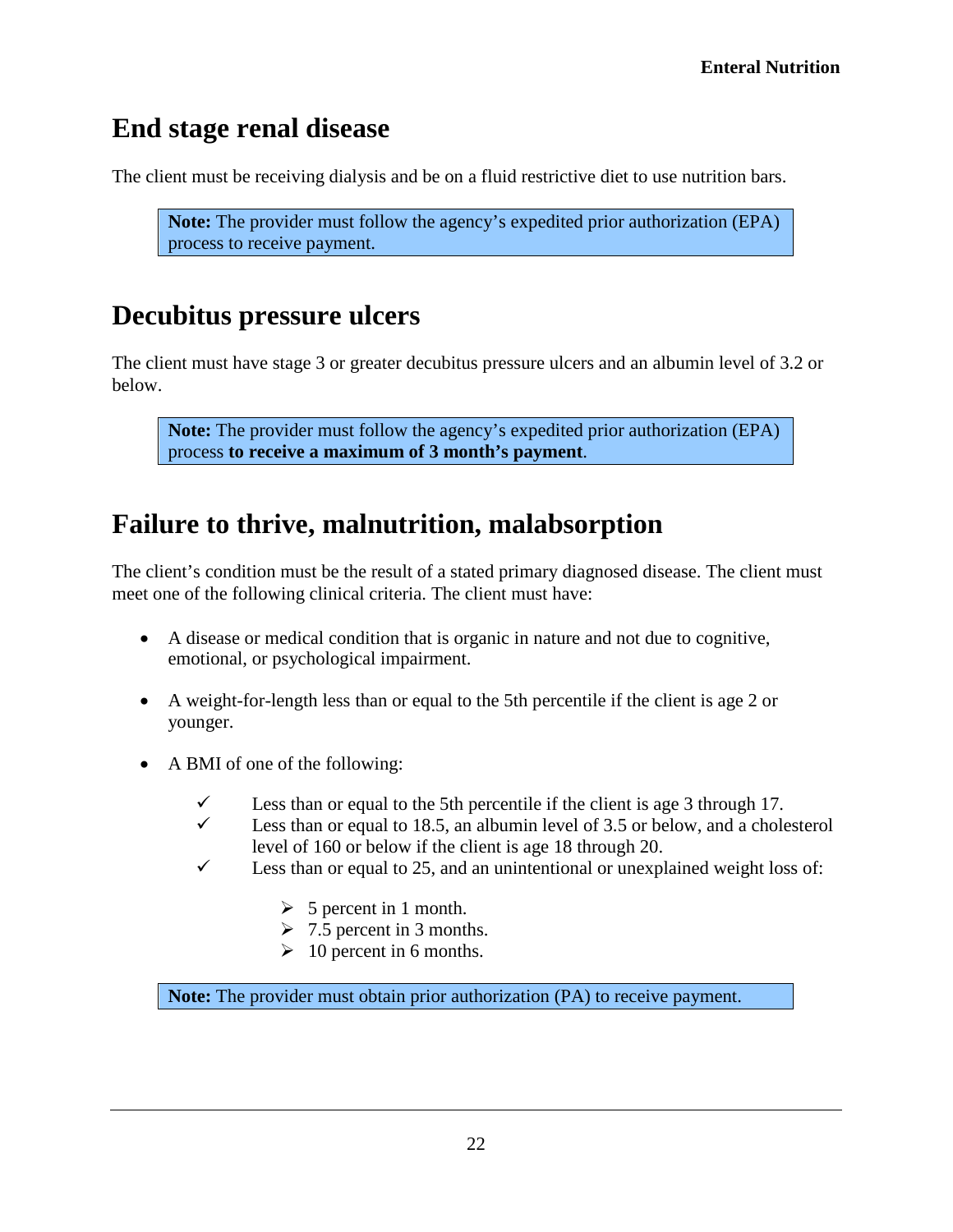#### <span id="page-22-0"></span>**Medical conditions (e.g., dysphagia) requiring a thickener**

For a client **age 1 or older**, the client must:

- Require a thickener to aid in swallowing or currently be transitioning from tube feedings to oral feedings.
- Be evaluated by a speech therapist or an occupational therapist who specializes in dysphagia. The report recommending a thickener must be in the client's chart in the prescriber's office.

**Note:** If prescribing thickeners for a child younger than age 1, providers must request prior authorization on form HCA 13-011. See [Where can I download](#page-2-0)  [agency forms?](#page-2-0) **The PA request must include**:

- Clinical documentation that supports the medical necessity of the request.
- The report recommending a thickener from a speech therapist or occupational therapist who specializes in dysphagia.

If prescribing thickeners for a child older than age one, providers must use the EPA process.

For a client **age 4 and younger**, the client must:

- Have a certified registered dietician (RD) evaluation with recommendations that support the prescriber's order for oral enteral nutrition products or formulas.
- Have a signed and dated written notification from WIC indicating one of the following:
	- $\checkmark$  The client is not eligible for the WIC program.<br> $\checkmark$  The client is eligible for the WIC program but
	- The client is eligible for the WIC program, but the need for the oral enteral nutrition product or formula exceeds WIC's allowed amount.
	- $\checkmark$  The requested oral enteral nutrition product or formula is not available through the WIC program. Specific, detailed documentation of the tried and failed efforts of similar WIC products or the medical need for alternative products must be in the prescriber's chart for the child.
- Meet one of the following clinical criteria:
	-
	- A decrease across 2 or more percentile lines on the Centers for Disease Control and Prevention (CDC) [growth chart,](http://www.cdc.gov/growthcharts/cdc_charts.htm) once a stable growth pattern has been established
	- $\checkmark$  Failure to gain weight on 2 successive measurements, despite dietary interventions
	- $\checkmark$  Documented specific, clinical factors that place the child at risk for a compromised nutrition or health status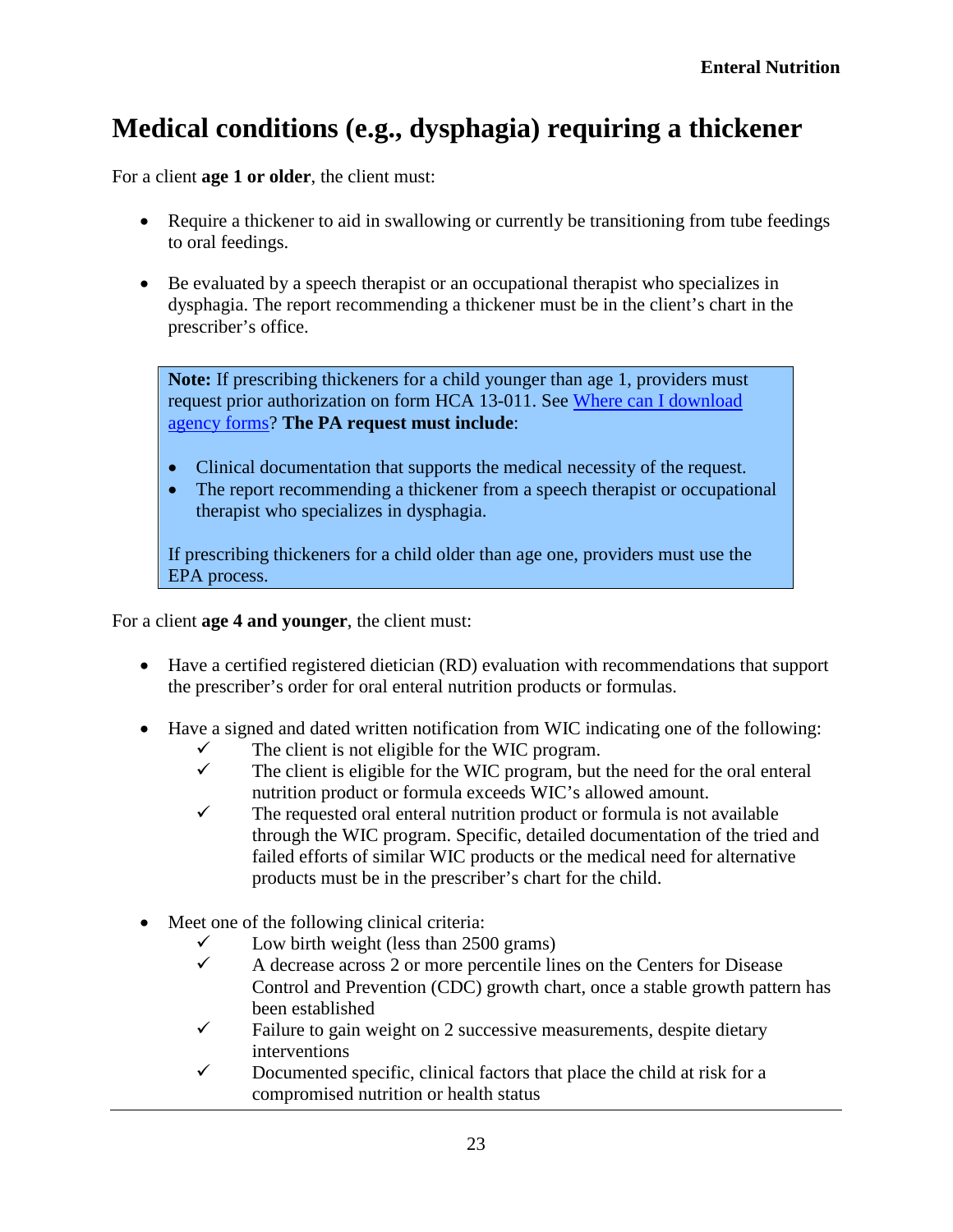For a client **age 5 through 20**, the client must:

- Have a certified RD evaluation, for eligible clients, with recommendations that support the prescriber's order for oral enteral nutrition products.
- Meet one of the following clinical criteria:
	- $\checkmark$  A decrease across 2 or more percentile lines on the CDC growth chart, once a stable growth pattern has been established
	- $\checkmark$  Failure to gain weight on 2 successive measurements, despite dietary interventions
	- $\checkmark$  Documented specific, clinical factors that place the child at risk for a compromised nutrition or health status

## <span id="page-23-0"></span>**How does a provider request prior authorization for an orally administered enteral nutrition product?**

Requests to the agency for prior authorization for orally administered enteral nutrition products must include a completed *Oral Enteral Nutrition Worksheet Prior Authorization Request* form (HCA 13-743, see [Where can I download agency forms?](#page-2-0)).

The *Oral Enteral Nutrition Worksheet PA Request* form (HCA 13-743) must be:

- Completed by the prescribing physician, advanced registered nurse practitioner (ARNP), or physician assistant-certified (PA-C).
- Written, signed (including the prescriber's credentials), and dated by the prescriber on the same day and before delivery of the enteral nutrition product, equipment, or related supply. This form must not be backdated.
- Submitted within 3 months from the date the prescriber signs the prescription.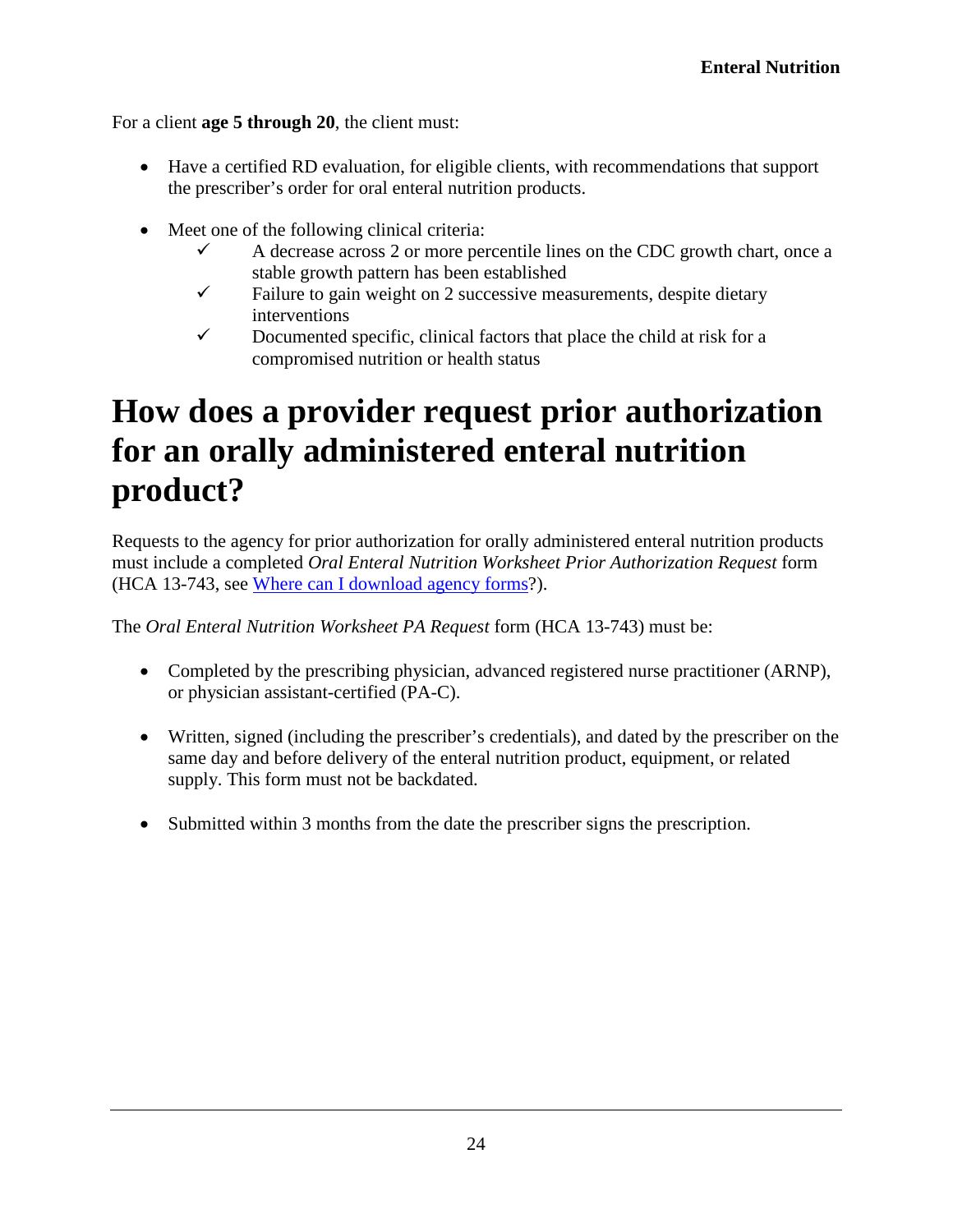## <span id="page-24-0"></span>**How does a provider complete the PA request form (HCA 13-743)?**

A completed *Oral Enteral Nutrition Worksheet PA Request* form (HCA 13-743, see [Where can I](#page-2-0)  [download agency forms?](#page-2-0)) must verify all the following:

- The client meets all the requirements listed in this billing guide
- The client's physical limitations and expected outcome
- The client's current clinical nutritional status, including the relationship between the client's diagnosis and nutritional need
- For a client age 18 through 20, the client's recent weight loss history, and a comparison of the client's actual weight to ideal body weight and current body mass index (BMI)
- For a client age 18 through 20, the client's growth history and a comparison to expected weight gain must have:
	- $\checkmark$  An evaluation of the weight-for-length percentile if the client is age 3 or younger  $\checkmark$  An evaluation of the BMI if the client is age 4 through 17
- The client's medical condition and the exact daily caloric amount of needed enteral nutrition product
- The reason why the client cannot consume enough traditional food to meet nutritional requirements
- The medical reason the specific enteral nutrition product, equipment, or supply is prescribed
- Documentation explaining why less costly, equally effective products or traditional foods are not appropriate
- The number of days or months the enteral nutrition products, equipment, or necessary supplies are required
- The client's likely expected outcome if enteral nutritional support is not provided

<span id="page-24-1"></span>**Note:** Clients age 20 and younger must be evaluated by a certified RD within 30 days of initiation of enteral nutrition products and periodically (at the discretion of the certified RD) while receiving enteral nutrition products. The certified RD must be a current provider with the agency.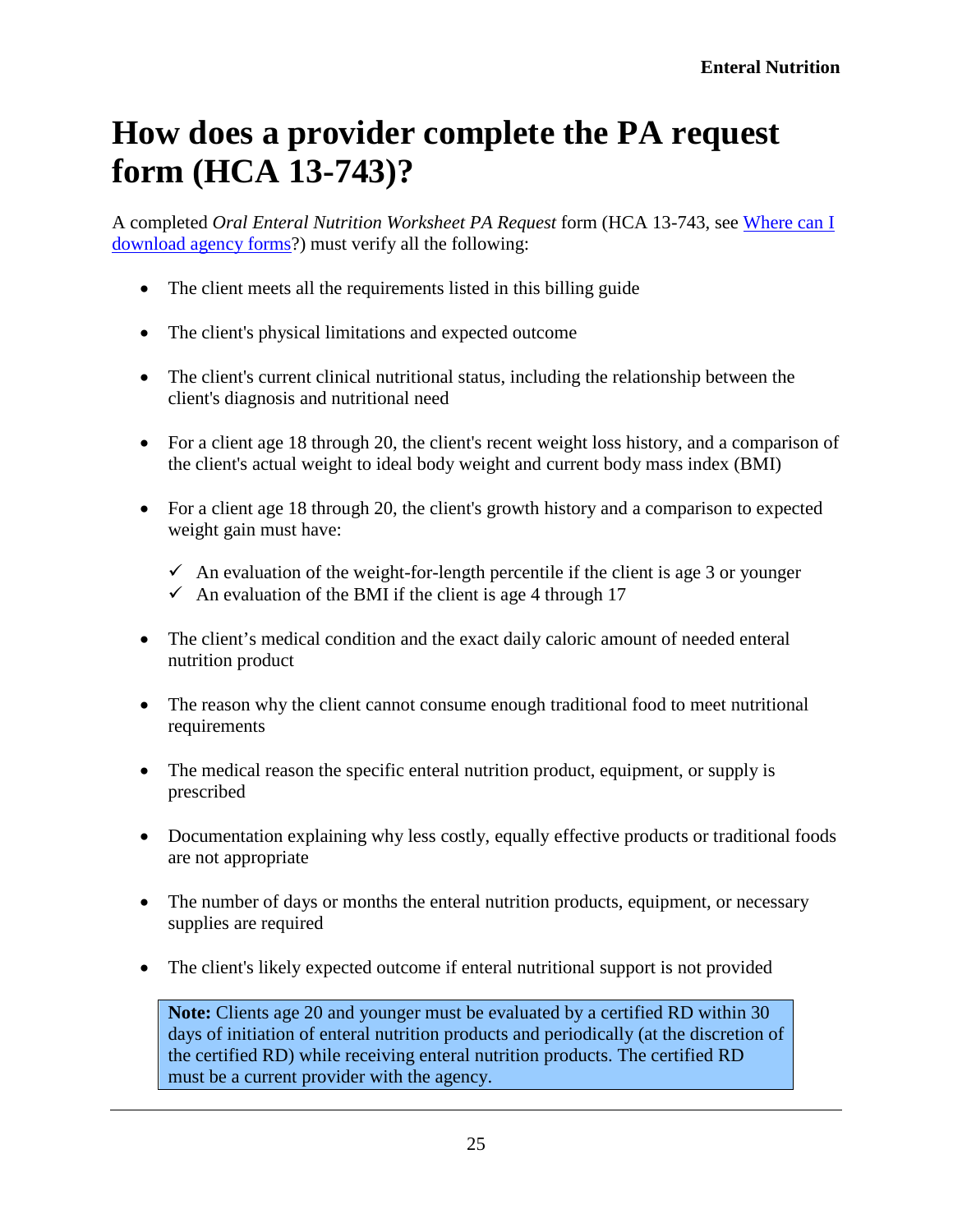# <span id="page-25-0"></span>**What tube-delivered enteral nutrition products are covered?**

**[\(WAC 182-554-600\)](http://app.leg.wa.gov/WAC/default.aspx?cite=182-554-600)**

The agency covers tube-delivered enteral nutrition products, equipment, and related supplies, without prior authorization, for eligible clients regardless of age when the client has a valid prescription. A valid prescription must:

- Be written by a physician, advanced registered nurse practitioner (ARNP), or physician's assistant certified (PA-C).
- Be written, signed (including the prescriber's credentials), and dated by the prescriber on the same day and before delivery of the supply, equipment, or device. Prescriptions must not be back-dated.
- Be submitted within 3 months from the date the prescriber signs the prescription.
- State the specific product requested, diagnosis, estimated length of need (months), and quantity.

## <span id="page-25-1"></span>**What are the clinical criteria for a client to receive covered tube-delivered enteral nutrition products?**

To receive covered tube-delivered enteral nutrition products, a client must be able to manage tube feedings independently, or with a caregiver who can manage the feedings.

The client must **also** meet the clinical criteria for one of the following conditions. The client must have:

- A disease or clinical condition that impairs the client's ability to ingest sufficient calories and nutrients from products orally, or does not permit sufficient calories and nutrients from food to reach the gastrointestinal tract
- A disease or condition of the small bowel that impairs digestion and absorption of an oral diet, either of which requires tube feedings to provide sufficient nutrients to maintain weight and strength properly proportioned to the client's overall health status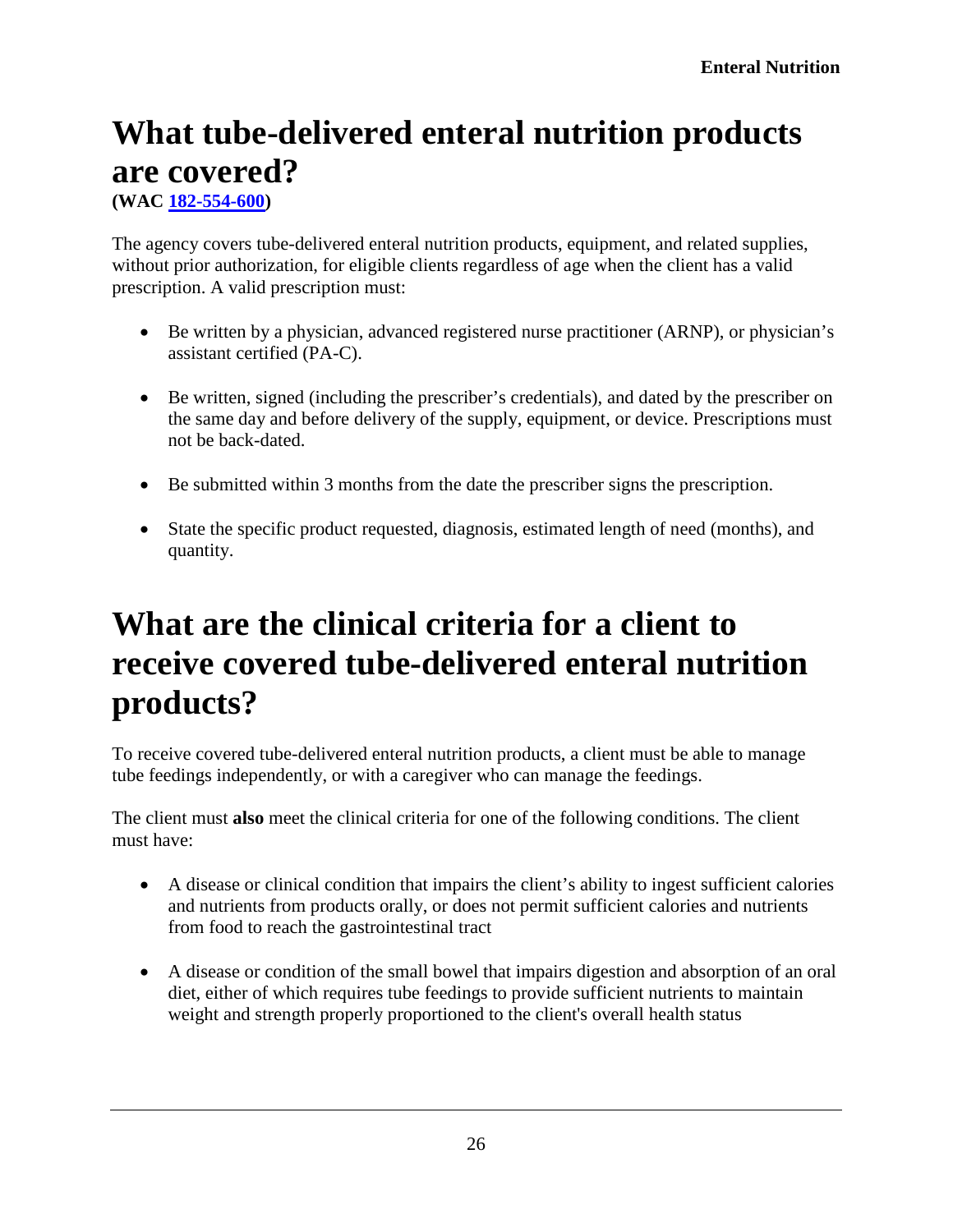## <span id="page-26-0"></span>**Are there limitations to how the agency pays for tube-delivered enteral nutrition products?**

**Yes**. The following limitations apply:

- The agency pays for 1 purchased pump, per client, in a 5-year period
- The agency pays for 1 purchased non-disposable intravenous pole, required for enteral nutrition product delivery, per client, per lifetime.
- The agency pays for up to 12 months of rental payments for tube-delivered enteral nutrition equipment. After 12 months of rental, the agency considers the equipment purchased and it becomes the client's property.
- The agency pays for repairs and replacement parts for tube-delivered enteral nutrition equipment, with PA, when the equipment is:
	- $\checkmark$  Owned by the client.
	- $\checkmark$  Less than 5 years old.
	- $\checkmark$  No longer under warranty.

**Note:** Providers must follow the agency's Expedited Prior Authorization (EPA) process to receive payment.

## <span id="page-26-1"></span>**What does the agency require when requesting enteral nutrition products for WIC program eligible clients?**

**[\(WAC 182-554-500\)](http://app.leg.wa.gov/WAC/default.aspx?cite=182-554-500)**

Clients who qualify for supplemental nutrition assistance from the Women, Infants, and Children (WIC) program must receive supplemental nutrition assistance through that program. The agency considers requests for enteral nutrition products and supplies for WIC program-eligible clients when all the following are met:

- The vendor:
	- Receives a completed *Oral Enteral Nutrition Worksheet Expedited Prior Authorization Request* form (HCA 13-761, see [Where can I download agency](#page-2-0)  [forms?](#page-2-0)) from the prescriber.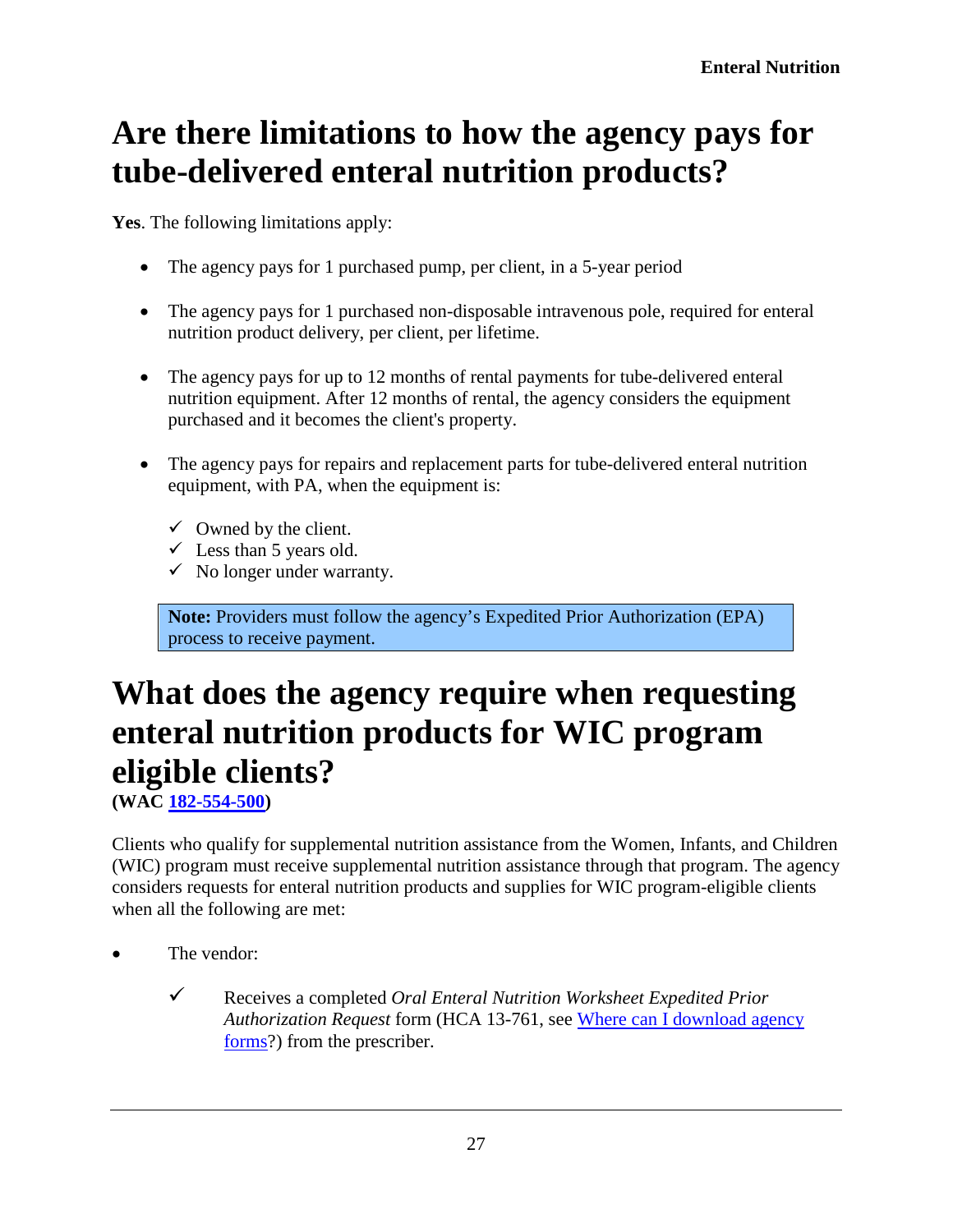- Submits an *Oral Enteral Nutrition Worksheet Prior Authorization Request* form (HCA 13-743, see [Where can I download agency forms?](#page-2-0)) to the agency.
- Receives an order for the enteral nutrition product or supply from the prescriber, for the tube-fed clients.
- A signed and dated written notification from WIC is attached to the request indicating one of the following:
	- $\checkmark$  The client is not eligible for the WIC program.
	- $\checkmark$  The client is eligible for the WIC program, but the need for the oral enteral nutrition product or formula exceeds WIC's allowed amount.
	- $\checkmark$  The requested oral enteral nutrition product or formula is not available through the WIC program. Specific, detailed documentation of the tried and failed efforts of similar WIC products or the medical need for alternative products must be in the prescriber's chart for the child.
- The client meets the Enteral Nutrition Program requirements in this guide.

#### **For clients not eligible for the WIC program, providers must enter an F indicator in the Claim Note section of the claim.**

**Note:** For information regarding the WIC program, call (800) 841-1410, or see Department of Health's (DOH's) [WIC-approved formulas](http://www.doh.wa.gov/YouandYourFamily/WIC/WICFoods/InfantFormula.aspx) list.

## <span id="page-27-0"></span>**When does the agency pay for medical nutrition therapy?**

The agency pays for medical nutrition therapy when it is provided by a certified registered dietician with an agency provider number, for clients age 20 and younger who are in an eligible program, when the client is referred by an EPSDT provider.

**Note:** All clients age 20 and younger and on an eligible program must be evaluated by a certified registered dietician, who has a signed core provider agreement with the agency, within 30 days of initiation of enteral nutrition products, and periodically (at the discretion of the certified registered dietician) while receiving enteral nutrition products. See [Provider Requirements.](#page-10-0) (See [WAC 182-554-500\(](http://app.leg.wa.gov/WAC/default.aspx?cite=182-554-500)3).

For more information see the agency's [Medical Nutrition Therapy Medicaid Billing](https://www.hca.wa.gov/billers-providers/claims-and-billing/professional-rates-and-billing-guides#collapse_34_accordion) Guide.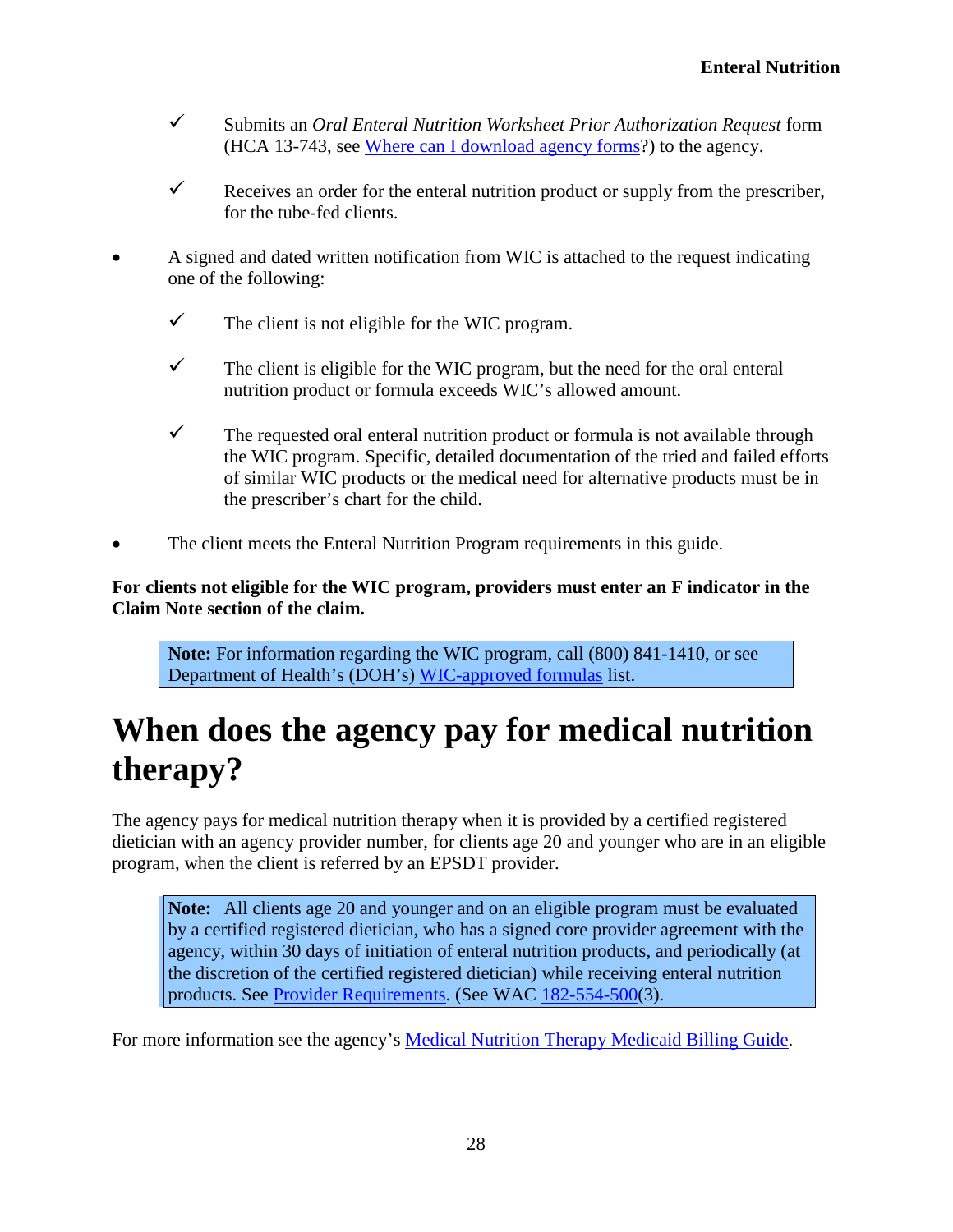# <span id="page-28-0"></span>**Does the agency pay for oral enteral nutrition products for clients who are receiving Medicare part B benefits?**

**Yes.** The agency pays for oral enteral nutrition for clients on Medicare Part B when the client meets the criteria in this billing guide.

It is not necessary to submit a Medicare denial.

## <span id="page-28-1"></span>**When does the agency pay for enteral nutrition products used in combination with parenteral nutrition?**

The agency pays for both enteral and parenteral nutrition and supplies while a client is being transitioned from parenteral to enteral nutrition. See the agency's [Home Infusion Therapy and](https://www.hca.wa.gov/billers-providers/claims-and-billing/professional-rates-and-billing-guides#collapse_25_accordion)  [Parenteral Nutrition Medicaid Billing](https://www.hca.wa.gov/billers-providers/claims-and-billing/professional-rates-and-billing-guides#collapse_25_accordion) Guide*.*

### <span id="page-28-2"></span>**What is not covered?**

**[\(WAC 182-554-800\)](http://app.leg.wa.gov/WAC/default.aspx?cite=182-554-800)**

The agency does not cover the following:

- Nonmedical equipment, supplies, and related services, including but not limited to, backpacks, pouches, bags, baskets, or other carrying containers
- Orally administered enteral nutrition products for clients age 21 and older

The agency reviews requests for noncovered health care services according to WAC [182-501-](http://app.leg.wa.gov/WAC/default.aspx?cite=182-501-0160) [0160](http://app.leg.wa.gov/WAC/default.aspx?cite=182-501-0160) as an exception to rule (ETR). To request a noncovered service using the ETR process, send a completed Fax/Written Request Basic Information form (HCA 13-756, see [Where can I](#page-2-0)  [download agency forms?](#page-2-0)) to the agency. See the agency's Resources Available.

Refer to the agency's [ProviderOne Billing and Resource Guide](http://www.hca.wa.gov/node/311) for information regarding noncovered services and billing for a Fee-For-Service client.

When the Early and Periodic Screening, Diagnosis, and Treatment Program (EPSDT) applies, the agency evaluates a noncovered service, equipment, or supply according to the process in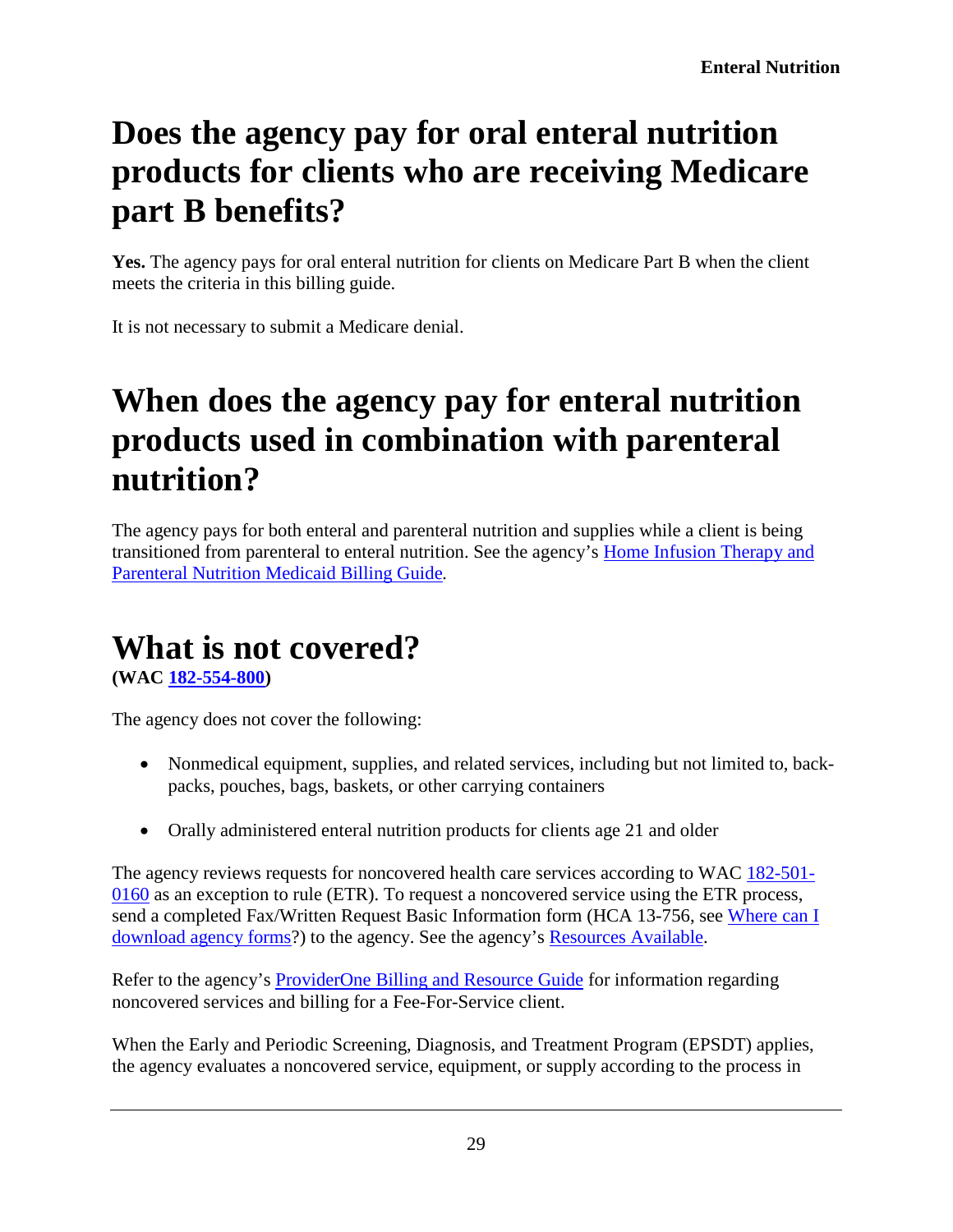WAC [182-501-0165](http://app.leg.wa.gov/WAC/default.aspx?cite=182-501-0165) to determine if it is medically necessary, safe, effective, and not experimental (see WAC [182-534-0100](http://app.leg.wa.gov/WAC/default.aspx?cite=182-534-0100) for EPSDT rules).

**Note:** Orally administered enteral nutrition products do not include medical foods in the form of a pill or capsule.

**Note:** The agency evaluates a request for orally administered enteral nutrition products and tube-delivered enteral nutrition products that are not covered or are in excess of the enteral nutrition program's limitations or restrictions, in accordance with WAC [182-554-500.](http://app.leg.wa.gov/WAC/default.aspx?cite=182-554-500)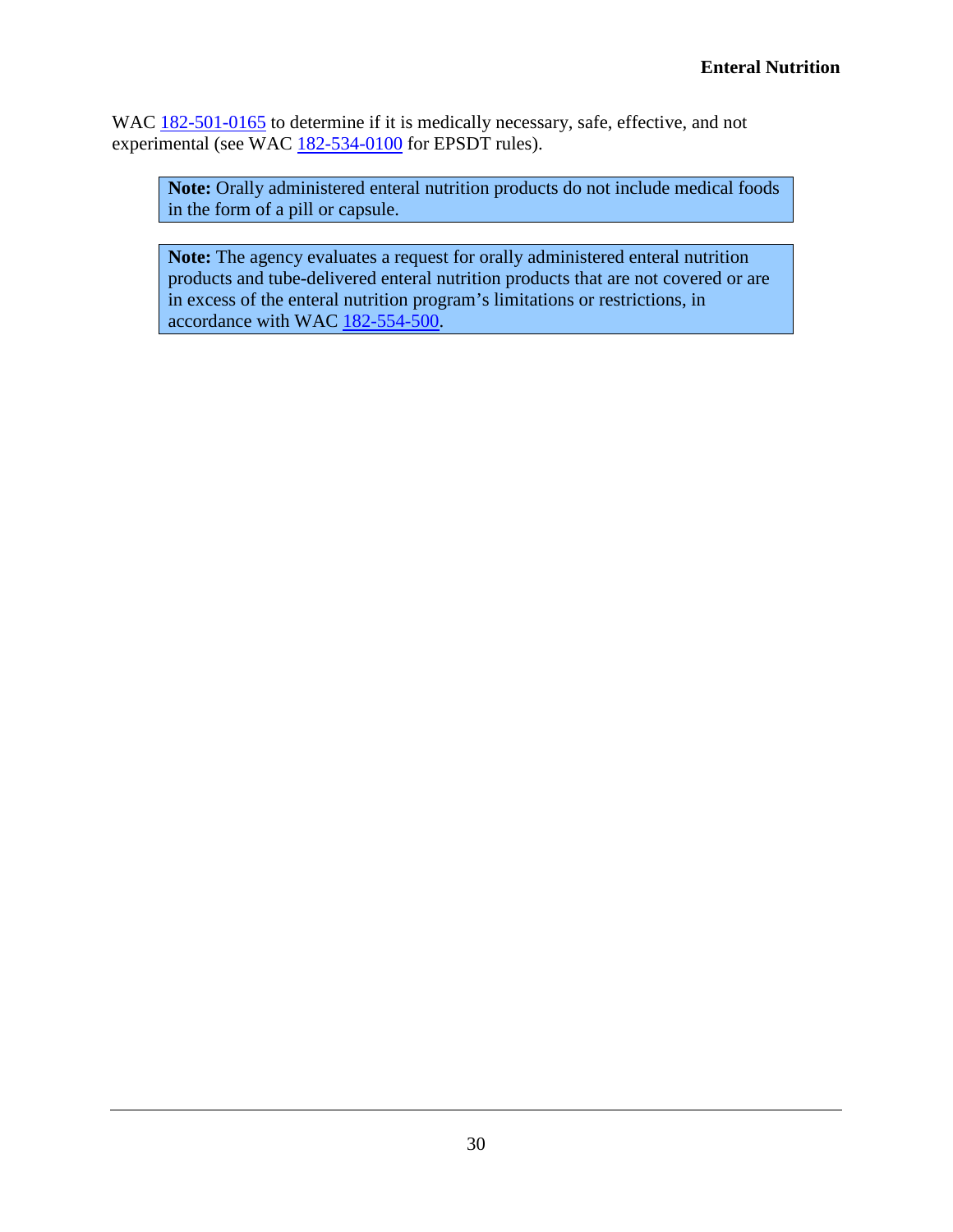# **Coverage Table**

## <span id="page-30-1"></span><span id="page-30-0"></span>**What is the policy for the rental or purchase of equipment?**

- All the following are included in the agency's reimbursement for equipment rentals or purchases:
	- $\checkmark$  Instructions to the client, caregiver, or both, on the safe and proper use of equipment provided
	- $\checkmark$  Full service warranty<br> $\checkmark$  Delivery and pick-up
	- $\checkmark$  Delivery and pick-up<br> $\checkmark$  Eitting and adjustment
	- Fitting and adjustments
- If changes in circumstances occur during the rental period, such as death or ineligibility, the agency will terminate reimbursement effective on the date of the change in circumstances.
- Providers may not bill for simultaneous rental(s) and purchase of the same item at any time.
- The agency will pay up to an additional three months of pump rental while a clientowned pump is being repaired.
- Repairs to a client-owned pump require **authorization** that may be obtained after the repairs have been started. Submit a completed *Fax/Written Request Basic Information* form (HCA 13-756, see [Where can I download agency forms?](#page-2-0)) along with an invoice for the repairs that separates parts from labor charges.
- Repairs or non-routine service may not exceed 50 percent of the purchase price.
- The agency will **not** reimburse providers for equipment that was supplied to them **at no cost** through suppliers/manufacturers or items that have been returned by clients.
- Rent-to-purchase equipment may be new or used at the beginning of the rental period.

**Note:** Covered items that are not part of the nursing facility per diem may be billed separately to the agency.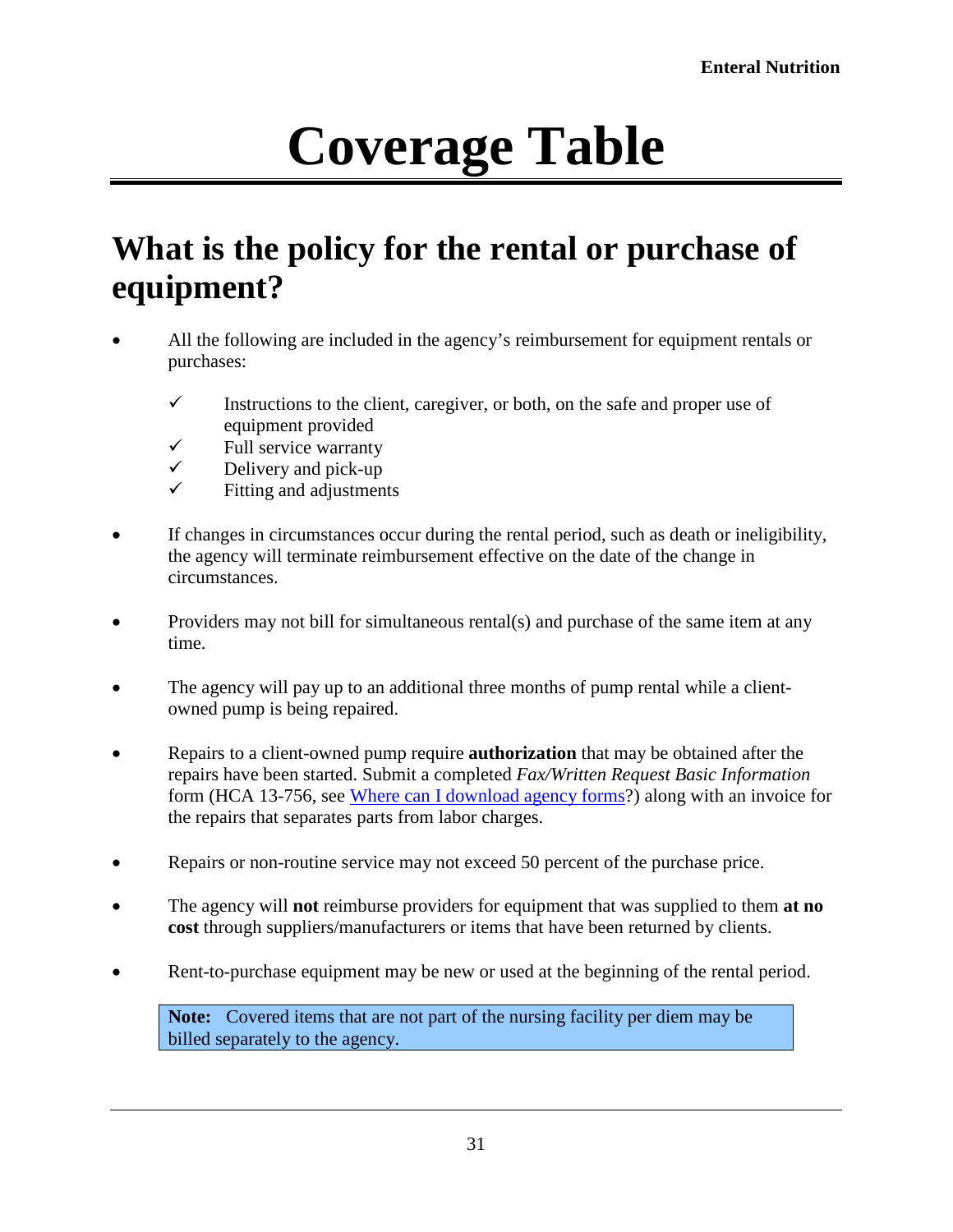#### <span id="page-31-0"></span>**Enteral supply kits**

To exceed specified limitations, a Limitation Extension (LE) request must be submitted. See Resources Available for more information.

- Do not bill more than one supply kit code per day. No modifier is needed when billing for enteral supply kits or enteral tubing.
- Enteral supply kits include all the necessary supplies for the client to administer enteral nutrition.
- If billing for a span of dates, the number of units must match the number of days billed.

|              |                          |           | Part of |                                          |
|--------------|--------------------------|-----------|---------|------------------------------------------|
| <b>HCPCS</b> |                          | EPA/      | NH per  | Policy/                                  |
| Code         | <b>Short Description</b> | <b>PA</b> | diem    | <b>Comments</b>                          |
| B4034        | <b>Enteral Feeding</b>   |           | N       | Maximum $#$ of units - 1 per client, per |
|              | Supply Kit; syringe      |           |         | day                                      |
|              | (bolus only)             |           |         |                                          |
| B4035        | <b>Enteral Feeding</b>   |           | N       | Maximum $#$ of units - 1 per client, per |
|              | Supply Kit; pump fed,    |           |         | day                                      |
|              | per day                  |           |         |                                          |
| B4036        | <b>Enteral Feeding</b>   |           | N       | Maximum # of units - 1 per client, per   |
|              | Supply Kit; gravity      |           |         | day                                      |
|              | fed                      |           |         |                                          |

#### <span id="page-31-1"></span>**Enteral tubing**

The total number of allowed tubes includes any tubes provided as part of the replacement kit.

|              |                          |           | Part of     |                                             |
|--------------|--------------------------|-----------|-------------|---------------------------------------------|
| <b>HCPCS</b> |                          | EPA/      | NH per      | Policy/                                     |
| Code         | <b>Short Description</b> | <b>PA</b> | diem        | <b>Comments</b>                             |
| B4081        | Nasogastric tubing with  |           | N           | Max # of units $-3$ per client, per 30      |
|              | stylet (each)            |           |             | days                                        |
| B4082        | Nasogastric tubing       |           | $\mathbf N$ | Max # of units $-3$ per client, per 30      |
|              | without stylet (each)    |           |             | days                                        |
| B4083        | Stomach tube - Levine    |           | N           | Max # of units - 1 per client, per 30       |
|              | type (each)              |           |             | days                                        |
|              | Gastrostomy/jejunosto    |           | N           | Max # of units $-5$ per client, per 30      |
| B4087        | my tube, standard, any   |           |             | days                                        |
|              | material, any type, each |           |             | <b>Note:</b> Use this code when billing for |
|              |                          |           |             | extension tubing.                           |
|              | Gastrostomy/jejunosto    |           | N           | Max # of units - 1 per client, every 2      |
| <b>B4088</b> | my tube, low-profile,    |           |             | months                                      |
|              | any material, any type,  |           |             |                                             |
|              | each                     |           |             |                                             |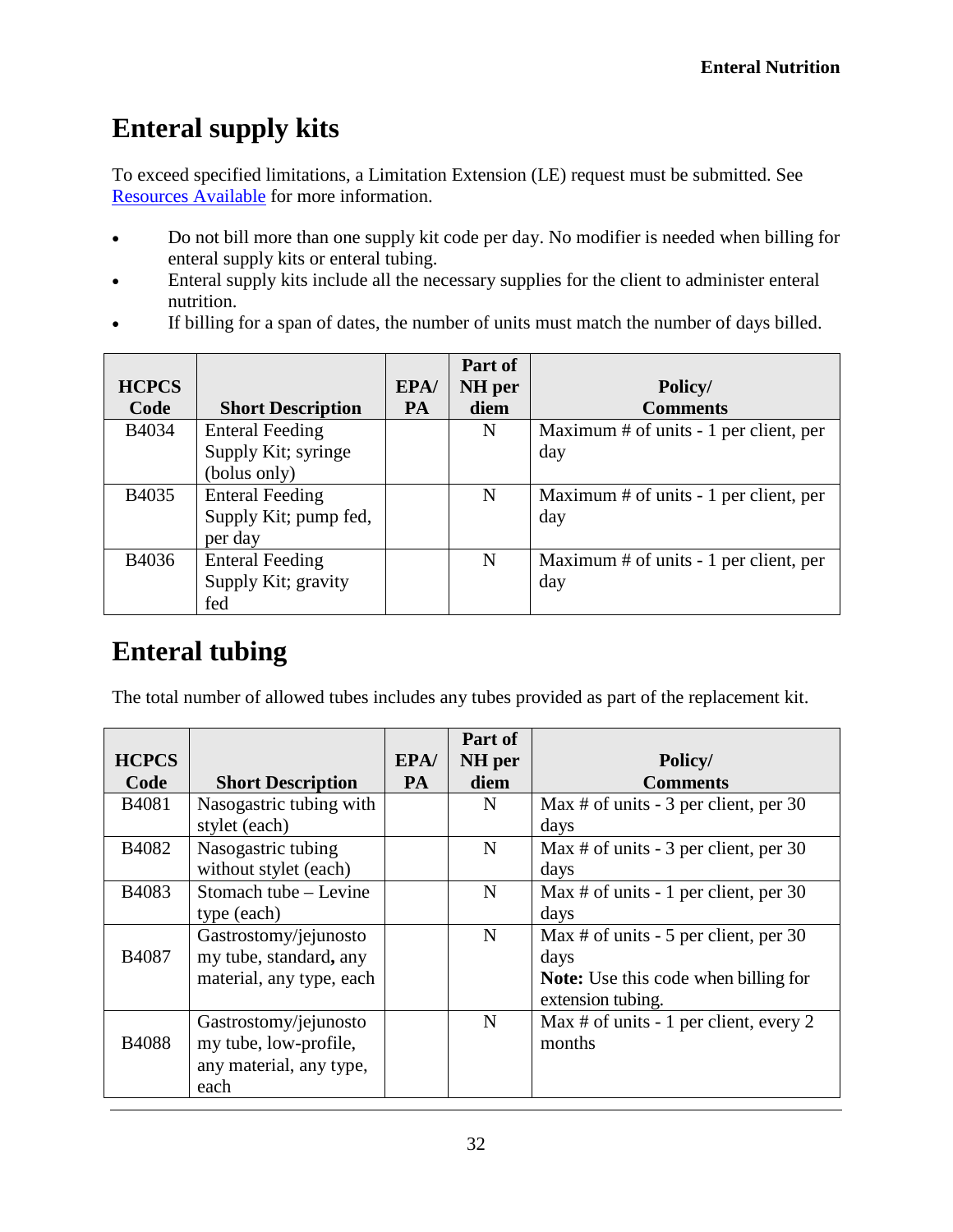### <span id="page-32-0"></span>**Enteral repairs**

|              |                 |                     |                      | Part of   |                        |
|--------------|-----------------|---------------------|----------------------|-----------|------------------------|
| <b>HCPCS</b> |                 | <b>Short</b>        | <b>Authorization</b> | NH per    | Policy/                |
| Code         | <b>Modifier</b> | <b>Description</b>  | <b>Required</b>      | diem      | <b>Comments</b>        |
| E1399        |                 | Repair parts for    | Y                    | N         | Detailed invoice       |
|              |                 | enteral             |                      |           | required               |
|              |                 | equipment. Only     |                      |           |                        |
|              |                 | client-owned        |                      |           |                        |
|              |                 | pumps less than     |                      |           |                        |
|              |                 | five years old and  |                      |           |                        |
|              |                 | no longer under     |                      |           |                        |
|              |                 | warranty will be    |                      |           |                        |
|              |                 | allowed             |                      |           |                        |
|              |                 | replacement parts.  |                      |           |                        |
| B9002        | <b>RR</b>       | Loaner pump         | Y                    | ${\bf N}$ | The agency will pay    |
|              |                 |                     |                      |           | up to 3 months rental  |
|              |                 |                     |                      |           | while client-owned     |
|              |                 |                     |                      |           | pump is being          |
|              |                 |                     |                      |           | repaired.              |
| K0739        |                 | Repair or non-      | Y                    | ${\bf N}$ | Repairs or non-        |
|              |                 | routine service for |                      |           | routine service not to |
|              |                 | durable medical     |                      |           | exceed 50 percent of   |
|              |                 | equipment           |                      |           | purchase price, if the |
|              |                 | requiring the skill |                      |           | equipment is less than |
|              |                 | of a technician,    |                      |           | 5 years old. Separate  |
|              |                 | labor component,    |                      |           | parts from labor and   |
|              |                 | per 15 minutes.     |                      |           | indicate number of     |
|              |                 |                     |                      |           | units (e.g. $15$       |
|              |                 |                     |                      |           | minutes) requested.    |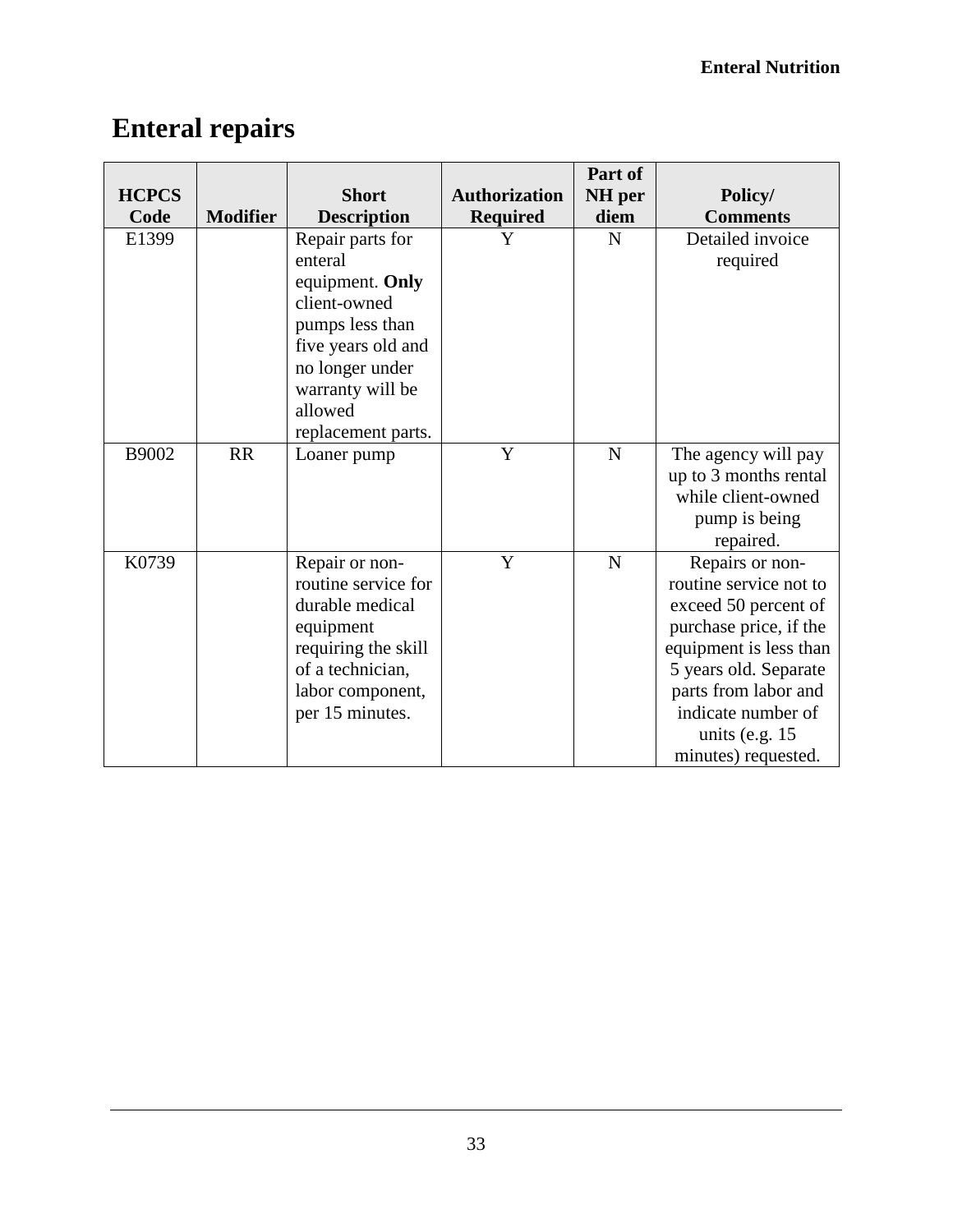### <span id="page-33-0"></span>**Pumps and poles**

- Poles and pumps are considered purchased after 12-months rental.
- Pumps may be new or used equipment at the beginning of rental period.

|              |                 |                          |               | Part of<br><b>NH</b> |                         |
|--------------|-----------------|--------------------------|---------------|----------------------|-------------------------|
| <b>HCPCS</b> |                 |                          |               | per                  | Policy/                 |
| Code         | <b>Modifier</b> | <b>Short Description</b> | <b>EPA/PA</b> | diem                 | <b>Comments</b>         |
| E0776        | <b>NU</b>       | IV pole.                 |               | Y                    | Max # of units $-1$ per |
|              |                 | Purchase.                |               |                      | client, per lifetime    |
|              |                 | Nondisposable.           |               |                      |                         |
|              |                 | Modifier required.       |               |                      |                         |
| E0776        | <b>RR</b>       | IV pole.                 |               | Y                    | Max # of units $-1$ per |
|              |                 | Rental.                  |               |                      | month, not to exceed 12 |
|              |                 | Nondisposable.           |               |                      | months                  |
|              |                 | Modifier required.       |               |                      |                         |
| B9002        | <b>RR</b>       | <b>Enteral nutrition</b> |               | N                    | Max # of units $-1$ per |
|              |                 | infusion pump            |               |                      | month, not to exceed 12 |
|              |                 | with alarm               |               |                      | months                  |

### <span id="page-33-1"></span>**Miscellaneous**

Prior authorization (PA) is required before billing HCPCS code B9998.

| <b>HCPCS</b> |                 |                          |               | Part of<br><b>NH</b><br>per | Policy/                   |
|--------------|-----------------|--------------------------|---------------|-----------------------------|---------------------------|
| Code         | <b>Modifier</b> | <b>Short Description</b> | <b>EPA/PA</b> | diem                        | <b>Comments</b>           |
| <b>B9998</b> |                 | NOC for enteral          | PA            | N                           | Purchase & Max # of units |
|              |                 | supplies                 |               |                             | to be determined by the   |
|              |                 |                          |               |                             | agency.                   |
|              |                 |                          |               |                             | Backpacks are not         |
|              |                 |                          |               |                             | covered.                  |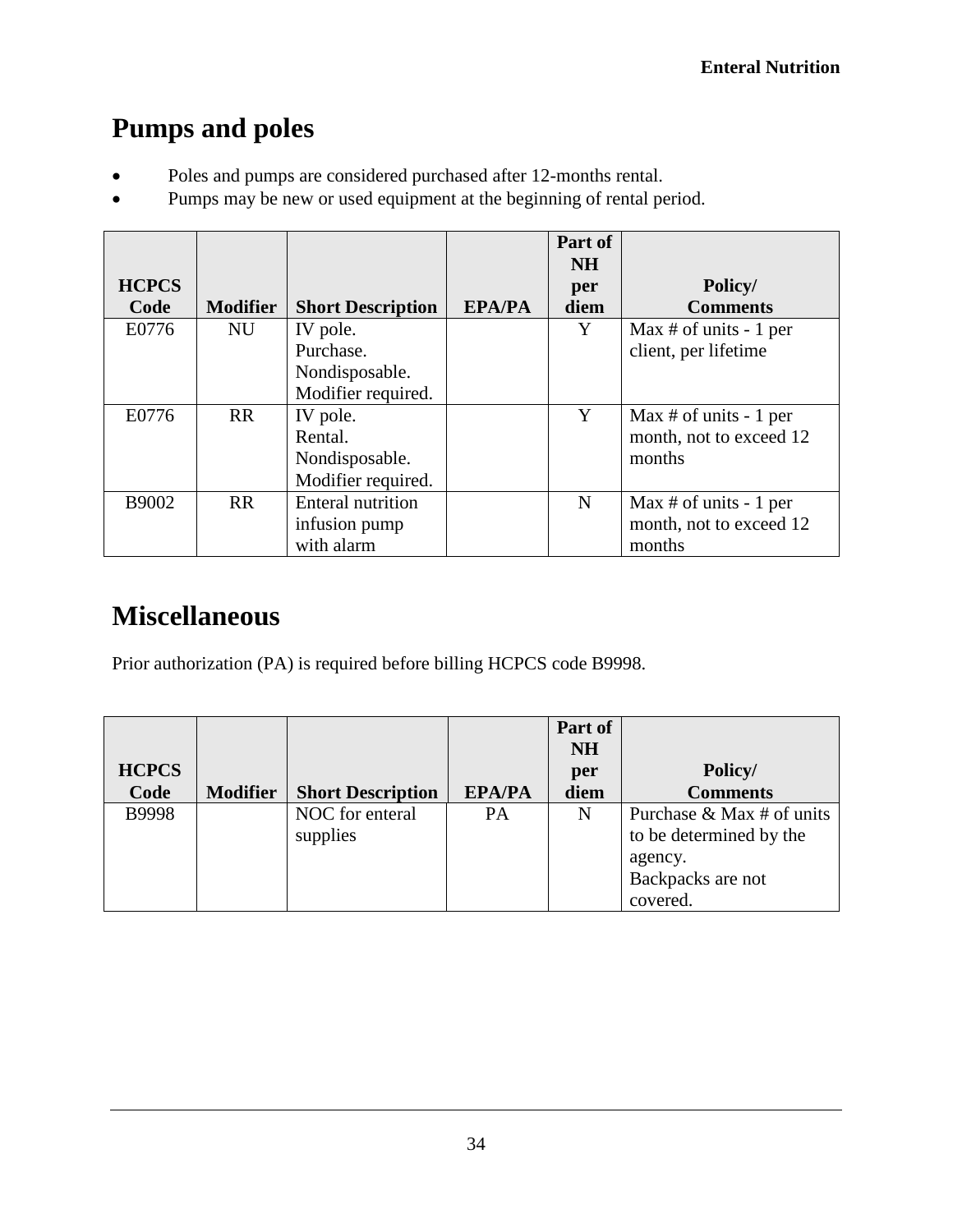## <span id="page-34-0"></span>**How is HCPCS code B9998 submitted to the agency for miscellaneous enteral nutrition charges?**

To submit charges and receive payment for miscellaneous enteral nutrition HCPCS code B9998, submit a fully completed *Justification for Use of B9998 Miscellaneous Enteral Nutrition Procedure Code and Limitation Extension Request* form (HCA 13-745, see [Where can I](#page-2-0)  [download agency forms?](#page-2-0)). This form must be submitted to the agency's Enteral Nutrition Program Manager before submitting the claim to the agency.

**Note:** Do not submit claims using HCPCS code B9998 until an authorization number has been received from the agency indicating that the bill has been reviewed and the payable amount has been determined.

Include all the following supporting documentation on the HCA 13-745 form:

- Agency name and National Provider Identifier (NPI)
- Date of service
- Explanation of client-specific medical necessity
- Invoice
- Name of piece of equipment
- Name of primary piece of equipment and whether the equipment is rented or owned
- Prescription
- ProviderOne client ID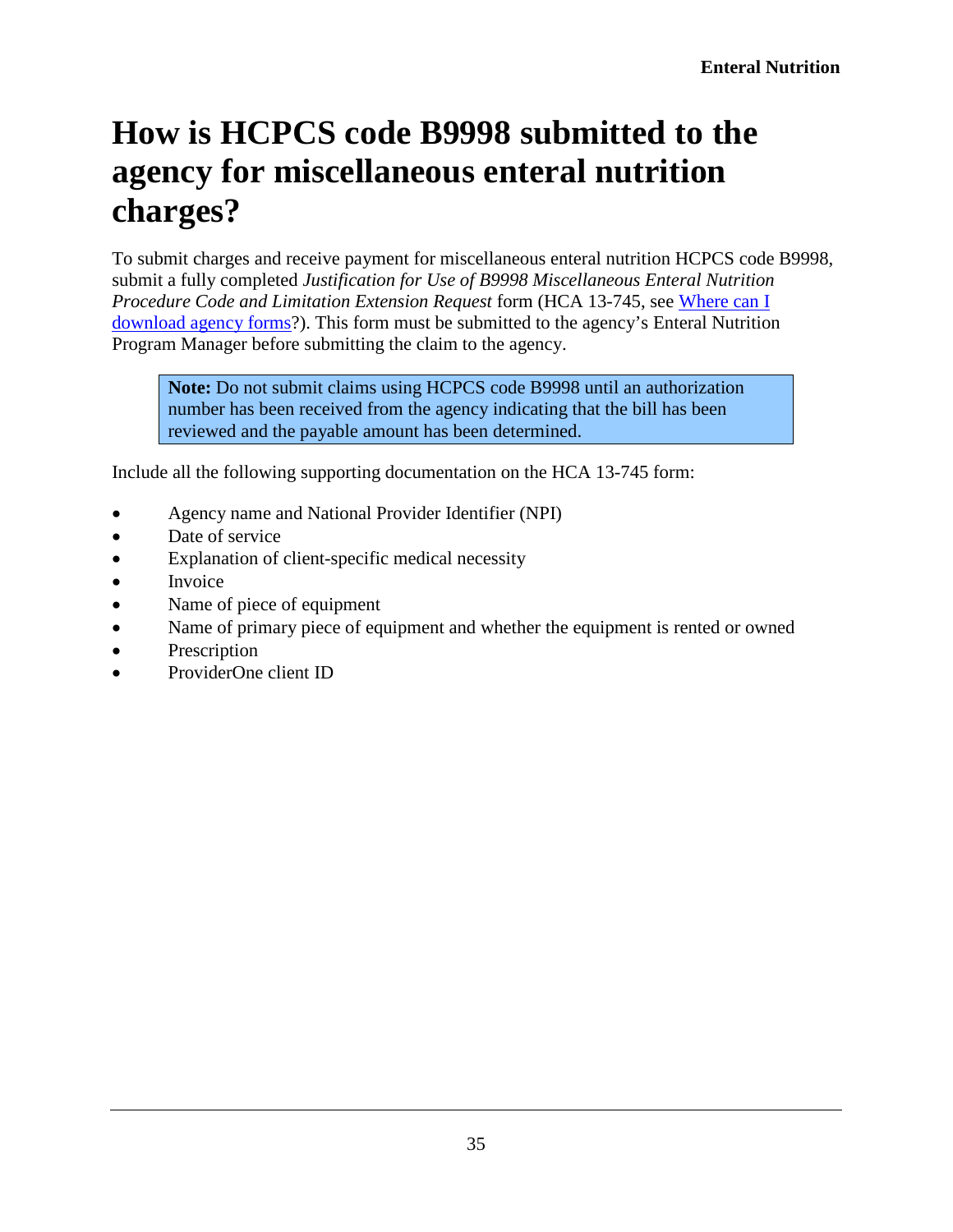# **Prior Authorization**

## <span id="page-35-1"></span><span id="page-35-0"></span>**What is prior authorization (PA)?**

PA is the agency's approval for certain medical services, equipment, or supplies, before the services are provided to clients, as a precondition for provider reimbursement. **Expedited prior authorization (EPA) and limitation extensions (LE) are forms of PA.**

**Note:** See the agency's [ProviderOne Billing and Resource Guide](http://www.hca.wa.gov/node/311) for more Information on requesting authorization.

# <span id="page-35-2"></span>**Is prior authorization required for enteral nutrition?**

**(WAC [182-554-700\)](http://app.leg.wa.gov/WAC/default.aspx?cite=182-554-700)**

Providers must obtain authorization for covered orally administered enteral nutrition products, tube-delivered enteral equipment, and related supplies. This is required in chapter [182-554](http://app.leg.wa.gov/WAC/default.aspx?cite=182-554) WAC, published agency billing guides, or when the clinical criteria required in this billing guide are not met.

• Providers must submit a written request to the agency for PA as specified in [WAC 182-](http://app.leg.wa.gov/WAC/default.aspx?cite=182-554-500) [554-500\(](http://app.leg.wa.gov/WAC/default.aspx?cite=182-554-500)2).

**Note:** The agency does not cover orally administered enteral nutrition for clients age 21 and older.

- Providers must establish that the client's condition meets the clinically appropriate expedited prior authorization (EPA) criteria outlined in this billing guide. The appropriate EPA number must be used when the provider bills the agency.
- Upon request, a provider must provide documentation to the agency showing how the client's condition met the criteria for PA.
	- $\checkmark$  Authorization requirements in this guide are not a denial of service for the client.
	- $\checkmark$  When an oral enteral nutrition product or tube-delivered enteral nutrition equipment or related supply requires authorization, the provider must properly request authorization in accordance with the agency's rules and this billing guide.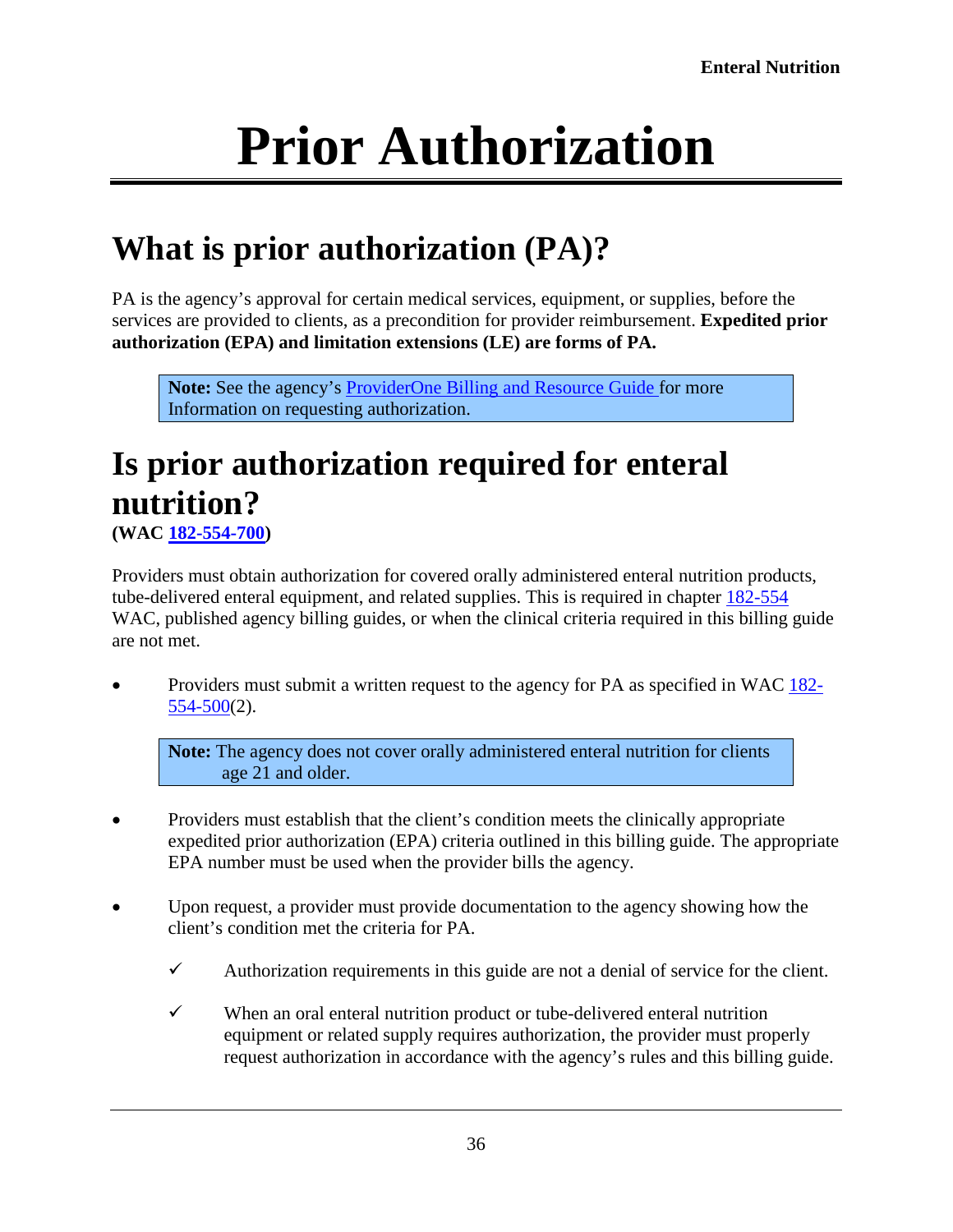- $\checkmark$  When authorization is not properly requested, the agency rejects and returns the request to the provider for further action. The agency does not consider the rejection of the request to be a denial of service.
- $\checkmark$  Agency authorization does not necessarily guarantee payment.
- The agency evaluates requests for authorization for covered enteral nutrition products, equipment, and related-supplies that exceed limitations in this chapter on a case-by-case basis under WAC [182-501-0169.](http://app.leg.wa.gov/WAC/default.aspx?cite=182-501-0169)
- The agency may recoup any payment made to a provider if the agency later determines that the service was not properly authorized or did not meet the EPA criteria. See WAC  $182-502-0100(1)(c)$  $182-502-0100(1)(c)$ .
	- $\checkmark$  If a fee-for-service client enrolls in an agency-contracted MCO before the agency completes the purchase or rental of prescribed enteral nutrition products, necessary equipment, and supplies:
		- $\triangleright$  The agency rescinds authorization for the purchase or rental.
		- $\triangleright$  The agency stops paying for any equipment on the last day of the month preceding the month in which the client becomes enrolled in the managed care plan.
		- $\triangleright$  The agency-contracted MCO determines the client's continuing need for the equipment and is then responsible for the client.
	- $\checkmark$  The agency rescinds any authorization for prescribed equipment if the equipment was not delivered to the client before the client:
		- $\triangleright$  Loses medical eligibility.
		- $\triangleright$  Becomes covered by a hospice agency and the equipment is used in the treatment of the terminal diagnosis or related condition(s).
		- $\triangleright$  Becomes eligible for an agency-contracted managed care plan.
		- > Dies.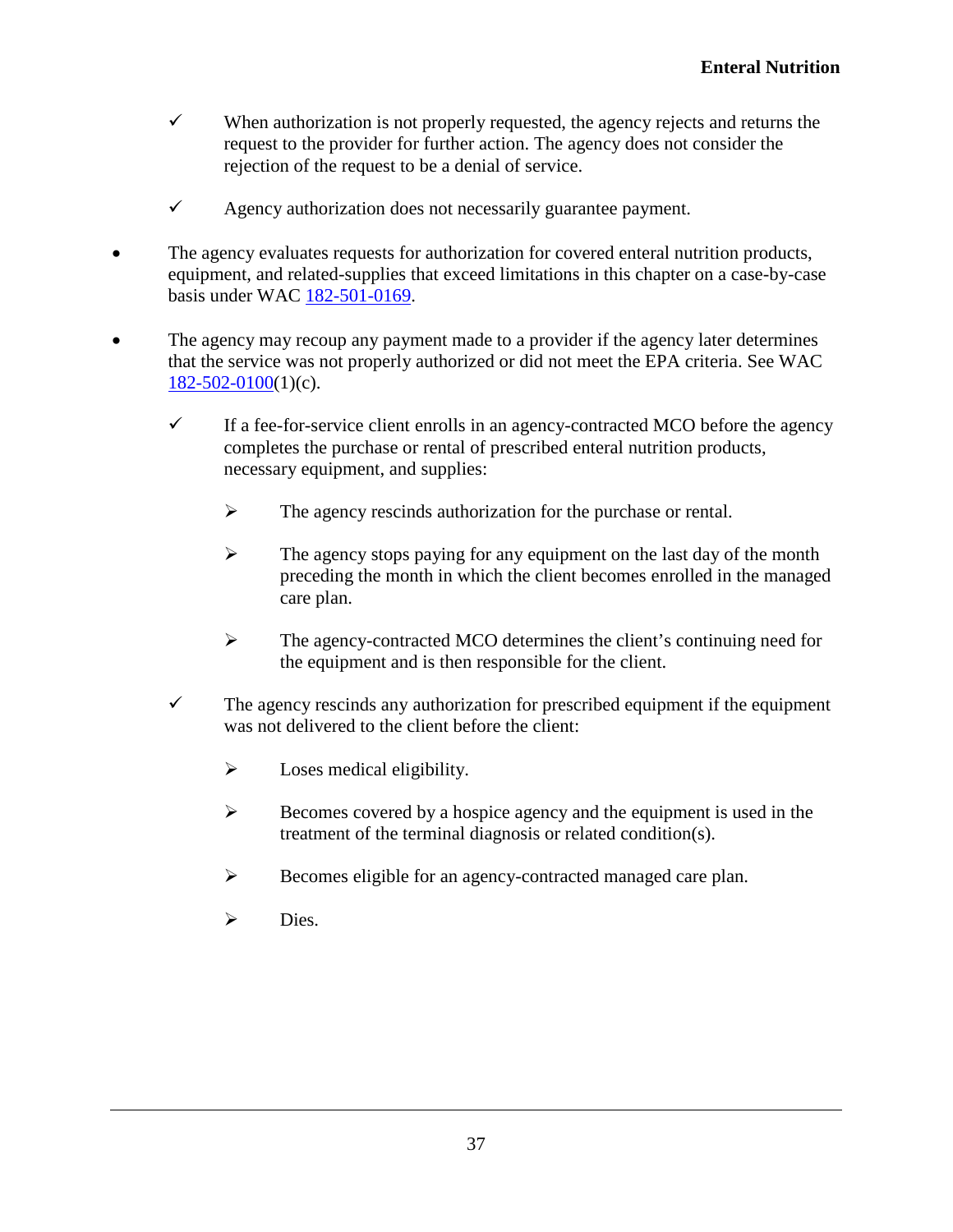## <span id="page-37-0"></span>**How do I request authorization for an emergency fill?**

In emergency situations, providers may deliver a maximum 3-day supply of enteral nutrition products that require PA without an authorization number for a maximum of a 3-day supply. However, to receive payment, the provider must fax justification for the request to the agency no later than the following working day after the fill.

# <span id="page-37-1"></span>**What is expedited prior authorization (EPA)?**

EPA is a process designed to eliminate the need to fax requests for prior authorization for selected Healthcare Common Procedure Coding System (HCPCS) codes.

To bill the agency for enteral nutritional products and supplies that meet the EPA criteria on the following pages, the vendor must create a nine-digit EPA number using the following criteria:

The first 4 or 5 digits of the EPA number must be **8700 or 87000.** The last 3 or 4 digits document the product description and conditions that make up the EPA criteria.

#### *EPA numbers begin with 87000.*

**Example**  Nutritional bars for a client:

- Age 21 and younger
- With a diagnosis of end stage renal disease
- On dialysis and on a fluid restricted diet with an albumin of 3.2 or less

The EPA code number is 1110; add these 4 digits.

*The EPA number = 870001110.*

- For EPA, a provider must establish that the client's condition meets the clinically appropriate EPA criteria outlined in this billing guide. The appropriate EPA number must be used when the provider bills the agency.
- For each EPA number, there must be a completed *Oral Enteral Nutrition Worksheet Expedited Prior Authorization Request* form (HCA 13-761, see [Where can I download](#page-2-0)  [agency forms?](#page-2-0)) in the client's file.
- Specific, detailed documentation explaining why trials of traditional foods did not meet the nutritional needs of the client must be in the prescriber's files. This information may be obtained from a family member or caregiver.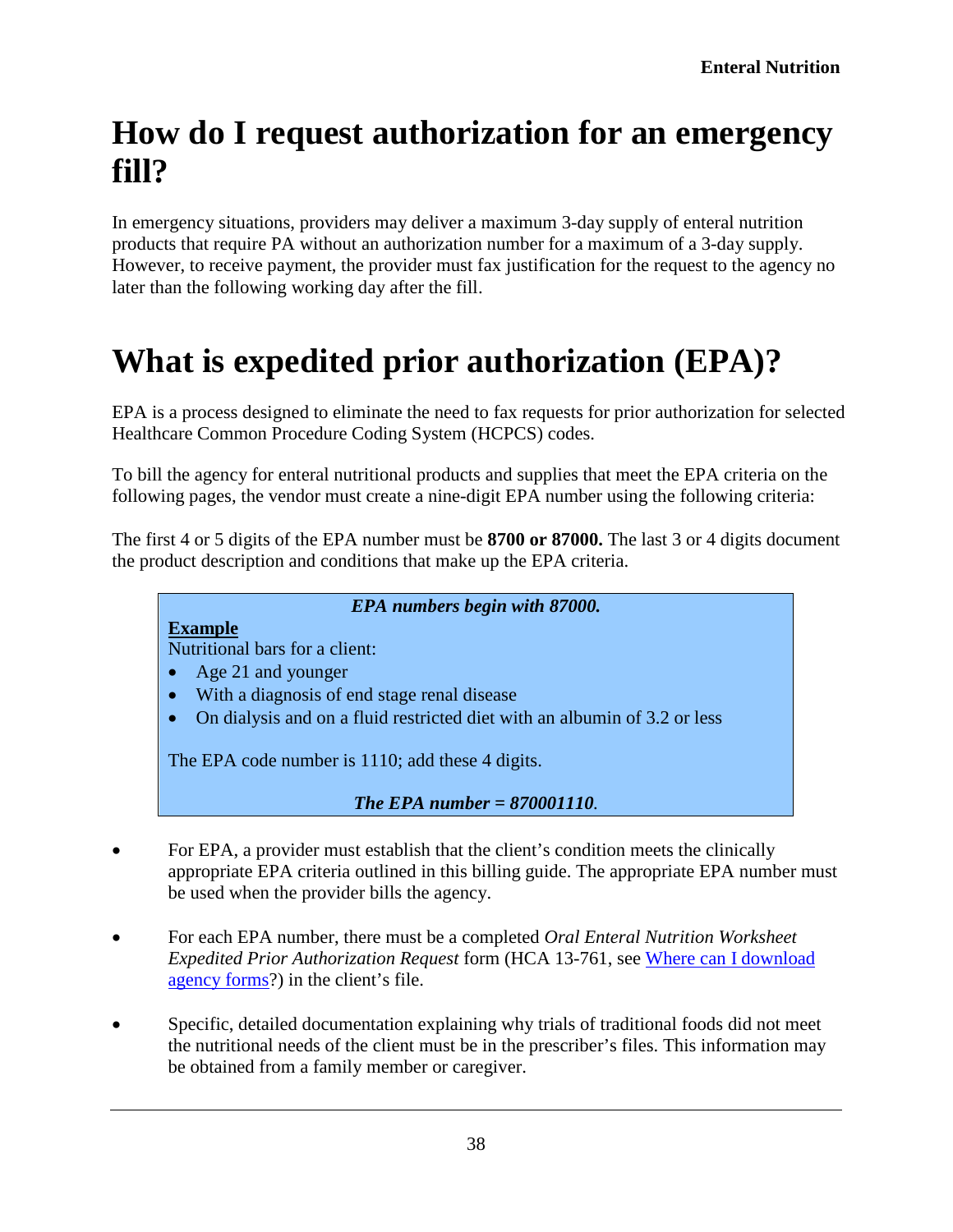• Documentation showing how the client's condition met the criteria for PA or EPA must be provided to the agency upon request.

Providers must request PA from the agency when a situation does not meet the EPA criteria for a selected HCPCS code. Providers must fax a request to the agency Enteral Nutrition Program Manager (see Resources Available).

#### **Expedited Prior Authorization guidelines:**

- **A. Medical justification (criteria)** Medical justification must come from the client's prescriber with an appropriately completed *Oral Enteral Nutrition Worksheet Expedited Prior Authorization Request* form (HCA 13-761, see [Where can I download agency](#page-2-0)  [forms?](#page-2-0)). The vendor must use this form when using the EPA process. The client must meet the exact criteria in order for providers to use an EPA number. Specific, detailed documentation explaining why trials of traditional foods did not meet the nutritional needs of the client must be in the vendor's files. If the client does not continue to meet the criteria, but needs an oral enteral nutrition product, providers must send in an appropriately completed *Oral Enteral Nutrition Worksheet Prior Authorization Request*  form (HCA 13-743).
- **B. Documentation -** The billing vendor **must keep** the completed *Oral Enteral Nutrition Worksheet Expedited Prior Authorization Request* form (HCA 13-761) in the client's file. Upon request, a vendor must provide specific, detailed documentation to the agency showing how the client's condition met the criteria for EPA. Vendors must keep documentation on file for six years (see WAC [182-502-0020\)](http://apps.leg.wa.gov/WAC/default.aspx?cite=182-502-0020).

The *Oral Enteral Nutrition Worksheet Expedited Prior Authorization Request* form (HCA 13-761) must be filled out in its entirety. The client must meet the exact criteria in order for the vendor to use an EPA number. To continue to use this form when the allowed time period ends, the prescriber must complete a new form, and the vendor must verify the EPA criteria are still met. The client must continue to meet the exact criteria in order for the vendor to use an EPA number. If the criteria are not met, a completed *Oral Enteral Nutrition Worksheet Prior Authorization Request* form (HCA 13-743) must be submitted.

**Note:** To ensure program compliance, the agency conducts post-payment reviews. See WA[C182-502-0100.](http://app.leg.wa.gov/WAC/default.aspx?cite=182-502-0100)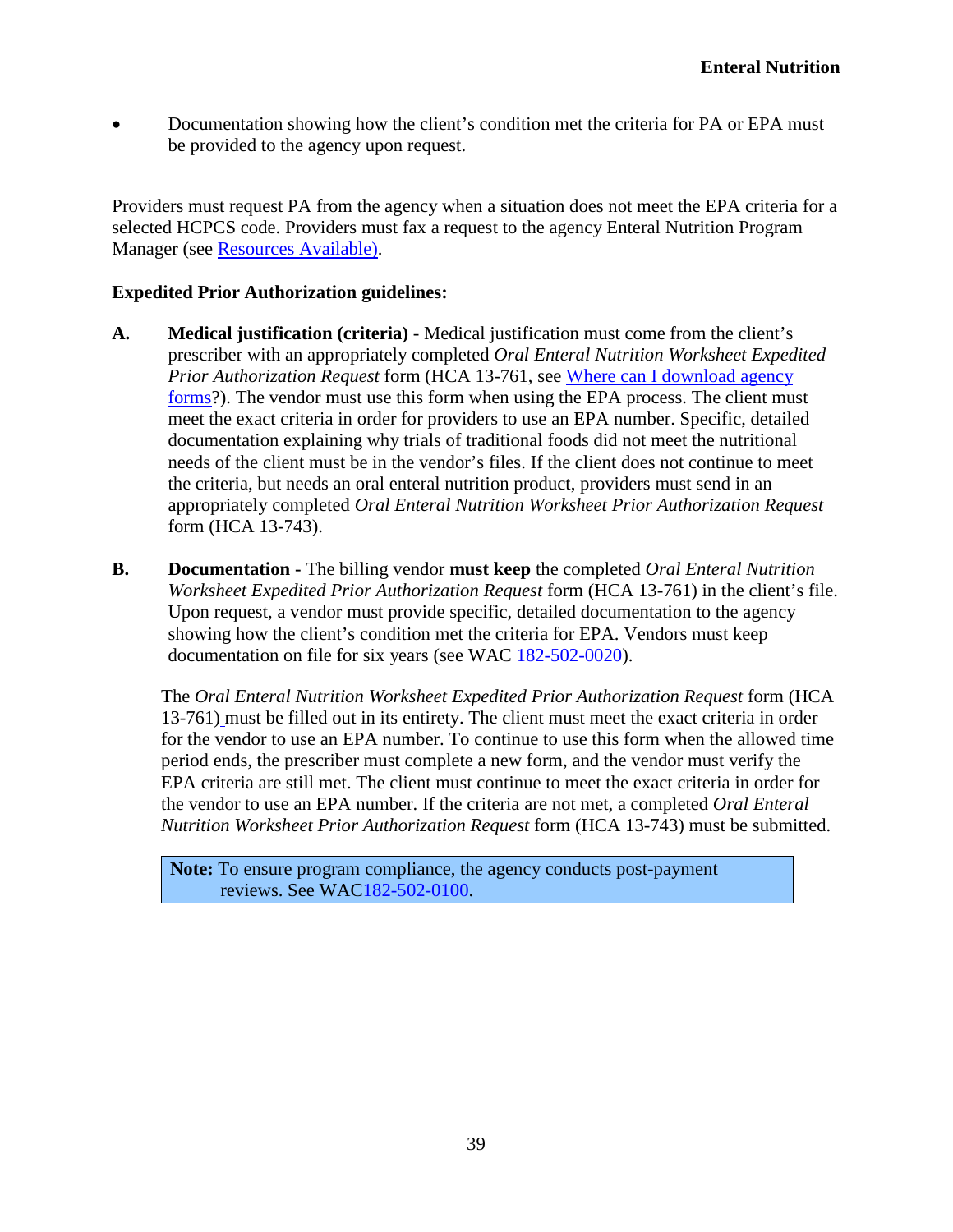#### **Washington State Expedited Prior Authorization Criteria Coding List**

| <b>ProcedureCode</b>                                                          | <b>EPA</b><br>Code<br>8700        | <b>Description</b>                                                                                                         | <b>Criteria</b>                                                                                                                                                                                                                                       |  |  |
|-------------------------------------------------------------------------------|-----------------------------------|----------------------------------------------------------------------------------------------------------------------------|-------------------------------------------------------------------------------------------------------------------------------------------------------------------------------------------------------------------------------------------------------|--|--|
|                                                                               | <b>Enteral Nutrition Products</b> |                                                                                                                            |                                                                                                                                                                                                                                                       |  |  |
| <b>B9998</b>                                                                  | 1110                              | <b>NOC</b> for enteral<br>supplies                                                                                         | Nutritional bars are authorized for clients:<br>With diagnosis of end stage renal disease<br>$\bullet$<br>On dialysis<br>On fluid restrictive diets<br>With an albumin level of 3.2 or less                                                           |  |  |
| <b>Medical Conditions</b>                                                     |                                   |                                                                                                                            |                                                                                                                                                                                                                                                       |  |  |
| Use the<br>appropriate<br>procedure code<br>for the service<br>being provided | 1100                              | End stage renal<br>disease<br><b>Dx N18.6</b>                                                                              | The client must be receiving dialysis.<br><b>Note:</b> Clients receiving dialysis must be on a<br>fluid restrictive diet to use nutrition bars.<br>When billing for nutrition bars, use EPA $#$<br>870001110.                                         |  |  |
| Use the<br>appropriate<br>procedure code<br>for the service<br>being provided | 1101                              | Cancer(s)<br>See the agency's<br><b>Approved</b><br><b>Diagnosis Codes by</b><br><b>Program</b>                            | The client must be currently receiving<br>chemotherapy, or radiation therapy or both.<br>Providers may also use this code to bill for<br>the post therapy phase (up to 3 months<br>following the completion of chemotherapy or<br>radiation therapy). |  |  |
| Use the<br>appropriate<br>procedure code<br>for the service<br>being provided | 1102                              | <b>Decubitus Pressure</b><br>Uler(s)<br>See the agency's<br><b>Approved</b><br><b>Diagnosis Codes by</b><br><b>Program</b> | The client must have:<br>Stage 3 or greater decubitus pressure<br>$\bullet$<br>ulcer(s)<br>An albumin level of 3.2 or less<br>$\bullet$<br>EPA may be used for 3 months only.                                                                         |  |  |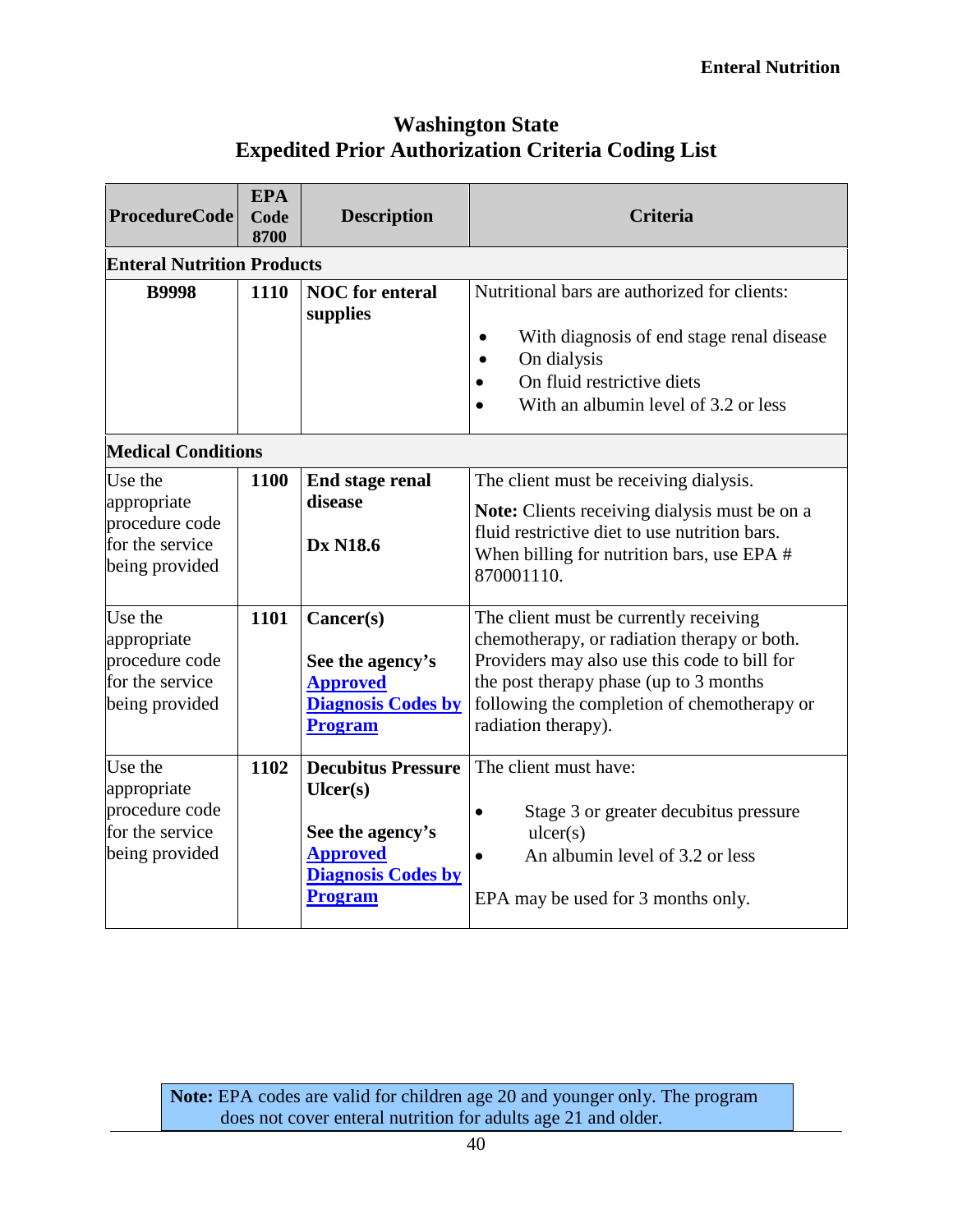#### **Enteral Nutrition**

| <b>ProcedureCode</b>                                                          | <b>EPA</b><br>Code<br>8700 | <b>Description</b>                                                                                                                                                                   | <b>Criteria</b>                                                                                                                                                                                                                                                                                                                                                    |
|-------------------------------------------------------------------------------|----------------------------|--------------------------------------------------------------------------------------------------------------------------------------------------------------------------------------|--------------------------------------------------------------------------------------------------------------------------------------------------------------------------------------------------------------------------------------------------------------------------------------------------------------------------------------------------------------------|
| Use the<br>appropriate<br>procedure code<br>for the service<br>being provided | 1103                       | <b>Amino Acid, Fatty</b><br>Acid, and<br>Carbohydrate<br><b>Metabolic</b><br><b>Disorders</b><br>See the agency's<br><b>Approved</b><br><b>Diagnosis Codes by</b><br><b>Program</b>  | The client must require a specialized oral enteral<br>nutrition product.                                                                                                                                                                                                                                                                                           |
| Use the<br>appropriate<br>procedure code<br>for the service<br>being provided | 1104                       | <b>Medical Condition</b><br><b>Requiring</b><br><b>Thickeners</b><br>(HCPCS Code:<br><b>B4100)</b> for<br><b>Dysphagia</b><br>Dx R13.0, R13.11,<br>R13.12, R13.13,<br>R13.14, R13.19 | The client must:<br>Require a thickener to aid in swallowing<br>or be currently transitioning from tube<br>feedings to oral feedings.<br>Have been evaluated by a speech<br>٠<br>therapist, or an occupational therapist<br>that specializes in dysphagia (the report<br>must be in the client's chart in the<br>prescriber's office recommending a<br>thickener). |
|                                                                               |                            |                                                                                                                                                                                      | Note: If the client is age 1 through 20 and<br>requires only a thickener, an evaluation by a<br>dietician is not required.<br>For a client younger than age 1, the provider<br>must request PA. See PA requirements under<br>medical conditions requiring a thickener.                                                                                             |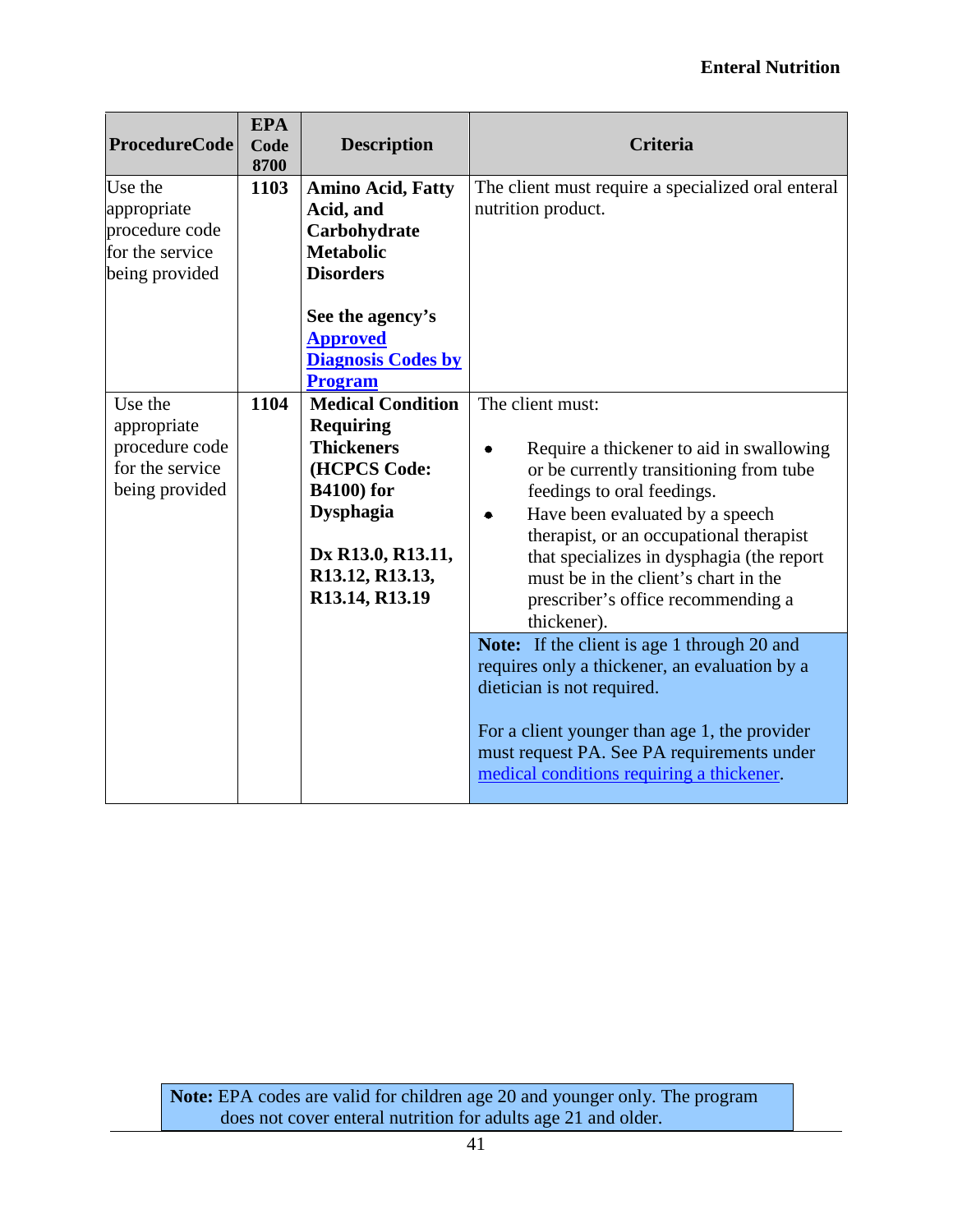#### **Enteral Nutrition**

| <b>ProcedureCode</b>                                                          | <b>EPA</b><br>Code<br>8700 | <b>Description</b>                                      | Criteria                                                                                                                                                                                                                                                                                                      |  |  |
|-------------------------------------------------------------------------------|----------------------------|---------------------------------------------------------|---------------------------------------------------------------------------------------------------------------------------------------------------------------------------------------------------------------------------------------------------------------------------------------------------------------|--|--|
|                                                                               | <b>Age Requirements</b>    |                                                         |                                                                                                                                                                                                                                                                                                               |  |  |
| Use the<br>appropriate<br>procedure code<br>for the service<br>being provided | 1106                       | Children age 4 or<br>younger (younger<br>than age $5$ ) | Client must have:<br>A certified RD evaluation with<br>recommendations (which support the<br>prescriber's order) for medically necessary,<br>oral enteral nutrition products or formulas.                                                                                                                     |  |  |
|                                                                               |                            |                                                         | A signed and dated written notification<br>from WIC indicating one of the following:                                                                                                                                                                                                                          |  |  |
|                                                                               |                            |                                                         | $\checkmark$ Client is not eligible for the WIC<br>program                                                                                                                                                                                                                                                    |  |  |
|                                                                               |                            |                                                         | $\checkmark$ Client is eligible for the WIC program,<br>but the need for the oral enteral nutrition<br>product or formula exceeds WIC's allowed<br>amount                                                                                                                                                     |  |  |
|                                                                               |                            |                                                         | The requested oral enteral nutrition<br>product or formula is not available through<br>the WIC program. (Specific, detailed<br>documentation of the tried and failed efforts<br>of similar WIC products, or the medical<br>need for alternative products, must be in the<br>prescriber's chart for the child) |  |  |
|                                                                               |                            |                                                         | The client must meet one of the following<br>criteria:                                                                                                                                                                                                                                                        |  |  |
|                                                                               |                            |                                                         | Low birth weight (less than 2500 grams)                                                                                                                                                                                                                                                                       |  |  |
|                                                                               |                            |                                                         | A decrease across 2 or more percentile lines<br>on the CDC growth chart, once a stable<br>growth pattern has been established                                                                                                                                                                                 |  |  |
|                                                                               |                            |                                                         | Failure to gain weight on 2 successive<br>measurements, despite dietary interventions                                                                                                                                                                                                                         |  |  |
|                                                                               |                            |                                                         | Documented specific, clinical factors that<br>place the child at risk for a compromised<br>nutrition and/or health status                                                                                                                                                                                     |  |  |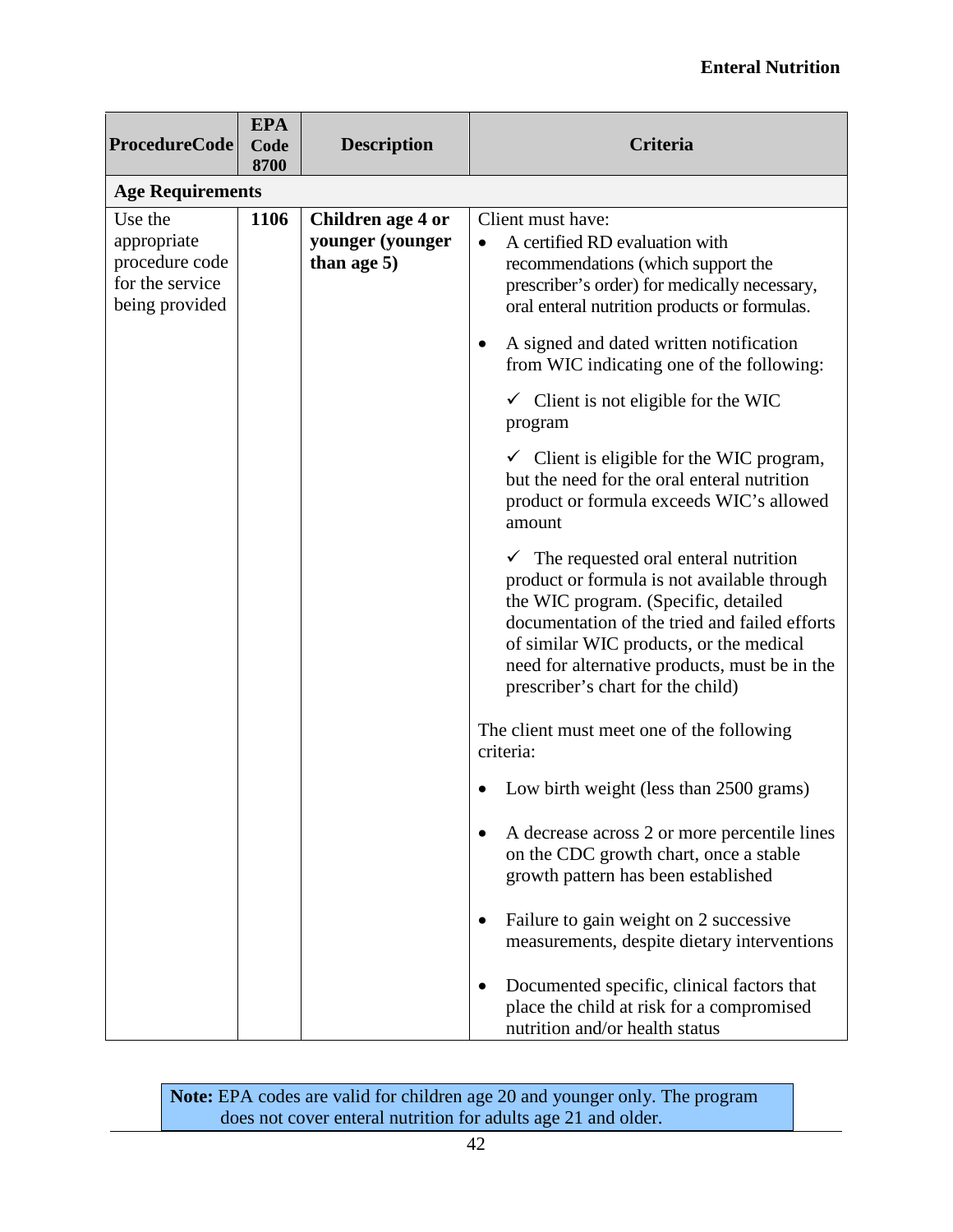#### **Enteral Nutrition**

| <b>ProcedureCode</b>                                                          | <b>EPA</b><br>Code<br>8700 | <b>Description</b>           | Criteria                                                                                                                                                                                                                                                                                                                                                                                                                                                                                                                                                                                                            |
|-------------------------------------------------------------------------------|----------------------------|------------------------------|---------------------------------------------------------------------------------------------------------------------------------------------------------------------------------------------------------------------------------------------------------------------------------------------------------------------------------------------------------------------------------------------------------------------------------------------------------------------------------------------------------------------------------------------------------------------------------------------------------------------|
| <b>Age Requirements (continued)</b>                                           |                            |                              |                                                                                                                                                                                                                                                                                                                                                                                                                                                                                                                                                                                                                     |
| Use the<br>appropriate<br>procedure code<br>for the service<br>being provided | 1107                       | Children age 5<br>through 20 | Client must have a certified RD evaluation with<br>recommendations (which support the<br>prescriber's order) for medically necessary, oral<br>enteral nutrition products<br>The client must meet one of the following<br>criteria:<br>A decrease across 2 or more percentile lines<br>$\bullet$<br>on the CDC growth chart, once a stable<br>growth pattern has been established<br>Failure to gain weight on 2 successive<br>$\bullet$<br>measurements, despite dietary interventions<br>Documented specific, clinical factors that<br>place the child at risk for a compromised<br>nutrition and/or health status |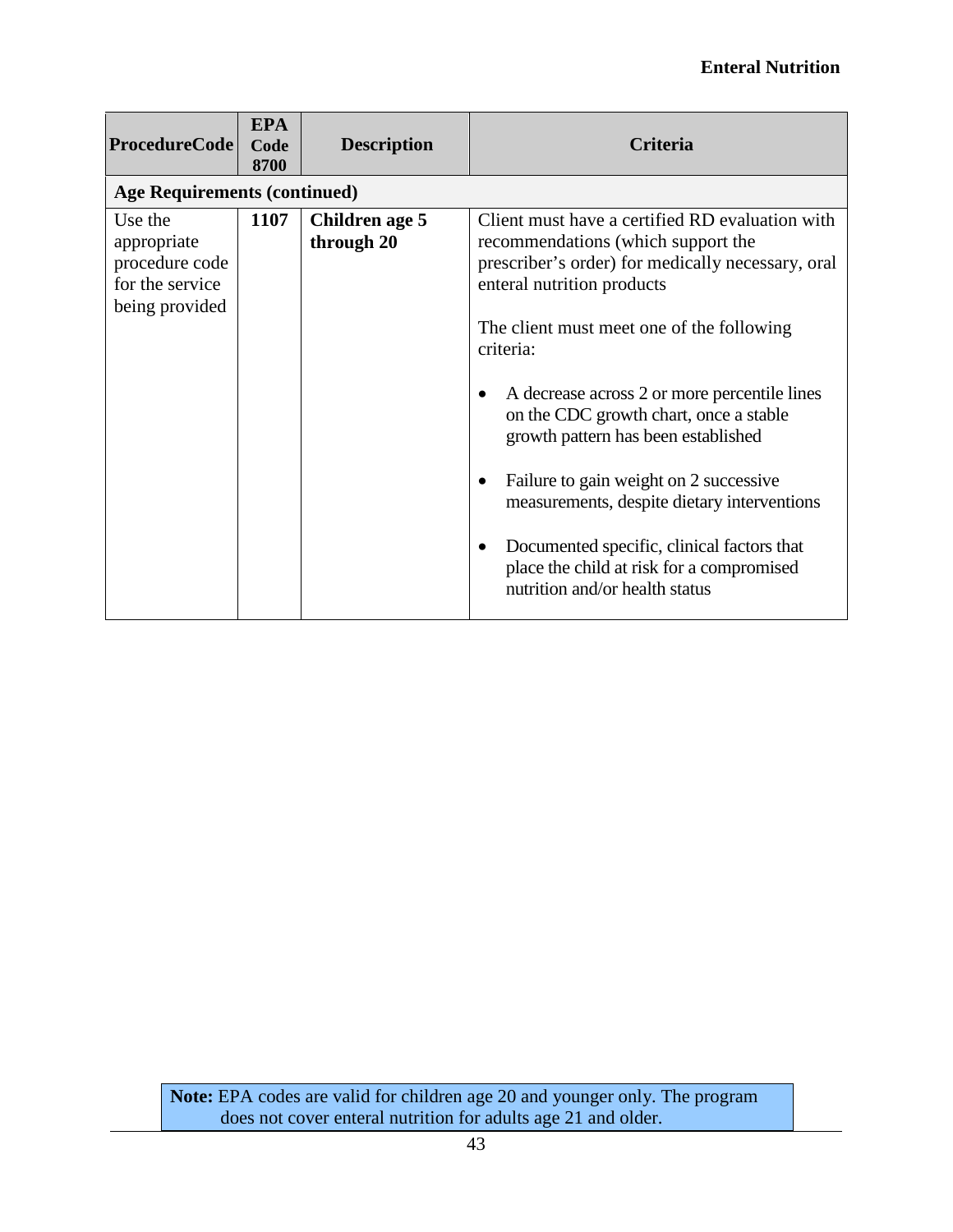# **Modifiers**

<span id="page-43-0"></span>**Note:** Providers must use the procedure codes listed in the product list along with the appropriate modifier for all enteral nutrition products. The agency denies claims for enteral nutrition products without modifiers.

# <span id="page-43-1"></span>**Modifier BA**

Use Modifier **BA** for medically necessary, **tube-delivered enteral nutrition products and supplies**, not orally administered nutrition.

# <span id="page-43-2"></span>**Modifier BO**

Use Modifier **BO** for medically necessary, **orally administered enteral nutrition products**, not nutrition administered by external tube.

All enteral nutrition products must have documented justification for medical necessity in the client's file, which must be made available for review by the agency. Claims for reimbursement of nutrition products must be billed with the ICD diagnosis code(s). See the agency's [Approved Diagnosis](http://www.hca.wa.gov/assets/billers-and-providers/enteral_nutrition.pdf)  [Codes by Program](http://www.hca.wa.gov/assets/billers-and-providers/enteral_nutrition.pdf) for enteral nutrition.

**Note:** Medicare Part B covers enteral nutrition products for clients who are tube-fed. Enteral nutrition products appropriately billed with a 'BO' modifier will not require a Medicare denial and can be billed directly to the agency. Providers must use the procedure codes listed in the agency's fee schedule along with the appropriate modifier for all poles and pumps.

# <span id="page-43-3"></span>**Modifier NU**

Use Modifier **NU** to indicate that the provider is billing the agency for newly purchased equipment.

# <span id="page-43-4"></span>**Modifier RR**

Use Modifier **RR** to indicate that the provider is billing the agency for rental equipment.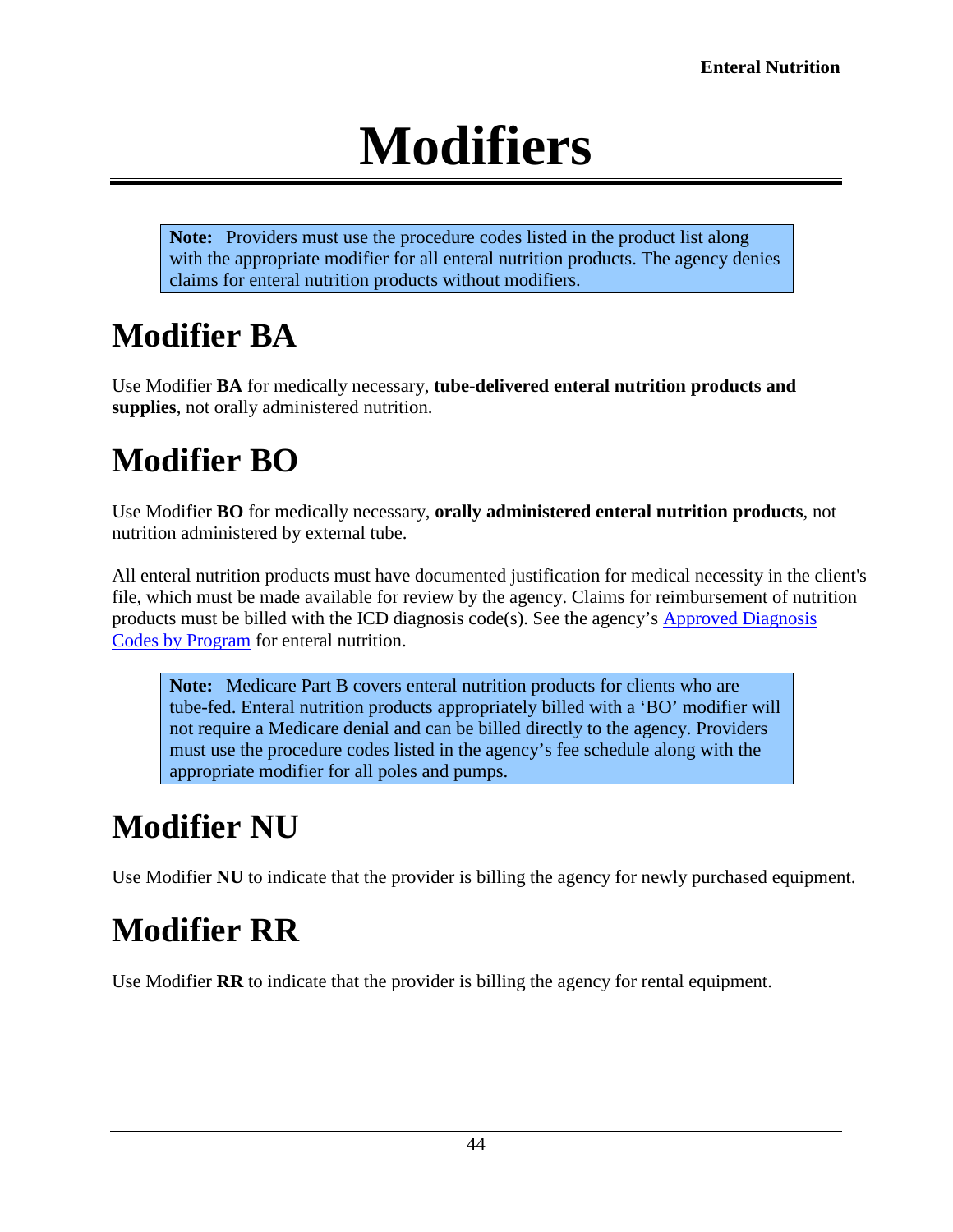# **Product List**

### <span id="page-44-1"></span><span id="page-44-0"></span>**How is the enteral nutrition product classification list used?**

Vendors must use the [Enteral Nutrition Product Classification List](https://www.dmepdac.com/dmecsapp/do/search) located on the Noridian website. Providers must use the applicable HCPCS codes for all enteral nutritional claims. The agency will accept billing for **only** the codes and products listed on the Noridian Enteral Nutrition Product Classification List.

**Note:** The appropriate [modifier](#page-43-0) must be used when billing the agency for these codes.

Billing must be limited to a one-month supply.

Providers must bill the procedure codes in the product list with the appropriate modifier for all enteral nutrition products. The agency denies claims for enteral nutrition products without modifiers. For a modifier list with descriptions, see [Modifiers.](#page-43-0)

| Category<br>(HCPCS |                                                    | One                |                                                                                                                                                                                       |
|--------------------|----------------------------------------------------|--------------------|---------------------------------------------------------------------------------------------------------------------------------------------------------------------------------------|
| code)              | <b>Description</b>                                 | <b>Unit Equals</b> | <b>Policy/Comments</b>                                                                                                                                                                |
| <b>B4100</b>       | Food thickener<br>administered orally per<br>ounce | 1 <sub>oz</sub>    | Thickeners may be covered<br>when EPA criteria is met. Use<br>EPA # 870001104. Includes<br>Resource ThickenUp, Simply<br>Thick, Thick & Easy, and<br>Thick-It.                        |
|                    |                                                    |                    | Covered for clients age 1<br>through 20 only.<br><b>Note:</b> If the client is age 1<br>through 20 and requires only a<br>thickener, an evaluation by a<br>dietician is not required. |
|                    |                                                    |                    | For a client younger than age<br>1, the provider must request<br>PA. See PA requirements<br>under medical conditions<br>requiring a thickener.                                        |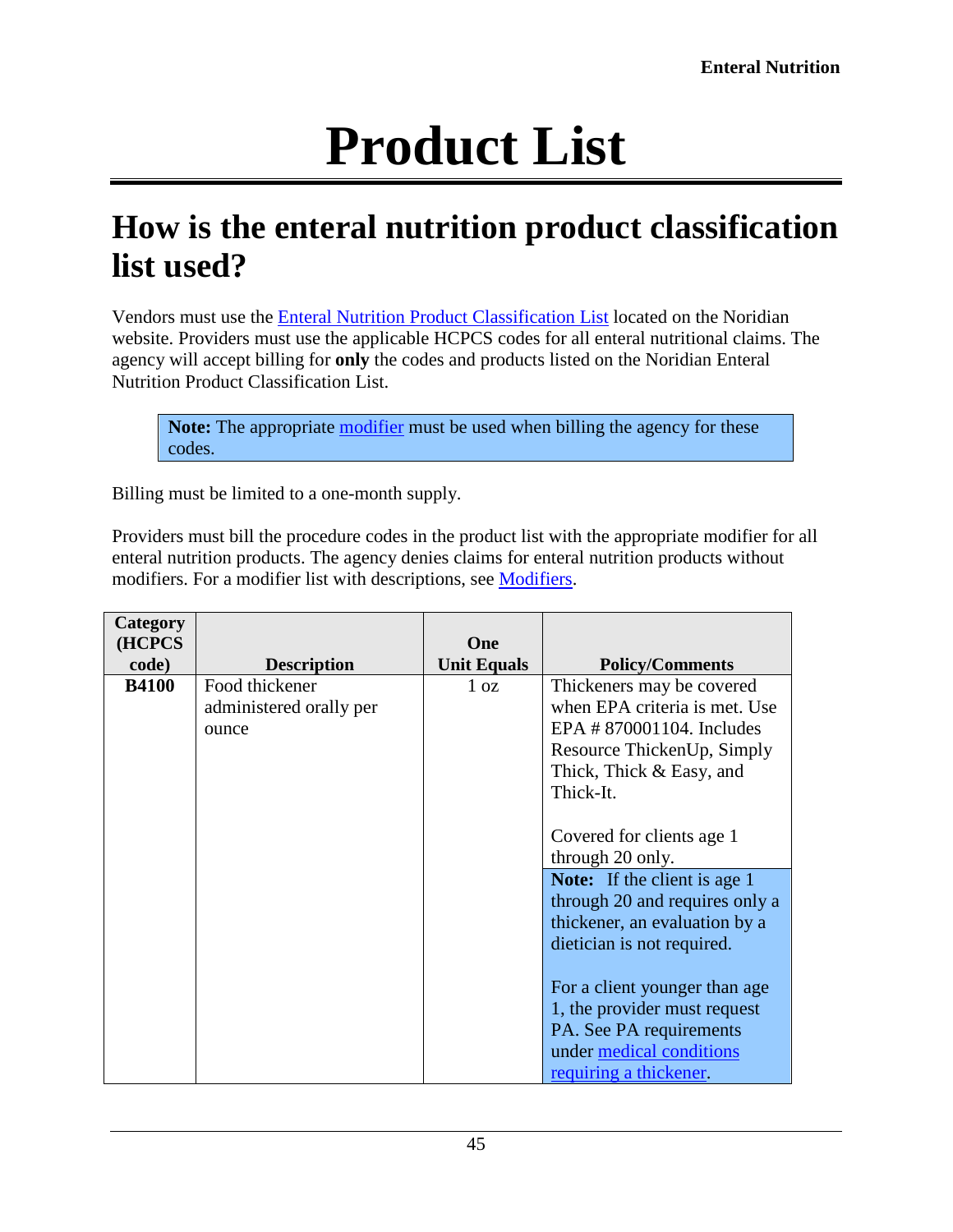| Category<br>(HCPCS |                                                | One                |                                 |
|--------------------|------------------------------------------------|--------------------|---------------------------------|
| code)              | <b>Description</b>                             | <b>Unit Equals</b> | <b>Policy/Comments</b>          |
| <b>B4102</b>       | Enteral formula, for adults,                   | 500 ml             | If orally administered, covered |
|                    | used to replace fluids and                     |                    | for clients age 20 and younger  |
|                    | electrolytes (e.g. clear                       |                    | only                            |
|                    | liquids), $500$ ml = 1 unit                    |                    |                                 |
| <b>B4103</b>       | Enteral formula, for                           | 500 ml             | If orally administered, covered |
|                    | pediatrics, used to replace                    |                    | for clients age 20 and younger  |
|                    | fluids and electrolytes (e.g.                  |                    | only                            |
|                    | clear liquids), $500$ ml = 1                   |                    |                                 |
|                    | unit                                           |                    |                                 |
| <b>B4149</b>       | Enteral formula,                               | 100 cal            |                                 |
|                    | manufactured blenderized                       |                    |                                 |
|                    | natural foods with intact                      |                    |                                 |
|                    | nutrients, includes proteins,                  |                    |                                 |
|                    | fats, carbohydrates,                           |                    |                                 |
|                    | vitamins and minerals, may                     |                    |                                 |
|                    | include fiber.                                 |                    |                                 |
| <b>B4150</b>       | Enteral formula consisting                     | $100$ cal          |                                 |
|                    | of semi-synthetic intact                       |                    |                                 |
|                    | protein/protein isolates.                      |                    |                                 |
| <b>B4152</b>       | Intact protein/protein                         | 100 cal            |                                 |
|                    | isolates (calorically dense).                  |                    |                                 |
| <b>B4153</b>       | Hydrolyzed protein/amino<br>acids.             | 100 cal            |                                 |
| <b>B4154</b>       |                                                | $100$ cal          |                                 |
|                    | Defined formula for special<br>metabolic need. |                    |                                 |
| <b>B4155</b>       | Modular components.                            | $100$ cal          |                                 |
| <b>B4157</b>       | Enteral formula,                               | $100$ cal          |                                 |
|                    | nutritionally complete, for                    |                    |                                 |
|                    | special metabolic needs for                    |                    |                                 |
|                    | inherited disease of                           |                    |                                 |
|                    | metabolism, includes                           |                    |                                 |
|                    | proteins, fats,                                |                    |                                 |
|                    | carbohydrates, vitamins and                    |                    |                                 |
|                    | minerals, may include fiber.                   |                    |                                 |
| <b>B4158</b>       | Enteral formula, for                           | 100 cal            |                                 |
|                    | pediatrics, nutritionally                      |                    |                                 |
|                    | complete with intact                           |                    |                                 |
|                    | nutrients, includes proteins,                  |                    |                                 |
|                    | fats, carbohydrates,                           |                    |                                 |
|                    | vitamins and minerals, may                     |                    |                                 |
|                    | include fiber and/or iron.                     |                    |                                 |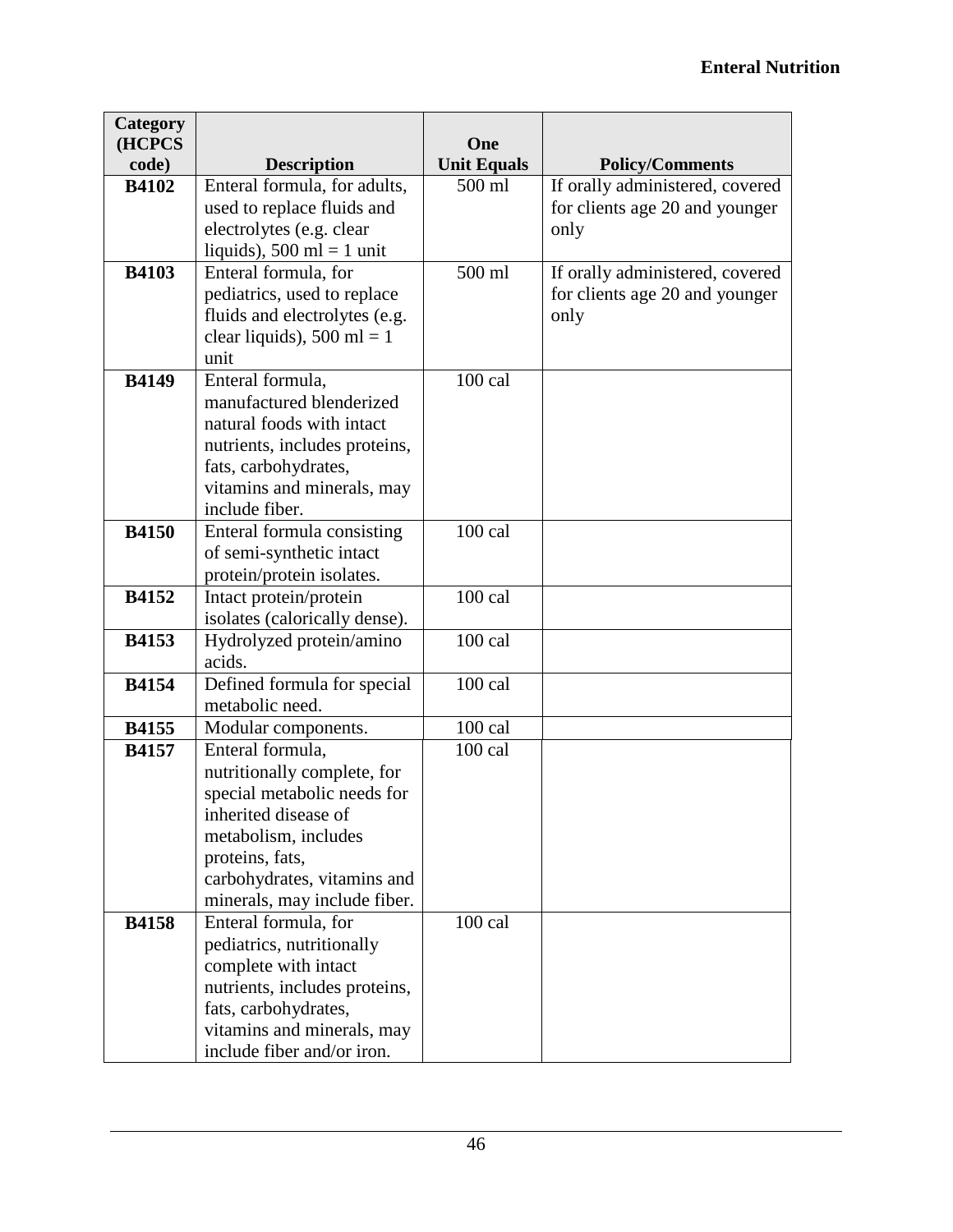| Category<br>(HCPCS                                                             |                                                                             | One                |                              |  |
|--------------------------------------------------------------------------------|-----------------------------------------------------------------------------|--------------------|------------------------------|--|
| code)                                                                          | <b>Description</b>                                                          | <b>Unit Equals</b> | <b>Policy/Comments</b>       |  |
| <b>B4159</b>                                                                   | Enteral formula, for                                                        | $100$ cal          |                              |  |
|                                                                                | pediatrics, nutritionally                                                   |                    |                              |  |
|                                                                                | complete soy based with                                                     |                    |                              |  |
|                                                                                | intact nutrients, includes                                                  |                    |                              |  |
|                                                                                | proteins, fats,                                                             |                    |                              |  |
|                                                                                | carbohydrates, vitamins and<br>minerals, may include fiber                  |                    |                              |  |
|                                                                                | and/or iron.                                                                |                    |                              |  |
| <b>B4160</b>                                                                   | Enteral formula, for                                                        | 100 cal            |                              |  |
|                                                                                | pediatrics, nutritionally                                                   |                    |                              |  |
|                                                                                | complete calorically dense                                                  |                    |                              |  |
|                                                                                | (equal to or greater than 0.7                                               |                    |                              |  |
|                                                                                | Kcal/ml) with intact                                                        |                    |                              |  |
|                                                                                | nutrients, includes proteins,                                               |                    |                              |  |
|                                                                                | fats, carbohydrates,                                                        |                    |                              |  |
|                                                                                | vitamins and minerals, may<br>include fiber.                                |                    |                              |  |
| <b>B4161</b>                                                                   | Enteral formula, for                                                        | $100$ cal          |                              |  |
|                                                                                | pediatrics,                                                                 |                    |                              |  |
|                                                                                | hydrolyzed/amino acids                                                      |                    |                              |  |
|                                                                                | and peptide chain proteins,                                                 |                    |                              |  |
|                                                                                | includes fats,                                                              |                    |                              |  |
|                                                                                | carbohydrates, vitamins and                                                 |                    |                              |  |
|                                                                                | minerals, may include fiber.                                                |                    |                              |  |
| <b>B4162</b>                                                                   | Enteral formula, for                                                        | 100 cal            |                              |  |
|                                                                                | pediatrics, for special<br>metabolic needs for                              |                    |                              |  |
|                                                                                | inherited disease of                                                        |                    |                              |  |
|                                                                                | metabolism, includes                                                        |                    |                              |  |
|                                                                                | proteins, fats,                                                             |                    |                              |  |
|                                                                                | carbohydrates, vitamins and                                                 |                    |                              |  |
|                                                                                | minerals, may include fiber.                                                |                    |                              |  |
|                                                                                |                                                                             |                    | Nutritional bars may be      |  |
|                                                                                |                                                                             |                    | covered when EPA criteria is |  |
| <b>B9998</b>                                                                   |                                                                             |                    | met. Use EPA # 870001110.    |  |
|                                                                                | NOC for enteral supplies                                                    |                    | Bars are covered for clients |  |
|                                                                                |                                                                             |                    | age 20 and younger only. One |  |
|                                                                                |                                                                             |                    | bar equals one unit.         |  |
|                                                                                | Note: The following are examples of products that are not reimbursed by the |                    |                              |  |
| agency: puddings, cookies, cereals, health shakes, broths, Resource® Ice Cream |                                                                             |                    |                              |  |
| Plus, etc.                                                                     |                                                                             |                    |                              |  |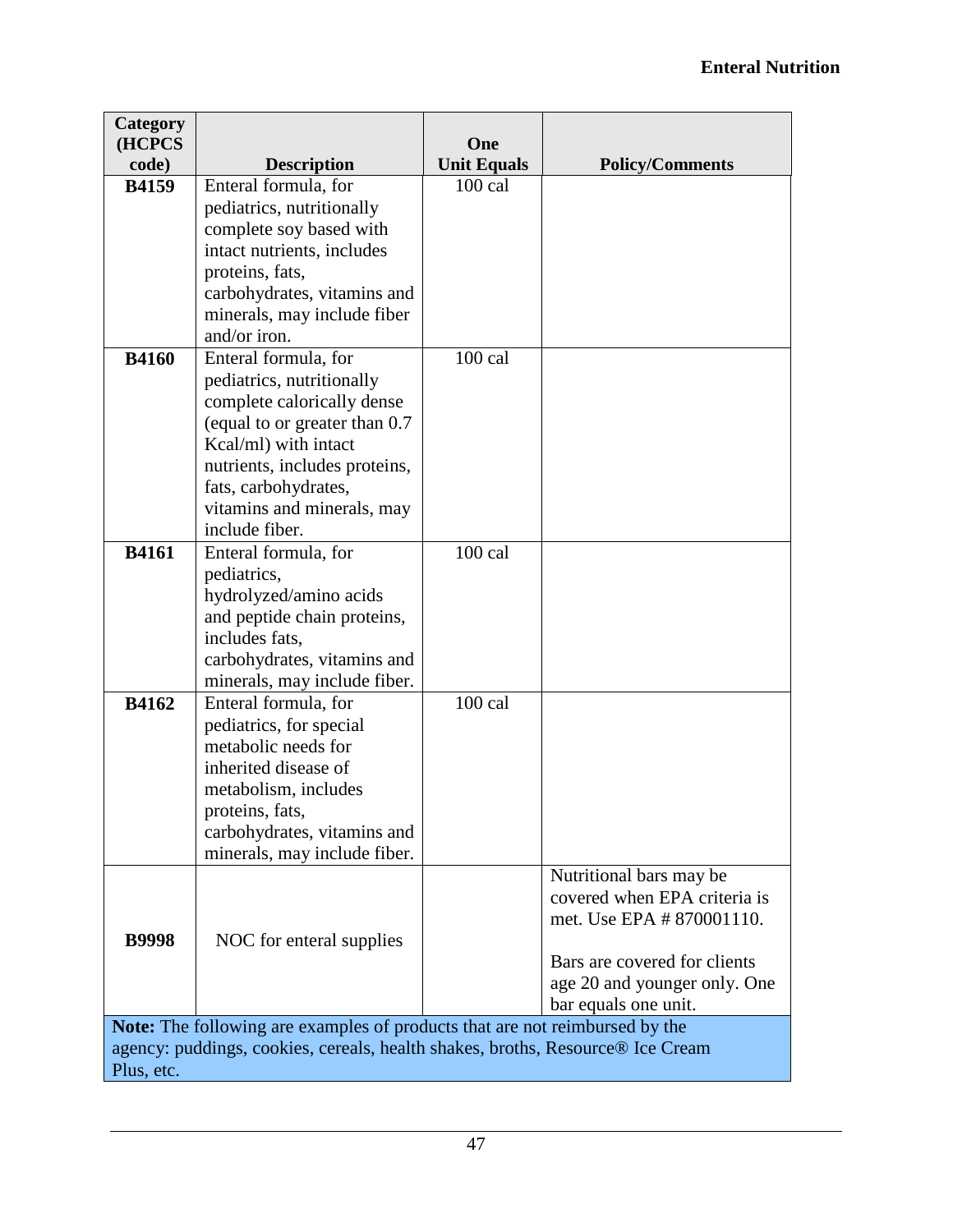# **Payment**

#### <span id="page-47-1"></span><span id="page-47-0"></span>**What is included in the agency's payment? (WA[C182-554-900\)](http://app.leg.wa.gov/WAC/default.aspx?cite=182-554-900)**

The agency determines reimbursement for covered enteral nutrition equipment and necessary supplies according to the set fee schedule, and evaluates and updates the maximum allowable fees for enteral nutrition products, equipment, and related supplies at least once per year.

The agency's payment for covered enteral nutrition products, equipment, and related supplies include all the following:

- Any adjustments or modifications to the equipment required within three months of the date of delivery (not applicable to adjustments required because of changes in the client's medical condition)
- Instructions to the client, caregiver, or both, on the safe and proper use of equipment provided
- Full service warranty
- Delivery and pick-up
- Fitting and adjustments

If changes in circumstance occur during the rental period, such as death or ineligibility, the agency discontinues payment effective on the date of the change in circumstance.

The agency does not pay for simultaneous rental and purchase of any item.

The agency does not reimburse providers for equipment that is supplied to them at no cost through suppliers or manufacturers.

The provider who furnishes enteral nutrition equipment to a client is responsible for any costs incurred to have equipment repaired by another provider if:

- Any equipment that the agency considers purchased requires repair during the applicable warranty period.
- The provider refuses or cannot fulfill the warranty.
- The client still needs the equipment.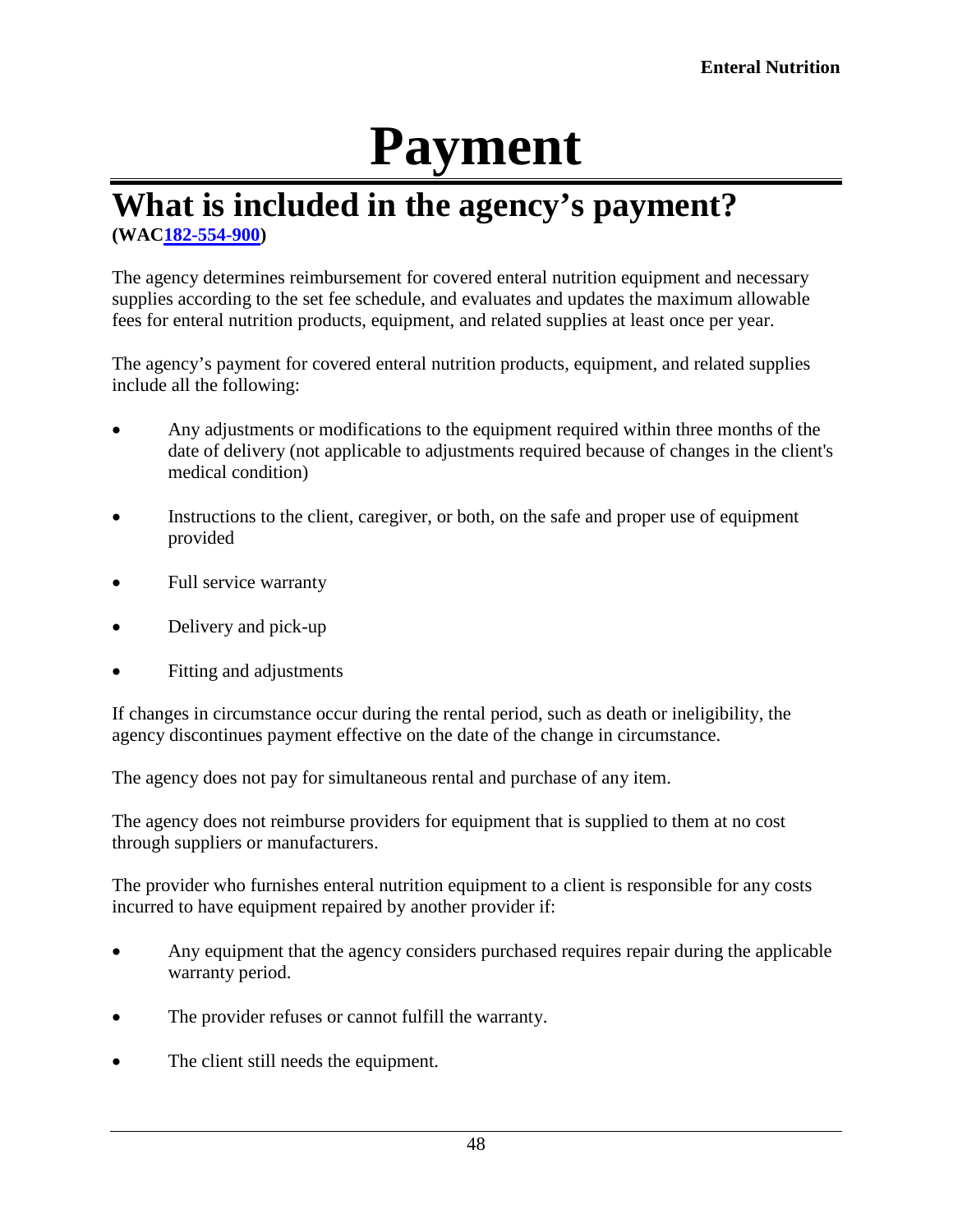If the rental equipment must be replaced during the warranty period, the agency recoups fifty percent of the total amount previously paid toward rental and eventual purchase of the equipment delivered to the client if:

- The provider is unwilling or unable to fulfill the warranty.
- The client still needs the equipment.

# <span id="page-48-0"></span>**Where can I find the fee schedule?**

You can find the current Enteral Nutrition Fee Schedule on the agency's [Enteral Nutrition Fee](https://www.hca.wa.gov/billers-providers/claims-and-billing/professional-rates-and-billing-guides#collapse_18_accordion)  [Schedule](https://www.hca.wa.gov/billers-providers/claims-and-billing/professional-rates-and-billing-guides#collapse_18_accordion) web page.